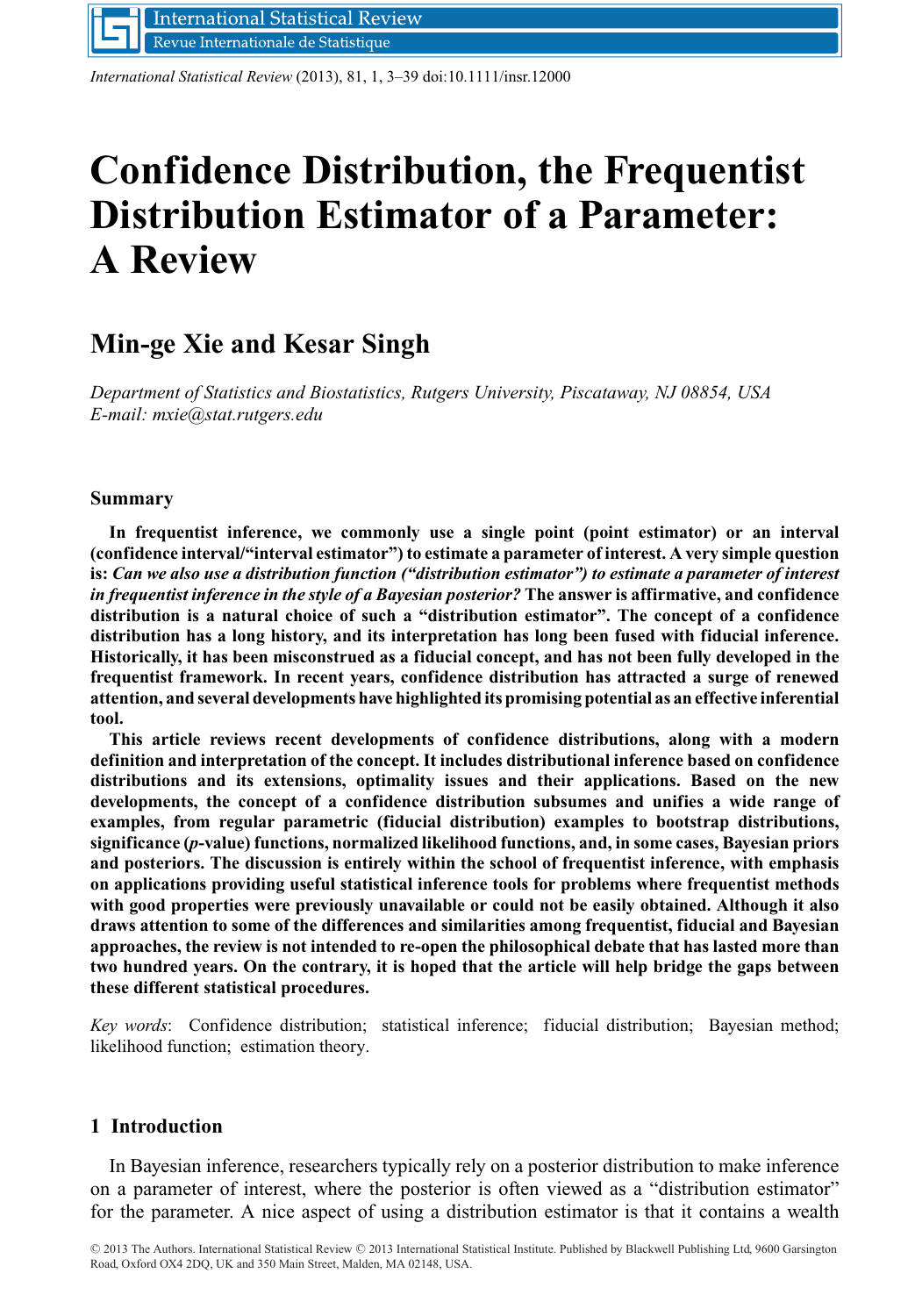of information for almost all types of inference. In frequentist inference, however, we often use a single point (point estimator) or an interval (confidence interval/"interval estimator") to estimate a parameter of interest. A simple question is:

# **Can we also use a distribution function, or a "distribution estimator", to estimate a parameter of interest in frequentist inference in the style of a Bayesian posterior?**

The answer is affirmative and, in fact, *confidence distribution* (CD) is one such a "distribution estimator", that can be defined and interpreted in a frequestist (repetition) framework, in which the parameter is a fixed and non-random quantity.

The concept of confidence distribution has a long history, especially with its early interpretation associated with fiducial reasoning (see, e.g., Fisher, 1973; Efron, 1993; Cox, 2006; Hampel, 2006). Historically, it has been long misconstrued as a fiducial concept, and has not been fully developed under the frequentist framework—perhaps partly due to Fisher's "stubborn insistence" and his "unproductive dispute" with Neyman (Zabell, 1992). In recent years, the confidence distribution concept has attracted a surge of renewed attention, and the recent developments have based on a redefinition of the confidence distribution as a *purely frequentist concept, without any fiducial reasoning*. The goal of these new developments is not to derive a new fiducial theory that is paradox free. Rather, it is on providing a useful statistical tool for problems where frequentist methods with good properties were previously unavailable or could not be easily obtained. One nice aspect of treating a confidence distribution as a purely frequentist concept is that the confidence distribution is now a clean and coherent frequentist concept (similar to a point estimator) and it frees itself from those restrictive, if not controversial, constraints set forth by Fisher on fiducial distributions.

A confidence distribution can often be loosely referred to as a sample-dependent distribution that can represent confidence intervals of all levels for a parameter of interest. One such distribution estimator, that is well known and extremely popular in modern statistical application, is Efron's bootstrap distribution, albeit the concept of a confidence distribution is much broader. Efron (1998) stated that a bootstrap distribution is a "distribution estimator" and a "confidence distribution" of the parameter that it targets. Clearly, the implementation of a bootstrap method is done entirely within the frequentist domain and it does not involve any fiducial or Bayesian reasoning. The same is true for a confidence distribution.

A basic example, which was also used by Fisher (1935, 1973) to illustrate his fiducial function, is from the normal mean inference problem with sample  $x_i \sim N(\mu, \sigma^2)$ ,  $i = 1, \ldots, n$ . Under this setting,  $N(\bar{x}, \sigma^2)$  or more formally in its cumulative distribution function form *H*<sub>Φ</sub>( $\mu$ ) = Φ( $\sqrt{n}(\mu - \bar{x})/\sigma$ ) is a "distribution estimator" or a confidence distribution for  $\mu$ , when  $\sigma^2$  is known. See Example 1 later for more details. Also, the distribution function  $H_t(\mu)$  = when  $\sigma$ <sup>−</sup> is known. See Example 1 iater for more details. Also, the distribution function  $H_t(\mu) = F_{t_{n-1}}(\sqrt{n}(\mu - \bar{x})/s)$  can be used to estimate and make inference for  $\mu$ , when  $\sigma^2$  is not known, and  $N(\bar{x}, s^2)$  can be used to estimate and make inference for  $\mu$  when the sample size *n* is large, regardless of whether  $\sigma^2$  is known or not. Here,  $\bar{x}$  and  $s^2$  are the sample mean and variance, and  $\Phi$  and  $F_{t_{n-1}}$  stand for the cumulative distribution functions of the standard normal and the *t*-distribution with *n* − 1 degrees of freedom, respectively.

The introduction of the confidence distribution concept is arranged in two sections. Section 2 reviews and introduces the concept of confidence distribution, along with some examples. Section 3 provides further in-depth discussions on the concept, in which we underscore an intimate connection between bootstrap and confidence distributions, and explore the relations and distinctions between the confidence distributions, fiducial distributions and Bayesian inference. Specifically, Section 2.1 briefly reviews the history of confidence distribution and its classical definition. Section 2.2 provides a modern definition of a confidence distribution, and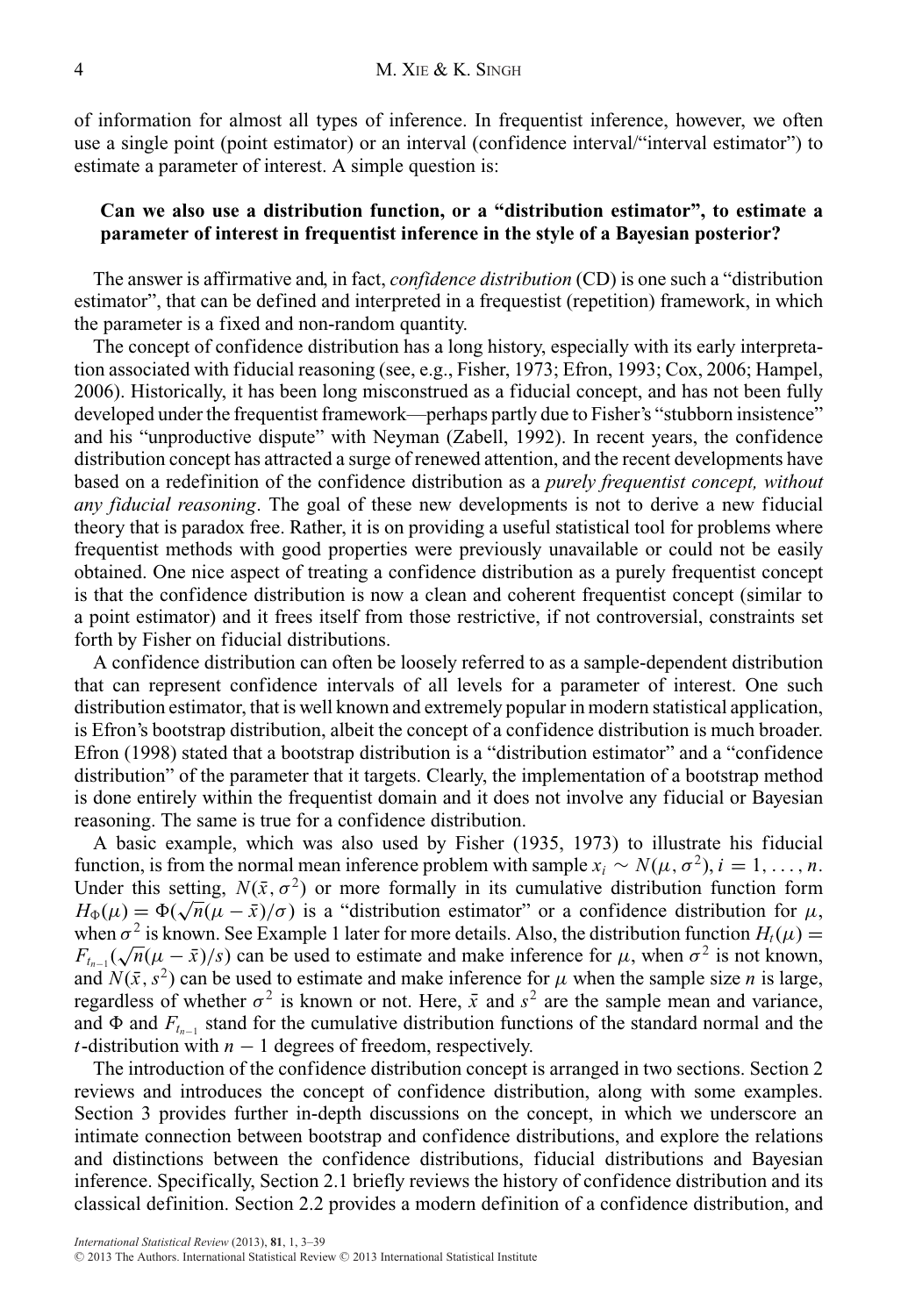Section 2.3 provides several illustrative examples. Section 3.1 introduces the concept of *CDrandom variable* and explores an underlying similarity between inference based on a general confidence distribution and inference based on a bootstrap distribution. Section 3.2 notes that confidence and fiducial distributions have been always linked since their inception, and provides a further discussion which brings out the intertangled relationship between confidence and fiducial distributions. Section 3.3 is devoted to stress a unity between confidence distribution and Bayesian inference and also their differences. From Sections 2 and 3, we can see that the concept of confidence distribution is purely a frequenstist notion. It is also very broad and subsumes many well-known notions in statistics. Indeed, a main theme throughout the paper is that any approach that can build confidence intervals for all levels, regardless of whether they are exact or asymptotically justified, can potentially be unified under the confidence distribution framework. The approaches discussed in Sections 2 and 3 include the classical fiducial examples from pivotal functions, *p*-value functions from one-sided hypothesis tests, bootstrap distributions, likelihood approaches and, even sometimes, the Bayesian method.

A confidence distribution is a probability distribution function on the parameter space. It contains a wealth of information for inference; much more than a point estimator or a confidence interval. For instance, in the above normal example, the mean/median/mode of the distribution estimator  $N(\bar{x}, \sigma^2/n)$  when  $\sigma^2$  is known provides a point estimator  $\bar{x}$  for  $\mu$ , and its  $\alpha/2$  and 1 − estimator  $N(x, \sigma^2/n)$  when  $\sigma^2$  is known provides a point estimator x for  $\mu$ , and its  $\alpha/2$  and  $1 - \alpha/2$  quantiles  $(H_0^{-1}(\alpha/2), H_0^{-1}(1 - \alpha/2)) = (\bar{x} + \Phi^{-1}(\alpha/2)\sigma/\sqrt{n}, \bar{x} + \Phi^{-1}(1 - \alpha/2)\sigma/\sqrt{n})$ provide a level  $(1 - \alpha)100\%$  confidence interval, for every  $0 < \alpha \le 1$ . Furthermore, its tail mass  $H_{\Phi}(b) = \Phi\{(b - \bar{x})/(\sigma/\sqrt{n})\}$  provides a *p*-value for the one-sided hypothesis test  $K_0 : \mu \leq b$ versus  $K_1$ :  $\mu > b$ , for a given *b*. In Section 4, we provide a systematic review on how we obtain various types of inference under the frequentist framework from a confidence distribution. It reveals that the CD-based inference is similar in style to that of a Bayesian posterior. It also underscores the well-known duality between tests and confidence sets in which one can be derived from the other and vice-versa.

Unlike classical fiducial inference, more than one confidence distributions may be available to estimate a parameter under any specific setting ("non-uniqueness" in estimation). A natural question related to decision theory is "which one is better?" or "which one to use?" Section 5 reviews some optimality results for confidence distributions. These findings suggest that, in many cases, there are optimality results for confidence distributions just like those in point estimation theory. Depending on the setting and the criterion used, sometimes there is an unique "best" (in terms of optimality) confidence distribution and sometimes there is no optimal confidence distribution available. This is not different from the practice of point estimation, but is certainly different from the practice of fiducial inference.

The concept of a confidence distribution has a long history. But perhaps due to its historic connection to fiducial distribution, little attention has been paid to it in the past, especially in applications. This has changed in recent years with many new developments emphasizing applications of CD-based inferences. In Sections 6 and 7, we provide a review of several recent studies involving confidence distributions, ranging from combination of information from independent studies, incorporation of expert opinions with data in a frequentist setting, approximate likelihood calculations, confidence curves, CD-based Monte Carlo methods to applications in financial statistics, biomedical research and others. Section 6 focuses on the topic of combining information from independent sources, with which our group is most involved. Section 7 reviews several developments on CD-based likelihood calculations, confidence curves and CD-based Monte Carlo methods, and also provides a survey of several more-applied applications. From the examples in Sections 6 and 7, we can see that the CDbased inference can provide useful statistical approaches for many problems and it has broad applications.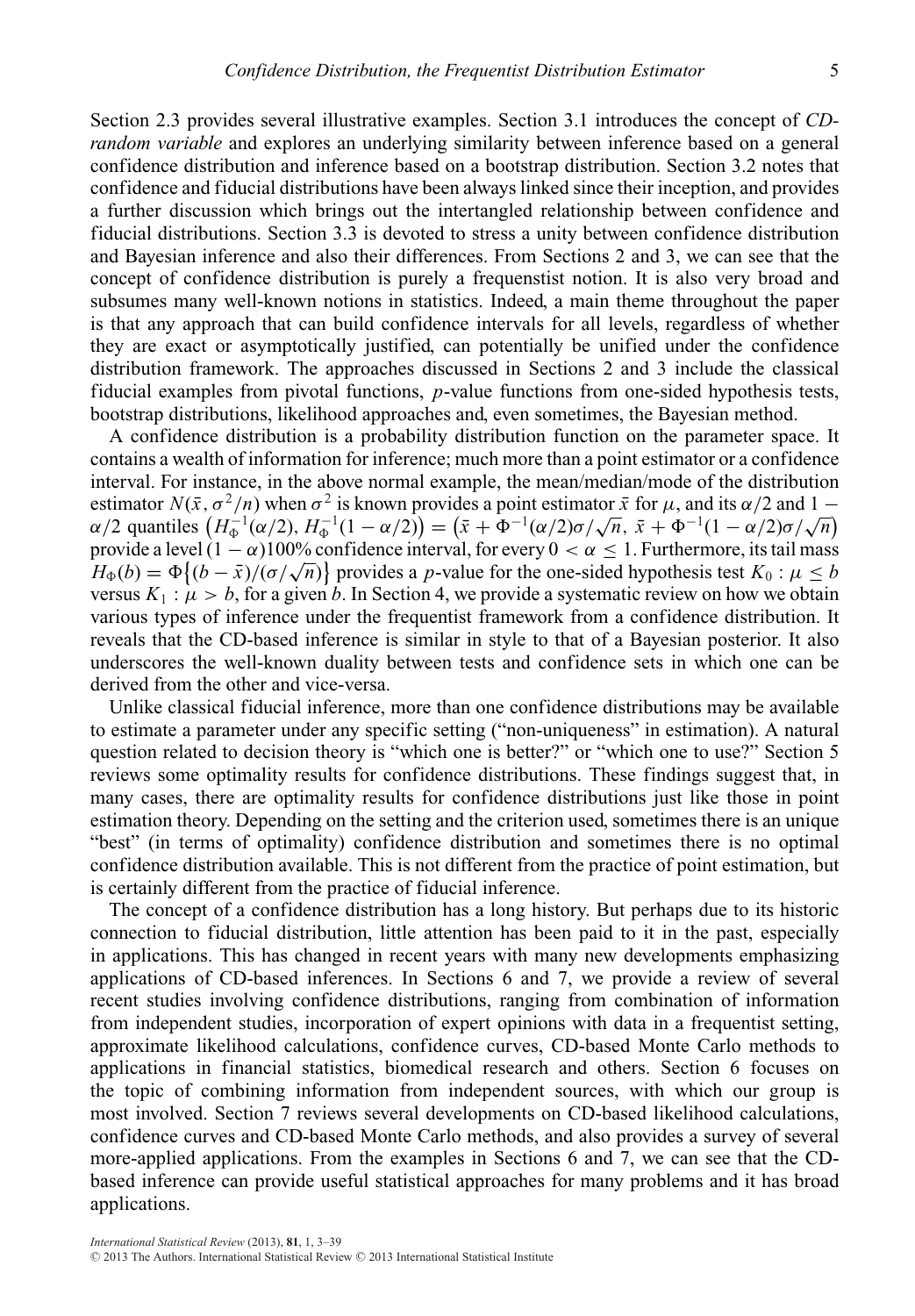To end this Introduction section, we cite from Efron (1998) on Fisher's contribution of the fiducial distribution which is quite relevant in the context of confidence distributions: " ... but here is a safe prediction for the 21st century: statisticians will be asked to solve bigger and more complicated problems. I believe there is a good chance that objective Bayes methods will be developed for such problems, and that something like fiducial inference will play an important role in this development. Maybe Fisher's biggest blunder will become a big hit in the 21st century!" It is our hope that recent emerging developments on confidence distributions, along with recent surge of publications on generalized fiducial distributions and objective Bayes, will stimulate further explorations that can enrich statistical sciences.

#### **2 The Concept of Confidence Distribution**

# *2.1 A Classical Definition and the History of the CD Concept*

The concept of "confidence" was first introduced by Neyman (1934, 1937) in his seminal papers on confidence intervals, where frequentist repetition properties for confidence were clarified. According to Fraser (2011), the seed idea of a confidence distribution can be even traced back before Neyman (1934, 1937) to Bayes (1763) and Fisher (1922). The earliest use of the terminology "confidence distribution" that we can find so far in a formal publication is Cox (1958). But the terminology appears to have been used before, as early as in 1927; c.f., David & Edwards (2000), p. 191, for an excerpt of a letter from E.S. Pearson to W.S. Gossett. Schweder & Hjort (2002) and Hampel (2006) suggested that confidence distributions are "the Neymanian interpretation of Fisher's fiducial distributions", although Fisher furiously disputed this interpretation.

As in the case of a fiducial distribution, for which Fisher did not give a general definition, we can not find a precise yet general definition for a confidence distribution in the classical literature. But, when discussing interval estimation, Cox (1958) suggested that a confidence distribution "can either be defined directly, or can be introduced in terms of the set of all confidence intervals at different levels of probability". Cox (1958) further stated that "Statements made on the basis of this distribution, provided we are careful about their form, have a direct frequency interpretation". The most commonly used approach to describe the concept of a confidence distribution in the literature is via inverting the upper limits of a whole set of lower side confidence intervals, often using some special examples. The following two paragraphs are from Efron (1993), where he defined a confidence distribution using a set of asymptotic normal confidence intervals. Similar approaches can be found in Cox (2006), among others.

Suppose that a data set *x* is observed from a parametric family of densities  $g_{\mu}(x)$ , depending on an unknown parameter vector  $\mu$ , and that inferences are desired for  $\theta = t(\mu)$ , a real-valued function of  $\mu$ . Let  $\theta_x(\alpha)$  be the upper endpoint of an exact or approximate one-sided level- $\alpha$ confidence interval for  $\theta$ . The standard intervals for example have

$$
\theta_x(\alpha) = \hat{\theta} + \hat{\sigma} z^{(\alpha)},
$$

where  $\hat{\theta}$  is the maximum likelihood estimate of  $\theta$ ,  $\hat{\sigma}$  is the Fisher information estimate of standard error for  $\hat{\theta}$ , and  $z^{(\alpha)}$  is the  $\alpha$ -quantile of a standard normal distribution,  $z^{(\alpha)} =$  $\Phi^{-1}(\alpha)$ . We write the inverse function of  $\theta_x(\alpha)$  as  $\alpha_x(\theta)$ , meaning the value of  $\alpha$  corresponding to upper endpoint  $\theta$  for the confidence interval, and assume that  $\alpha_x(\theta)$  is smoothly increasing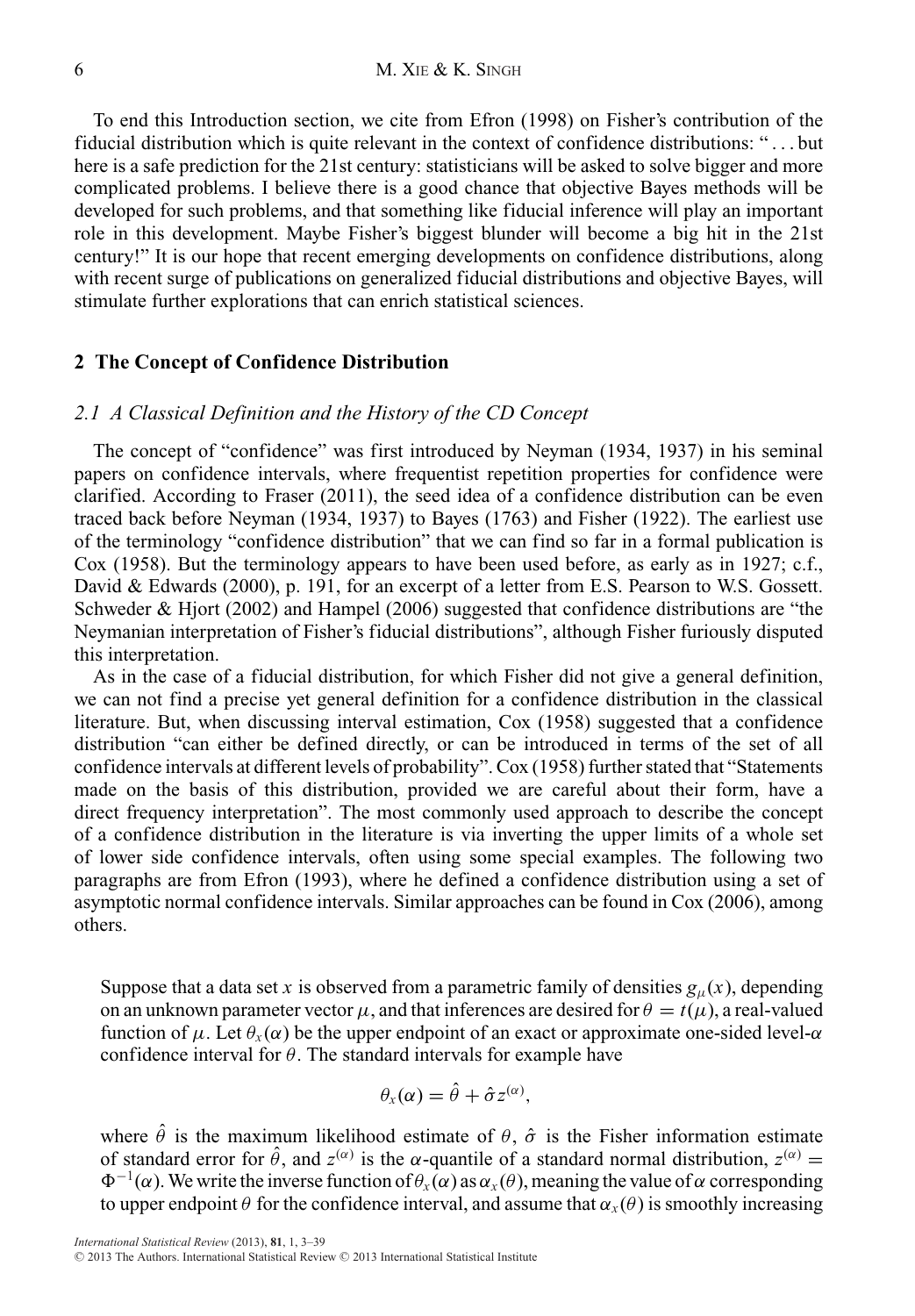in  $\theta$ . For the standard intervals,  $\alpha_x(\theta) = \Phi((\theta - \hat{\theta})/\hat{\sigma})$ , where  $\Phi$  is the standard normal cumulative distribution function.

The confidence distribution for  $\theta$  is defined to be the distribution having density

$$
\pi_x^{\mathbb{T}}(\theta) = d\alpha_x(\theta)/d\theta. \tag{1.2}
$$

We shall call  $(1.2)$ <sub>e</sub> the confidence density. This distribution assigns probability 0.05 to  $\theta$ lying between the upper endpoints of the 0.90 and 0.95 confidence intervals, etc. Of course this is logically incorrect, but it has powerful intuitive appeal. In the case where there are no nuisance parameters the confidence distribution is exactly Fisher's fiducial distribution for  $\theta$ based on  $\hat{\theta}$ . Fisher proposed (1956) to use the fiducial distribution based on a primary sample as a prior distribution for the Bayesian analysis of a secondary sample. Lindley (1958) showed that this proposal leads to certain Bayesian incoherencies, setting off a vitriolic response from Fisher (1960).

We take notice of two things from these paragraphs. First, the definition of the confidence distribution itself (i.e.,  $\alpha_x(\theta)$ ) is purely frequentist and it does not involve any fiducial argument. In principle, piling up the boundaries of a set of confidence intervals of all levels for a parameter can typically give us a confidence distribution for the parameter. In particular, to rephrase the classical definition in the notation of this article and also in a slightly more general form, we have

(CL) *For every* α *in* (0, 1), let (−∞, τ*n*(α)] *be a* 100α% *lower-side confidence interval for a parameter*  $\theta$ *, where*  $\tau_n(\alpha) = \tau_n(\mathbf{x}, \alpha)$  *is continuous and increasing in*  $\alpha$  *for each sample* **x***. Then,*  $H_n(\cdot) = \tau_n^{-1}(\cdot)$  *is a confidence distribution for*  $\theta$ *.* 

Secondly, the interpretation of the confidence distribution is tangled with a fiducial reasoning, even though it is defined purely in the frequenstist domain. Historically, researchers have tried to interpret a confidence distribution as a sort of distribution of  $\theta$ , which, typically, is the place where the fiducial argument is involved. Noting that the parameter  $\theta$  is a fixed and non-random quantity in a frequentist setting, the interpretation (of treating a CD as an inherent distribution of a non-random quantity) is not possible, unless the fiducial reasoning (that  $\theta$  is now also a random quantity) is invoked. In our view, this practice of adopting the fiducial argument has prevented the development of confidence distributions as a valuable statistical tool in frequentist inference. How to interpret a confidence distribution is one of the major departures of recent developments from the classical assertions. In the new interpretation, a confidence distribution is viewed as an estimator *for* the parameter of interest, instead of an inherent distribution *of* the parameter. This point will be further elaborated in this article.

#### *2.2 A Modern Definition and Interpretation*

The concept of confidence distribution has attracted a surge of renewed attention in recent years. We attribute the start of the renewed interest to Efron (1998), who "examined R.A. Fisher's influence on modern statistical thinking" and tried to "predict how Fisherian we can expect the 21st century to be". In the same article, Efron stated that a bootstrap distribution is "a distribution estimator" and "a confidence distribution". The idea of viewing a bootstrap distribution function as a (frequentist) distribution estimator of an unknown parameter has helped shape the viewpoint of treating a confidence distribution as a frquentist distribution estimator, instead as a fiducial distribution.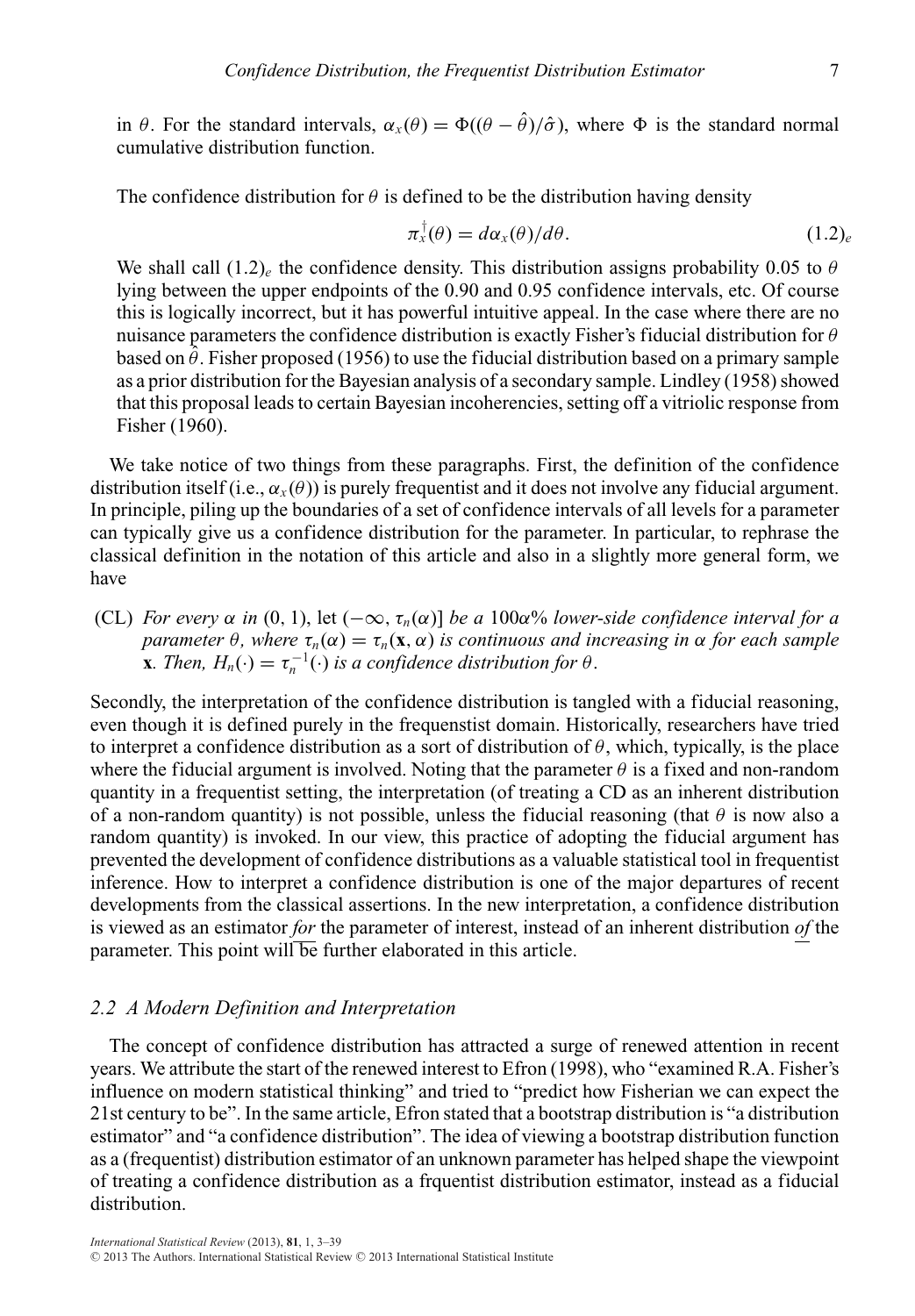A confidence distribution is a "distribution estimator" and, conceptually, it is not different from a point estimator or a confidence interval. But it uses a sample-dependent distribution function on the parameter space to estimate a parameter of interest. As in the point estimation where any single point (a real value or a statistic) on the parameter space can in principle be used to estimate a parameter, any sample-dependent distribution function on the parameter space can in principle be used to estimate the parameter as well. But we impose some requirement on a confidence distribution to ensure that a statistical inference (e.g., point estimation, confidence interval, *p*-value, etc.) derived from it has desired frequentist properties. This practice is not different from the practice in the point estimation where we also set restrictions to ensure certain desired properties, such as unbiasedness, consistency, efficiency, etc.

The following definition is proposed and utilized in Schweder & Hjort (2002) and Singh *et al.* (2005, 2007). In the definition,  $\Theta$  is the parameter space of the unknown parameter of interest  $\theta$ , and  $\mathcal X$  is the sample space corresponding to sample data  $\mathbf x = \{x_1, \ldots, x_n\}$ .

*Definition 1:* A function  $H_n(\cdot) = H_n(\mathbf{x}, \cdot)$  on  $\mathcal{X} \times \Theta \to [0, 1]$  is called a confidence distribution (CD) for a parameter  $\theta$ , if R1) For each given  $\mathbf{x} \in \mathcal{X}$ ,  $H_n(\cdot)$  is a cumulative distribution function on  $\Theta$ ; R2) At the true parameter value  $\theta = \theta_0$ ,  $H_n(\theta_0) \equiv H_n(\mathbf{x}, \theta_0)$ , as a function of the sample **x**, follows the uniform distribution *U*[0, 1].

Also, the function  $H(\cdot)$  is an asymptotic confidence distribution (aCD), if the  $U[0, 1]$ requirement is true only asymptotically.

In non-technical terms, a confidence distribution is a function of both the parameter and the random sample, with two requirements. The first *R1)* is simply that, for each given sample, a confidence distribution should be a distribution function on the parameter space. The second *R2)* imposes a restriction to this sample-dependent distribution function so that inference based on it has desired frequentist properties. In essence, one requires that the distribution estimator is "coverage proper". Section 3 illustrates how to utilize the *R2*) requirement to extract information from a confidence distribution to make inference, including point estimation, confidence interval, *p*-value, etc.

Note that, when  $\theta = \theta_0$  the true parameter value, *R2*) implies  $H_n(\theta_0) \stackrel{\text{sto}}{=} 1 - H_n(\theta_0)$ , but  $H_n(\theta) \leq 1 - H_n(\theta)$  for  $\theta < \theta_0$ , and  $1 - H_n(\theta) \leq H_n(\theta)$  for  $\theta > \theta_0$  (see, Singh *et al.,* 2005). Here, "*sto*" means stochastic comparison between two random variables; i.e.,  $Y_1 \leq Y_2$  means  $P(Y_1 \le t) \ge P(Y_2 \le t)$  for all *t*. We may interpret this stochastic balancing equality at  $\theta_0$  and *R2*) to mean that the distribution estimator  $H_n(\theta)$  contains "right" (or "balanced") information for making correct frequentist inference about the parameter.

Definition 1 is consistent with the classical definition of a confidence distribution. In particular, recall (CL) of Section 2.1 that a confidence distribution  $H_n(\cdot)$  is defined as the inverse function of the upper limit of a lower-side confidence interval, i.e.,  $H_n(\cdot)$  =  $\tau_n^{-1}(\cdot)$ . It follows that  $\{x : H_n(\theta) \le \alpha\} = \{x : \theta \le \tau_n(\alpha)\}\)$ , for any  $\alpha \in (0, 1)$  and  $\theta \in \Theta \subseteq$ **IR.** Thus, at  $\theta = \theta_0$ , Pr{ $H_n(\theta_0) \le \alpha$ } = Pr{ $\theta_0 \le \tau_n(\alpha)$ } =  $\alpha$  and  $H_n(\theta_0) = \tau_n^{-1}(\theta_0)$  is  $U[0, 1]$ distributed.

#### *2.3 Illustrative Examples*

The concept of a confidence distribution as defined in Section 2.2 subsumes and unifies a wide range of examples. We present next several illustrative examples, and more examples will be in Section 3.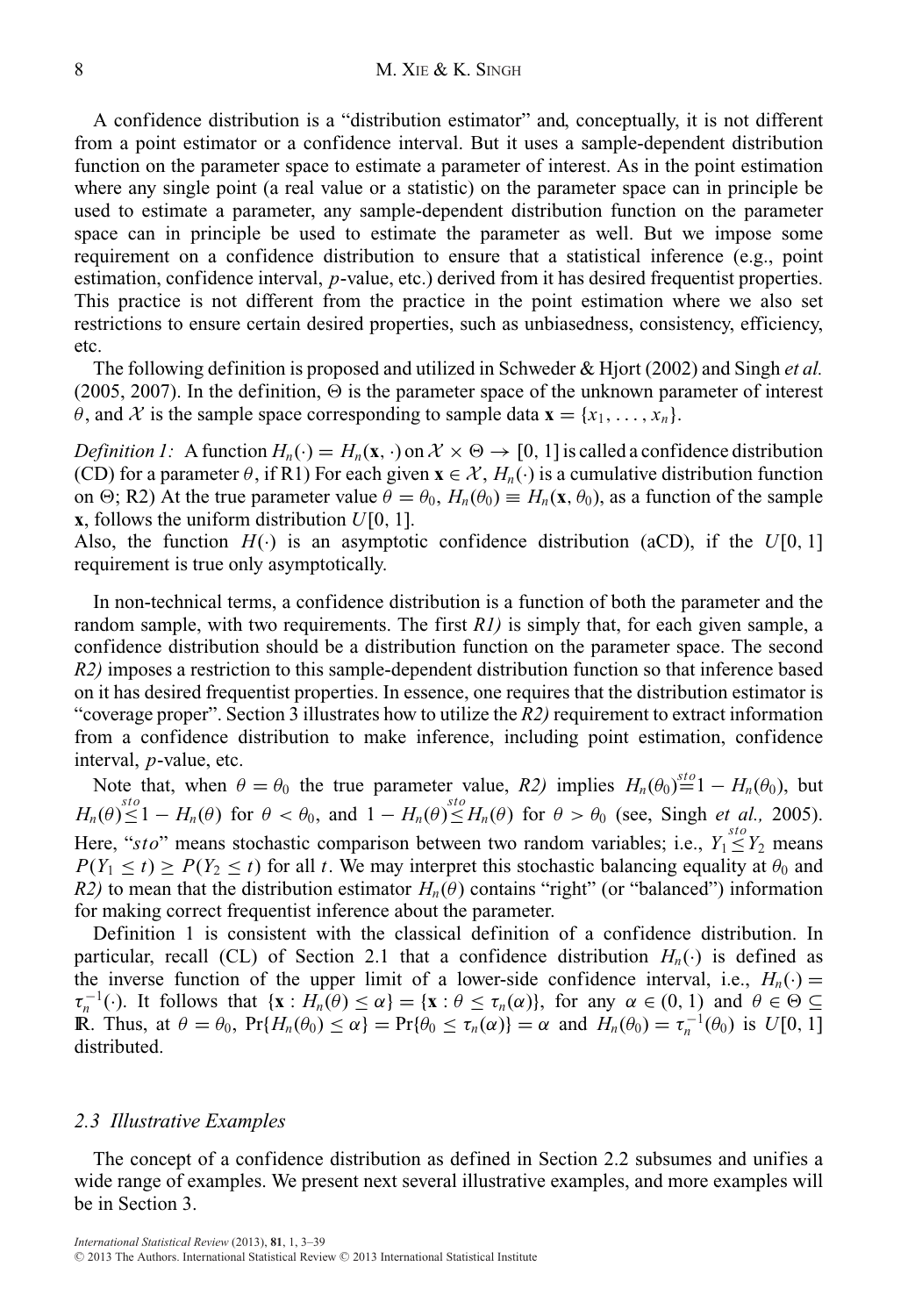#### *2.3.1 Basic parametric examples*

*Example* 1: *( Normal mean and variance)* Suppose that we have a sample

$$
x_i \sim N(\mu, \sigma^2), \quad i = 1, \dots, n. \tag{1}
$$

When  $\sigma$  is known, it is clear that both

$$
H_{\Phi}(\mu) = \Phi\left(\frac{\mu - \bar{x}}{\sigma/\sqrt{n}}\right) \quad \text{and} \quad H_{t}(\mu) = F_{t_{n-1}}\left(\frac{\mu - \bar{x}}{s/\sqrt{n}}\right) \tag{2}
$$

satisfy the requirements in Definition 1; thus, both are confidence distributions for  $\mu$ . Furthermore,  $H_A(\mu) = \Phi(\sqrt{n}(\mu - \bar{x})/s)$  satisfies the definition of an asymptotic confidence distribution for  $\mu$ , when  $n \to \infty$ ; thus, it is an asymptotic confidence distribution for  $\mu$ . Since *H*<sub> $\Phi$ </sub>( $\mu$ ) and *H<sub>A</sub>*( $\mu$ ) are cumulative distribution functions of *N*( $\bar{x}$ ,  $\sigma$ <sup>2</sup>) and *N*( $\bar{x}$ ,  $s$ <sup>2</sup>), the uses of  $H_{\Phi}(\mu)$  and  $H_A(\mu)$  are equivalent to stating that we use  $N(\bar{x}, \sigma^2)$  and  $N(\bar{x}, s^2)$  to estimate  $\mu$ , respectively.

When  $\sigma$  is not known,  $H_{\Phi}(\mu)$  is no longer a confidence distribution for  $\mu$ , since it involves the unknown  $\sigma$  and it violates the requirements in Definition 1. But we can still verify that  $H_t(\mu)$  and  $H_A(\mu)$  are a confidence distribution and an asymptotic confidence distribution for  $\mu$ , respectively. Also, in this case, the sample-dependent distribution function on the parameter space of  $\sigma^2$ ,  $H_{\chi^2}(\theta) = 1 - F_{\chi^2_{n-1}}((n-1)s^2/\theta)$  is a confidence distribution for  $\sigma^2$ . Here,  $F_{\chi^2_{n-1}}$ is the cumulative distribution function of the  $\chi^2_{n-1}$ -distribution.

In Fisher's fiducial inference,  $H_{\Phi}(\mu)$  is the fiducial distribution for the location parameter  $\mu$ , when  $\sigma$  is known; and  $H_t(\mu)$  is the fiducial distribution for  $\mu$ , when  $\sigma$  is unknown. This is no coincidence and, in Section 3, we further demonstrate that many fiducial distributions satisfy the conditions required for being a confidence distribution. As in Fisher's fiducial development, a quantity known as a *pivotal function* plays an important role, especially in parametric examples like Example 1. In general, suppose  $\psi(\mathbf{x}, \theta)$  is a pivot function and it is monotonic (without loss of generality, assume it is increasing) in  $\theta$ . Then, the sample-dependent distribution function on the parameter space  $H(\theta) = F(\psi(\mathbf{x}, \theta))$  is a confidence distribution for  $\theta$ , where *F* is the cumulative distribution function of the pivot quantity  $\psi(\mathbf{x}, \theta)$ . This device covers a large class of parameter examples.

#### *2.3.2 Significant ( p-value) functions*

Consider a one-sided hypothesis test  $K_0: \theta \leq b$  versus  $K_1: \theta > b$ , for a given b in the parameter space  $\Theta$ . Let  $p_n = p_n(b) = p_n(\mathbf{x}, b)$  be the *p*-value from a testing method. When *b* varies, this  $p_n = p_n(b)$  forms a function on  $\Theta$ , called a *significance function* or a *p-value function*; see, e.g., Fraser (1991). In most cases, this function  $p_n(\cdot)$  is a cumulative distribution function, for every fixed sample **x**. Also, at the true value  $\theta = \theta_0$ ,  $p_n(\theta_0)$ , as a function of **x**, is  $U[0, 1]$ -distributed or asymptotically *U*[0, 1]-distributed, provided that the tests achieve the nominal level of Type I error at least asymptotically. Thus, usually  $p_n(\cdot)$  satisfies the requirements for a confidence distribution (or an asymptotic confidence distribution). The next example contains two such examples, one from a parametric test and the other from a non-parameteric test.

*Example* 2: (*p-value functions*) This first parametric test example is due to Fraser (2011). Consider the model  $x = \mu + z$  where *z* has the standard extreme value (Gumbel) distribution with density  $g(z) = e^{-z}e^{-e^{-z}}$  and cumulative distribution function  $G(z) = e^{-e^{-z}}$ . Suppose that we have a single sample *x* from this model. Based on a class of tests for one-sided hypothesis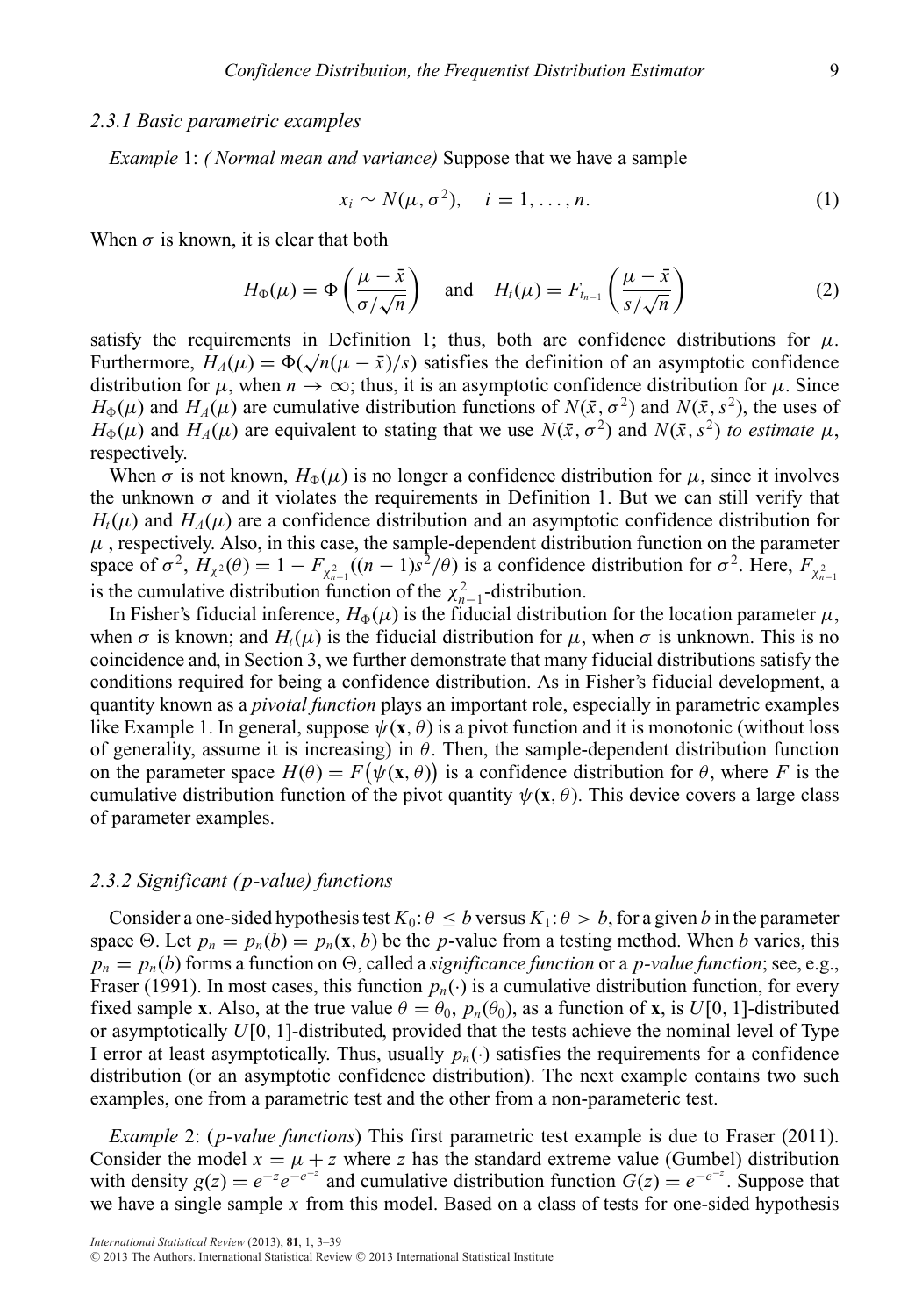*K*<sub>0</sub>:  $\mu \leq \theta$  versus *K*<sub>1</sub>:  $\mu > \theta$  for a given  $\theta$ , we can get a *p*-value function

$$
H_e(\theta) = \int_x^{\infty} g(z - \theta) dz = 1 - G(x - \theta) = 1 - e^{-e^{-(x - \theta)}}.
$$

Clearly,  $H_e(\theta)$  is a sample-dependent distribution function on the parameter space of the location parameter  $\mu$ . Also, given  $\theta = \mu$  the true parameter value,  $H_e(\mu) = 1 - G(x - \mu) \sim U[0, 1]$ , as a function of the random sample *x*. Thus, it is a confidence distribution for the location parameter  $\mu$ .

Now let us turn to a different non-parametric testing problem. Denote by  $\mu$  the center of symmetry of an unknown symmetric continuous distribution. Suppose there is an independently identically distributed sample **x** available from this population. A convenient confidence distribution in the context can be constructed through the *p*-value function

 $H_p(\theta) = p$ -value of the one-sample signed rank test for hypothesis  $K_0 : \mu \leq \theta$  vs.  $K_1 : \mu > \theta$ .

It is not a hard exercise to show that such a function  $H_p(\cdot)$  is typically non-decreasing, ranging from 0 to 1. But this  $H_p(\cdot)$  is not an exact confidence distribution, since, although  $H_p(\theta)$  is usually continuous in  $\theta$  for the given sample **x**, the distribution of  $H_p(\theta)$  (as a function of **x**) is discrete for a given  $\theta$ . However, as  $n \to \infty$ , the discreteness vanishes and, when  $\theta = \mu$  the true parameter value,  $H_p(\mu)$  converges rapidly to  $U[0, 1]$ , under some mild conditions. Thus,  $H_p(\cdot)$ is an asymptotic confidence distribution for the center parameter  $\mu$ .

A *p*-value function  $p_n(\cdot)$  is not a confidence distribution only in some unusual cases. For instance, a *p*-value function associated with a strictly conservative one-sided test does violate the requirements of being a confidence distribution. An example is the one-sided test for  $\mu = \max{\mu_1, \mu_2}$  where  $\mu_1$  and  $\mu_2$  are population means of two separate studies. A conservative test based on Bonferroni adjustment would give rise to the *p*-value function  $p(\theta) = 2 \min\{p_1(\theta), p_2(\theta)\}\$ for the hypotheses  $K_0 : \mu \leq \theta$  vs.  $K_1 : \mu > \theta$ , where  $p_1(\theta)$  and  $p_2(\theta)$  are the corresponding *p*-value functions from individual studies. Clearly,  $p(\cdot)$  violate the CD requirements, although the function can still be utilized to make inference (leading to conservative conclusions).

#### *2.3.3 Bootstrap distributions*

A bootstrap distribution is often an (asymptotic) confidence distribution. In any situations where one can construct a bootstrap distribution, one can construct a confidence distribution or an asymptotic confidence distribution. The following example is from Singh *et al.* (2001, 2007), who showed that a bootstrap distribution typically satisfies the definition of a confidence distribution.

*Example* 3: (*Nonparametric bootstrap*) Let  $\hat{\theta}$  be an estimator of  $\theta$ , and  $\hat{\theta}^*$  be the estimator of  $\hat{\theta}$  computed on a bootstrap sample. In the case when the limiting distribution of  $\hat{\theta}$ , properly normalized, is symmetric, the sampling distribution of  $\hat{\theta} - \theta$  is estimated by the bootstrap distribution of  $\hat{\theta} - \hat{\theta}^*$  (c.f., Efron & Tibshirani, 1994). Then, an asymptotic confidence distribution is given by

$$
H_n(\theta) = 1 - P(\hat{\theta} - \hat{\theta}^* \leq \hat{\theta} - \theta | \mathbf{x}) = P(\hat{\theta}^* \leq \theta | \mathbf{x}),
$$

which is also the raw bootstrap distribution of  $\hat{\theta}$ . In the case when the symmetry fails, the distribution of  $\hat{\theta} - \theta$  can be estimated by the bootstrap distribution of  $\hat{\theta}^* - \hat{\theta}$  (c.f., Efron &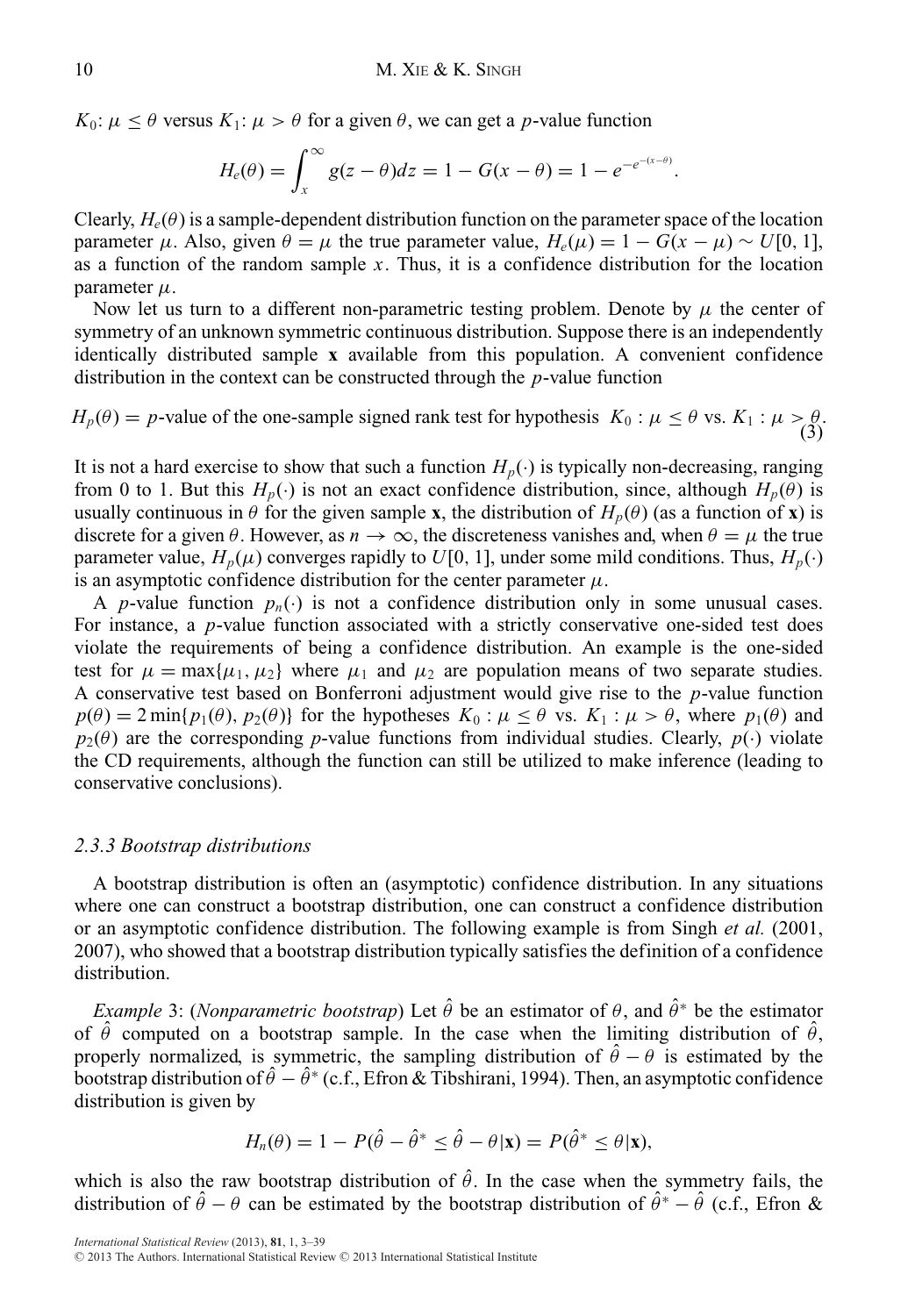Tibshirani, 1994). Then, the corresponding asymptotic confidence distribution is

$$
H_n(\theta) = 1 - P(\hat{\theta}^* - \hat{\theta} \le \hat{\theta} - \theta | \mathbf{x}) = P(\hat{\theta}^* \ge 2\hat{\theta} - \theta | \mathbf{x}).
$$

We also consider another bootstrap-based confidence distribution by the bootstrap-*t* method, where the distribution of  $(\hat{\theta} - \theta)/\widehat{SE}(\hat{\theta})$  is estimated by the bootstrap distribution of  $(\hat{\theta}^* \hat{\theta}$ )/ $\widehat{SE}^*(\hat{\theta}^*)$ . Here  $\widehat{SE}^*(\hat{\theta}^*)$  is the estimated standard error of  $\hat{\theta}^*$ , based on the bootstrap sample. Such an approximation has so-called, second order accuracy (i.e., asymptotic error of order  $O(n^{-1})$ ; see, e.g., Babu & Singh, 1983). The resulting asymptotic confidence distribution is

$$
H_n(\theta) = 1 - P\left(\frac{\hat{\theta}^* - \hat{\theta}}{\widehat{SE}^*(\hat{\theta}^*)} \leq \frac{\hat{\theta} - \theta}{\widehat{SE}(\hat{\theta})}\middle|\mathbf{x}\right).
$$

At  $\theta = \theta_0$ , this confidence distribution typically converges to *U*[0, 1] at the rate of  $O_p(n^{-1})$  and the confidence distribution is asymptotically second-order accurate.

#### *2.3.4 Likelihood functions*

Fiducial inference and likelihood functions are closely related. For instance, Fisher (1973) discussed extensively the connection between a likelihood function and a fiducial distribution, and Kendall & Stuart (1974) used a likelihood function to illustrate the concept of fiducial distribution. It is not surprising that a confidence distribution may also be closely related to a likelihood function. Welch & Peers (1963) and Fisher (1973) provided earlier accounts of likelihood-based confidence distributions in single parameter families. In particular, if we normalize a likelihood function curve with respect to its parameter(s) (provided that the normalizing is possible) so that the area underneath the curve is one, the normalized likelihood function curve is typically a density curve. Under some mild general conditions, Fraser  $\&$ McDunnough (1984) showed that this normalized likelihood function is the density function of an asymptotic normal confidence distribution. Example 4 next is from Singh *et al.* (2007), who provided a formal proof that a profile likelihood function is proportional to an asymptotic normal confidence density for the parameter of interest.

*Example* 4: (*Profile likelihood function*) Suppose that there is an independently identically distributed sample of size *n* from a parametric distribution involving multiple parameters. Let  $\ell_n(\theta)$  be the log profile likelihood function and  $i_n^{-1} = -n^{-1} \ell_n(\hat{\theta})$  with  $ni_n^{-1}$  being the observed Fisher information for a scalar parameter of interest  $\theta$ . Denote by  $\hat{\theta} = \arg \max_{\theta} \ell_n(\theta)$ . Under Fisher information for a scalar parameter of interest  $\theta$ . Denote by  $\theta = \arg \max_{\theta} \ell_n(\theta)$ . Under<br>the regularity conditions that ensure  $\sqrt{n}(\hat{\theta} - \theta_0)/\sqrt{i_n} \rightarrow N(0, 1)$ , plus some additional mild assumptions, Singh *et al.* (2007, theorem 4.1) proved that, for each given  $\theta$ ,

$$
G_n(\theta) = H_n(\theta) + o_p(1), \quad \text{where } G_n(\theta) = \frac{\int_{(-\infty,\theta] \cap \Theta} e^{\ell_n(y)} dy}{\int_{\Theta} e^{\ell_n(y)} dy} \text{ and } H_n(\theta) = \Phi\left(\frac{\theta - \hat{\theta}}{\sqrt{i_n/n}}\right).
$$

Since, at the true parameter value  $\theta = \theta_0$ ,  $H_n(\theta_0)$  converges to  $U[0, 1]$ , as  $n \to \infty$ . It follows that  $G_n(\theta_0)$  converges to  $U[0, 1]$ , as  $n \to \infty$ . Thus,  $G_n(\theta)$  is an asymptotic confidence distribution.

As functions of  $\theta$ , the density function of  $G_n(\theta)$  is proportional to  $e^{\ell_n(\theta)}$ . Thus, based on  $G_n(\theta)$ , we can provide an inference for  $\theta$  that is asymptotically equivalent to that based on the profile likelihood function  $e^{\ell_n(\theta)}$ . From this observation and also Fraser & McDunnough (1994), we argue that a CD-based inference may subsume a likelihood inference in many occasions,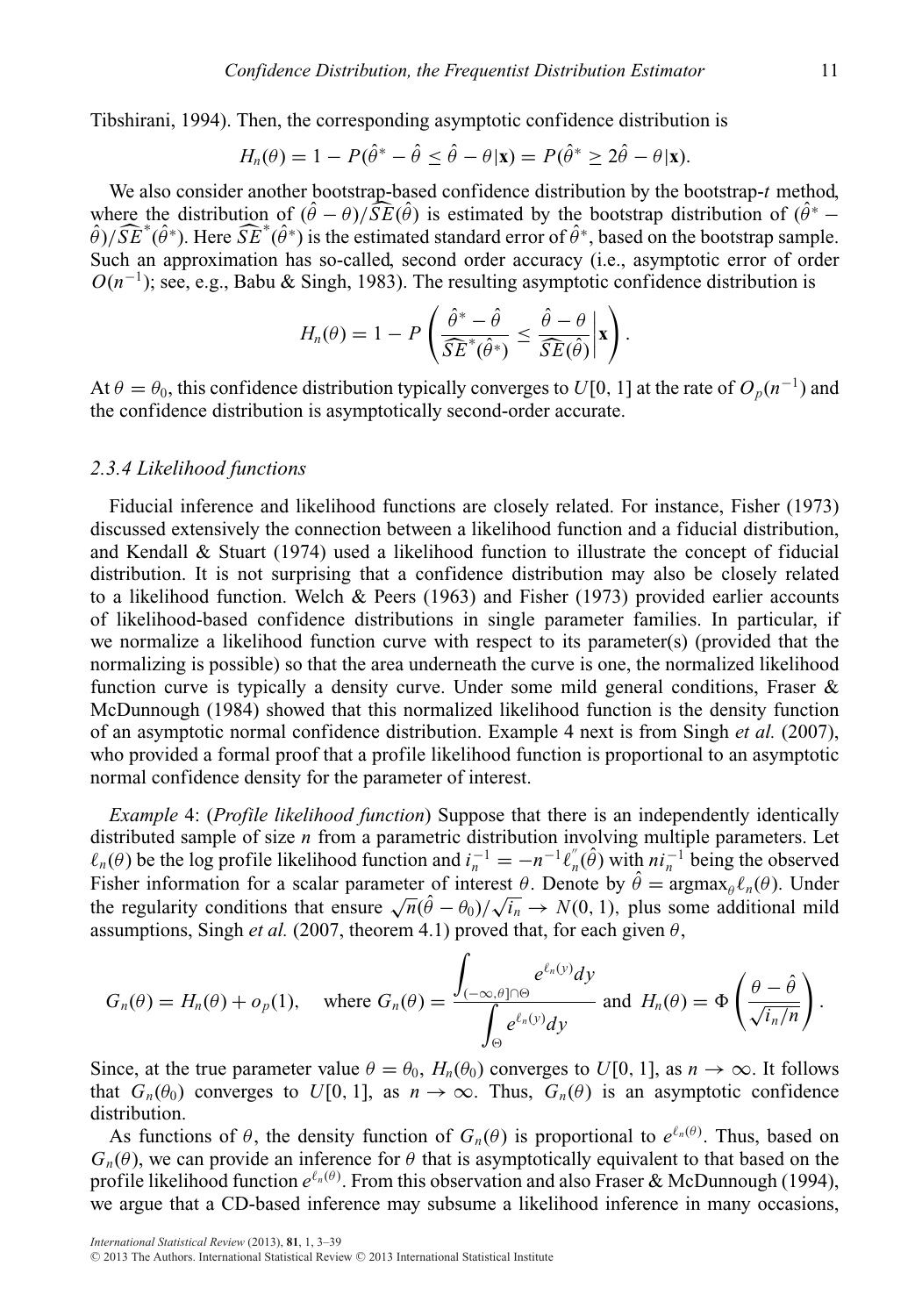especially when the standard asymptotic theory for the likelihood is involved. For practical purposes, normalizing a likelihood function with respect to the parameter(s) is a systematic scheme to obtain a confidence distribution, albeit it is usually an asymptotic normal confidence distribution under mild conditions.

In Section 7.1, we will further explore the connection between confidence distributions and likelihood functions. Specifically, we will discuss Efron's implied likelihood (Efron, 1993) and Schweder and Hjort's reduced likelihood (Schweder & Hjort, 2002), and illustrate how one can start with a confidence distribution to perform likelihood calculations.

#### *2.3.5 Asymptotically third-order accurate confidence distributions*

We end this section with two accounts of asymptotically third-order accurate (i.e., error of order  $O(n^{-3/2})$ ) confidence distributions, one using a non-parametric construction and the other using a parametric construction. The techniques described here can be used to obtain versions of higher order improvement of Examples 3 and 4, and also to other settings.

*Example* 5: (*Third order accurate confidence distributions*) On the non-parametric side, there is a monotonic transformation, usually referred to as Hall's transformation (Hall, 1992), which combined with the bootstrap can produce a third order accurate confidence distribution. For a set of *n* sample **x** from an underlying distribution *F*, consider an asymptotic pivot of the form  $T_n = (\hat{\theta} - \theta)/\widehat{SE}$ , which admits Edgeworth expansion of the typical form

$$
P(T_n \le y) = \Phi(y) + n^{-1/2} (a_F y^2 + b_F) \phi(y) + O(n^{-1}),
$$

where  $a_F$  and  $b_F$  are smooth functions of the moments of *F*. Then, the monotonically transformed pivot  $\psi(\mathbf{x}, \theta) = T_n + n^{-1/2} (\hat{a}_F T_n^2 + \hat{b}_F) + \frac{n^{-1}}{3} \hat{a}_F^2 T_n^3$  is free of the  $n^{-1/2}$  term in its Edgeworth expansion (Hall, 1992). Here,  $\hat{a}_F$  and  $\hat{b}_F$  are the sample estimates of  $a_F$  and  $b_F$ . The bootstrap-based approximation of  $P(\psi(\mathbf{x}, \theta) \leq y)$  matches the  $O(n^{-1})$  term, thus it is accurate up to an error of order  $O(n^{-3/2})$ . The third-order accurate confidence distribution would be given as

$$
1-\hat{G}_n(\psi(\mathbf{x},\theta))
$$

where  $\hat{G}_n$  is bootstrap-based estimate of the cumulative distribution function of the pivot  $\psi(\mathbf{x}, \theta)$ . In the special case for the population mean  $\mu$ , the monotonically transformed pivot is  $\psi(\mathbf{x}, \mu) =$ *t* +  $\frac{\hat{\lambda}}{6\sqrt{n}}(2t^2 + 1) + \frac{1}{27n}\hat{\lambda}^2 t^3$ , where  $t = \sqrt{n}(\bar{x} - \mu)/s$ ,  $\lambda = \mu_3/\sigma^3$ ,  $\bar{x}$  is the sample mean,  $s^2$  is sample variance and  $\hat{\lambda}$  is a sample estimate of  $\lambda$ . It follows that a third-order correct confidence distribution for  $\mu$  is given by  $\tilde{H}_n(\mu) = 1 - \hat{G}_n(\psi(\mathbf{x}, \mu)).$ 

On the parametric side, Reid & Fraser (2010) considered the standard exponential family with the log likelihood written in the form of

$$
\ell(\gamma|\mathbf{x}) = \sum_{i=1}^p t_i(\mathbf{x})s_i(\gamma) - C(\gamma) - h(\mathbf{x}).
$$

Here, canonical variables  $\mathbf{t}(\mathbf{x}) = (t_1(\mathbf{x}), \dots, t_p(\mathbf{x}))^T$  are sufficient and  $\mathbf{s}(\gamma) = (s_1(\gamma), \dots, s_p(\gamma))$  $s_p(\gamma)$ <sup>T</sup> are known functions of the vector of parameters  $\gamma = (\theta, \Psi)$ , where  $\theta$  is a scaler parameter of interest and the nuisance parameter  $\Psi$  has (*p* − 1) components. Reid & Fraser (2010, p. 162) provided an explicit and general formula of a third-order accurate confidence distribution (or  $p$  -value function) for  $\theta$ . This formula is accurate up to relative error of order  $O(n^{-3/2})$  with the confidence distribution expressed as  $H_{n(\theta)} = \Phi(r^*)$ , where  $r^* = r^*(\theta, \mathbf{x})$  is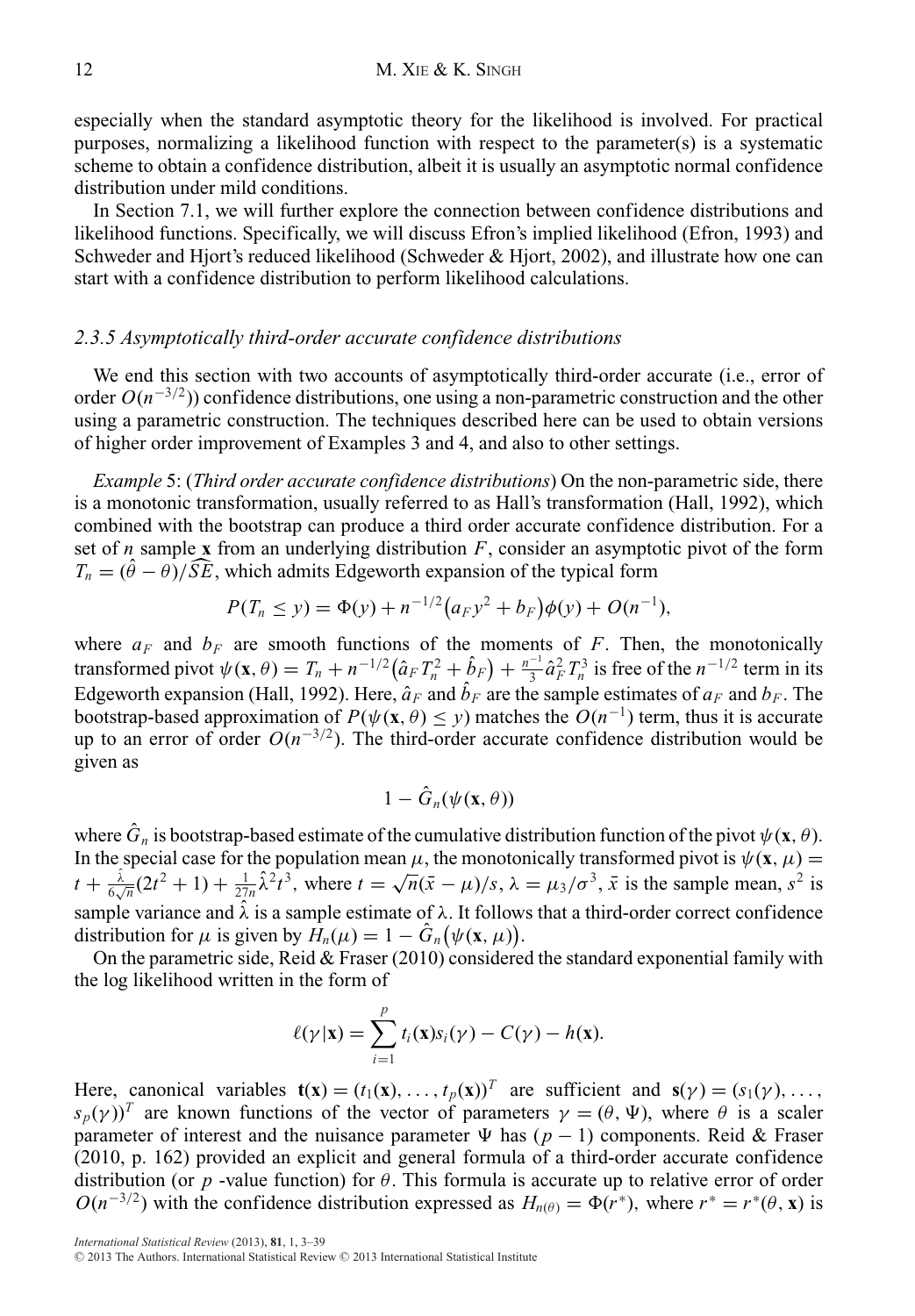defined as

$$
r^* = r + \frac{1}{r} \log \left( \frac{|q|}{|r|} \right), \quad \text{with } r = \text{sign}(\hat{\theta} - \theta) \left[ 2\ell(\hat{\gamma}_{\theta}) \right]^{\frac{1}{2}} \text{ and } q = \frac{|A|}{|S(\hat{\gamma})|} \frac{\{J(\hat{\gamma})\}^{1/2}}{|J_{\Psi}\psi(\hat{\gamma}_{\theta})|^{1/2}}.
$$

In the formula,  $\hat{\gamma}$  is the maximum likelihood estimator,  $\hat{\gamma}_{\theta} = (\theta, \hat{\Psi}_{\theta})$  is the constrained maximum likelihood estimator given a value of  $\theta$ ,  $S(\gamma) = {\partial/\partial \gamma} s(\gamma)$ ,  $J_{\psi\psi}(\gamma)$  is the submatrix of  $J(\gamma) =$  $\{\partial^2/\partial \gamma \partial \gamma^T\} \ell(\gamma|\mathbf{x})$  corresponding to  $\Psi$ , and A is a  $p \times p$  matrix whose first column is  $\mathbf{s}(\hat{\gamma})$  – **s**( $\hat{v}_{\theta}$ ) and the remaining (*p* − 1) columns are the last (*p* − 1) columns of *S*( $\hat{v}$ ).

#### **3 Confidence Distribution, Bootstrap, Fiducial, and Bayesian Approaches**

#### *3.1 CD-Random Variable, Bootstrap Estimator, and Fiducial-less Interpretation*

For each given sample **x**,  $H_n(\cdot)$  is a cumulative distribution function on the parameter space. We can construct a random variable  $\xi$  defined on  $\mathcal{X} \times \Theta$  (with a suitable probability measure) such that, conditional on the sample data,  $\xi$  has the distribution  $H_n(\cdot)$ . For example, let *U* be a  $U[0, 1]$ random variable that is independent of sample data **x**. Then, given **x**,  $\xi = H_n^{-1}(U)|\mathbf{x} \sim H_n(\cdot)$ . We call this random variable ξ a *CD-random variable* (see, e.g., Singh *et al.,* 2007).

*Definition 2:* We call  $\xi = \xi_{H_n}$  a CD-random variable associated with a confidence distribution *H<sub>n</sub>*(·), if the conditional distribution of  $\xi$  given the data **x** is  $H_n(\cdot)$ .

Unlike the case of fiducial inference, the CD-random variable  $\xi$  is not a "random parameter" (a random version of  $\theta$ ). Rather it may be viewed as a CD-randomized estimator of  $\theta_0$ . As an estimator,  $\xi$  is median unbiased, i.e.,  $P_{\theta_0}(\xi \le \theta_0) = E_{\theta_0} \{H_n(\theta_0)\} = \frac{1}{2}$ .

To better understand the concept of the CD-random variable, we explore its close association with a bootstrap estimator. Consider first the simple normal case of Example 1 with a known variance  $\sigma^2$ . The mean parameter  $\mu$  is estimated by the distribution  $N(\bar{x}, \sigma^2)$ . A CD-random variable ξ follows ξ | $\bar{x} \sim N(\bar{x}, \sigma^2)$  and we have

$$
\frac{\xi - \bar{x}}{\sigma/\sqrt{n}} \left| \bar{x} \sim \frac{\bar{x} - \mu}{\sigma/\sqrt{n}} \right| \mu \quad \text{(both } \sim N(0, 1)).
$$

This statement is exactly the same as the key justification for bootstrap, replacing  $\xi$  by a bootstrap sample mean  $\bar{x}^*$ . So in essence  $\xi$  is the same as the bootstrap estimator  $\bar{x}^*$ . Now, consider more generally a typical setup for a bootstrap procedure, as in Example 3. Let **x** be the data,  $\hat{\theta}$  be an estimator of  $\hat{\theta}$  and  $\hat{\theta}^*$  be the estimator of  $\hat{\theta}$  computed on a bootstrap sample. As illustrated in Example 3, in the case when the sampling distribution of  $\hat{\theta} - \theta$  is estimated by the bootstrap distribution of  $\hat{\theta} - \hat{\theta}^*$ ,  $H_n(\theta) = 1 - P(\hat{\theta} - \hat{\theta}^* < \hat{\theta} - \theta | \mathbf{x}) = P(\hat{\theta}^* < \theta | \mathbf{x})$  turns out to be an asymptotic confidence distribution for  $\theta$ . In this case, given **x**,

$$
\xi = \hat{\theta}^* \mid \mathbf{x} \sim H_n(\cdot).
$$

Thus,  $\xi = \hat{\theta}^*$  is a CD-random variable associated with  $H_n(\theta)$ . In the case when the sampling distribution of  $\hat{\theta} - \theta$  is estimated by the bootstrap distribution of  $\hat{\theta}^* - \hat{\theta}$ , we have that  $H_n(\theta) =$  $1 - P(\hat{\theta}^* - \hat{\theta} \le \hat{\theta} - \theta | \mathbf{x}) = P(\hat{\theta}^* \ge 2\hat{\theta} - \theta | \mathbf{x})$  is an asymptotic confidence distribution and, given **x**,

$$
\xi = 2\hat{\theta} - \hat{\theta}^* \mid \mathbf{x} \sim H_n(\cdot).
$$

Thus,  $\xi = 2\hat{\theta} - \hat{\theta}^*$  is a CD-random variable. Clearly, when a bootstrap procedure applies, the bootstrap estimator  $\hat{\theta}^*$  is closely related to a CD-random variable. Loosely speaking, the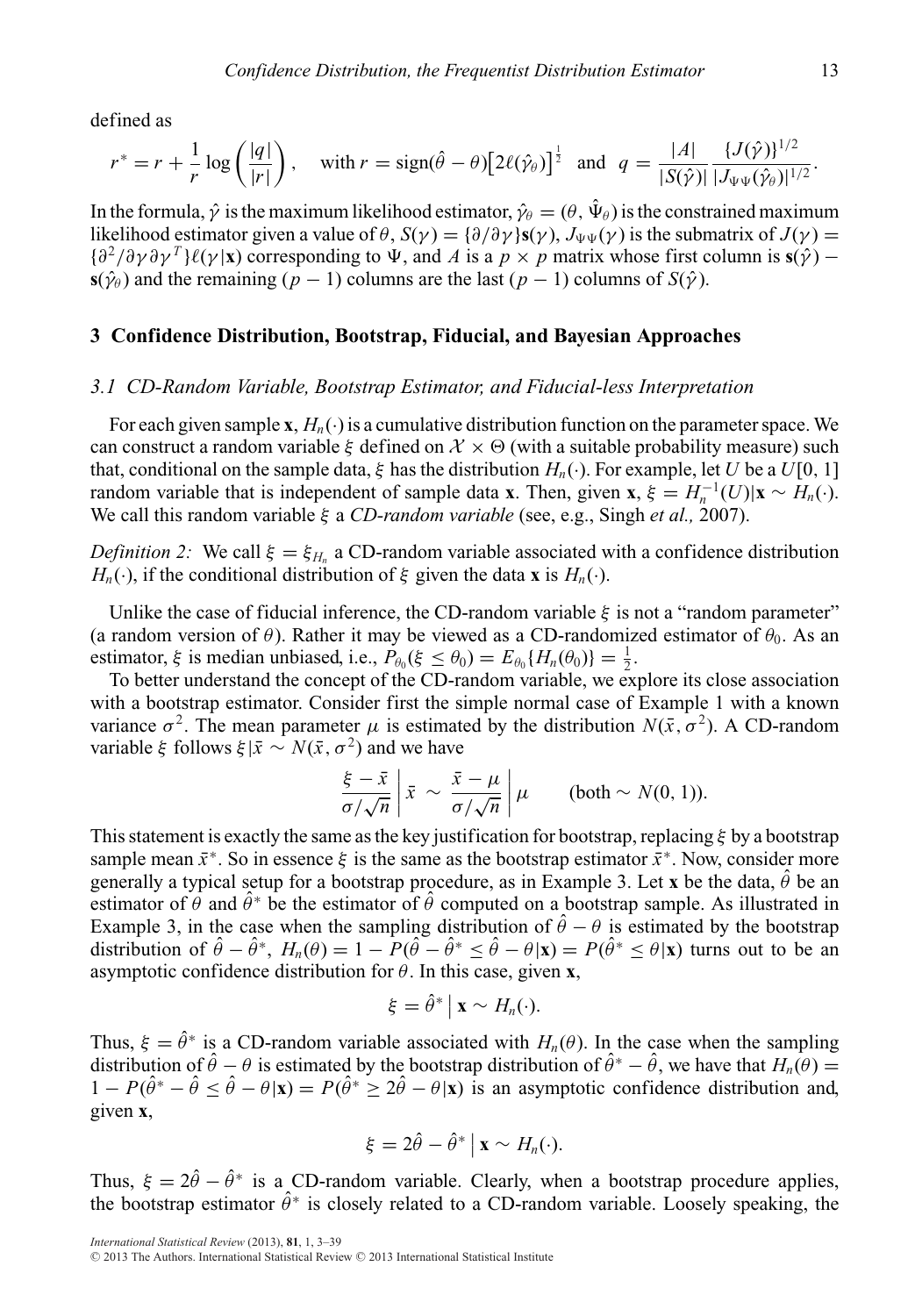CD-random variable  $\xi$  is in essence the same as a bootstrap estimator. This close connection between the CD-random variable and a bootstrap estimator may inspire a possible view of treating the concept of confidence distribution as an extension of a bootstrap distribution, albeit the concept of confidence distribution is much broader.

The connection to bootstrap mentioned above and the well-developed theory of bootstrap distributions can help us understand inference procedures involving confidence distributions and develop new methodologies. For instance, the CD-random variable may also be utilized to offer a new simulation mechanism, which can broaden applications of the standard bootstrap procedures, especially when only a data summary is available. The CD-random variable  $\xi$  is in essence a bootstrap estimator, but its interpretation is not limited to being just a bootstrap estimator. This freedom allows us to use  $\xi$  more liberally, which in turn allows us to develop more flexible approaches and simulations. See Section 7.3 for such examples. Also, just like a bootstrap estimator, the CD-random variable can be extended to the case of parameter vectors. This clue may help us develop the concept of a multi-dimensional confidence distribution. See Section 8 for further discussions on the topic of multi-dimensional confidence distributions.

Viewing a CD-random variable as a quantity similar to a bootstrap estimator can also help us further clarify the concept of a confidence distribution by avoiding the confusing fiducial interpretation that the parameter is both a fixed and a random quantity. It is well known that a fiducial distribution is not an ordinary probability distribution function in the frequentist sense (e.g., Kendall & Stuart, 1974, chapter 21). Since a confidence distribution has been historically interpreted as a fiducial distribution, it is also a common assertion that a confidence distribution is not a proper distribution in the frequentist sense (see, e.g., Cox, 2006, p. 66; Schweder  $\&$ Hjort, 2002, p. 310, 328). We think this assertion about confidence distributions could perhaps be modified, if we treat and interpret a confidence distribution as a purely frequenist concept without any fiducial reasoning (as we do in the current context). Our view is that, like a bootstrap distribution, a confidence distribution is an ordinary probability distribution function for each given sample. However, since we no longer view a confidence distribution as an inherent distribution of  $\theta$ , we can *not* manipulate it as if it is a distribution of  $\theta$  to automatically reach a conclusion. For instance, we may manipulate a confidence distribution of  $\theta$ , for example using a variable transformation  $g(\theta)$  of  $\theta$ , to get another sample-dependent distribution function on the corresponding parameter space. In general, this new sample-dependent distribution function may *not* be a confidence distribution for  $g(\theta)$ , unless  $g(\cdot)$  is monotonic. For an asymptotic confidence distribution, the monotonicity is only needed locally in a neighborhood of the true  $\theta$ value thus it covers a large class of smooth function  $g(\cdot)$ . This equivariant property with respect to a monotone transformation of  $\theta$  is the same as that of a confidence interval.

The following example was brought to our attention by Professor David R. Cox in our email communications. We think it provides a good example to illustrate the above viewpoint.

*Example 6: (Ratio of two normal means)* Suppose we have two sets of independent normal samples from  $N(\mu_1, \sigma_1^2)$  and  $N(\mu_2, \sigma_2^2)$ . For simplicity, let us assume that both  $\sigma_1^2$  and  $\sigma_2^2$  are known. From Example 1,  $N(\bar{x}_1, \sigma_1^2/n_1)$  and  $N(\bar{x}_2, \sigma_2^2/n_2)$  are confidence distributions for  $\mu_1$ and  $\mu_2$ , respectively. In fact, they are also the fiducial distributions of  $\mu_1$  and  $\mu_2$ . Here,  $\bar{x}_i$  and  $n_i$ ,  $i = 1, 2$ , are the sample means and sample sizes of the two samples, respectively. In the fiducial inference,  $N(\bar{x}_1, \sigma_1^2/n_1)$  and  $N(\bar{x}_2, \sigma_2^2/n_2)$  are treated as inherent distributions of  $\mu_1$ and  $\mu_2$ . Thus, if we treat them as the usual distributions of two independent random variables, a distribution of  $\delta = \mu_1/\mu_2$  can be easily obtained by the standard manipulation, assuming the true  $\mu_2 \neq 0$ . However, this distribution of  $\delta$  is not good for exact fiducial inference, and this discrepancy is typically explained in the classical literature by the assertion that fiducial distributions are not and can not be manipulated as proper distribution functions. It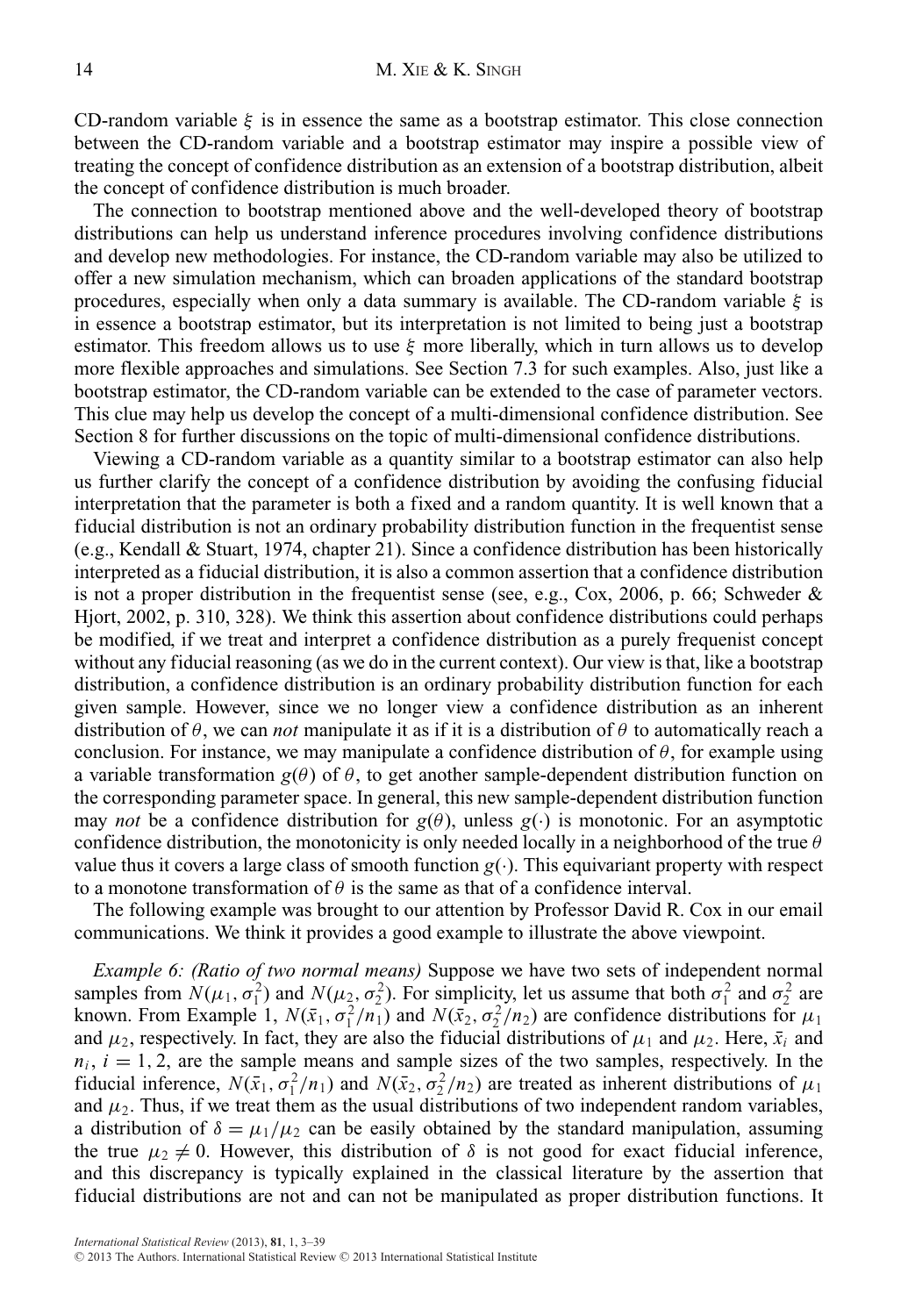remains unclear how to manipulate the two normal distributions to obtain the (unique) fiducial distribution of  $\delta$ , in the classical sense.

In the CD-inference, we do not encounter the same interpretation problem, as we treat  $N(\bar{x}_1, \sigma_1^2/n_1)$  and  $N(\bar{x}_2, \sigma_2^2/n_2)$  as distribution estimators for  $\mu_1$  and  $\mu_2$  which happen to have the property of "proper coverage probability". We can manipulate  $N(\bar{x}_1, \sigma_1^2/n_1)$  and  $N(\bar{x}_2, \sigma_2^2/n_2)$  to get one or more a sample-dependent distribution functions on the parameter space of  $\delta = \mu_1/\mu_2$ . For example, among other possibilities, we may use a direct result from the standard manipulation of the two independent normal confidence distributions to estimate  $δ$ ,  $H_r(δ) = Φ[(δ – *π*<sub>1</sub>/*π*<sub>2</sub>)/s<sub>r</sub>$ , where  $s_r^2 = (1/π_2^2)σ_1^2/n_1 + (π_1^2/π_2^4)σ_2^2/n_2$ . It is true that  $H_r(δ)$ , a sample-dependent distribution function on ( $-\infty$ ,  $\infty$ ), has lost the exact coverage property. But this phenomenon is not different from what we see in some point estimation practices. For instance, the sample means  $\bar{x}_1$  and  $\bar{x}_2$  are unbiased estimators of  $\mu_1$  and  $\mu_2$ , and their ratio  $\bar{x}_1/\bar{x}_2$ is still a decent point estimator of  $\delta = \mu_1/\mu_2$  but no longer unbiased. When both  $n_i \to \infty$ ,  $\bar{x}_1/\bar{x}_2$  is a consistent (also "asymptotically unbiased") estimator of  $\delta = \mu_1/\mu_2$ . Similarly,  $H_r(\delta)$ still offers proper coverage asymptotically when both  $n_i \rightarrow \infty$  and thereby is still an asymptotic confidence distribution for  $\delta = \mu_1/\mu_2$ .

### *3.2 Confidence Distribution, Fiducial Distribution, and Belief Function*

Both the approach of confidence distribution and Fisher's fiducial approach share a common goal to provide a "distribution estimator" for a parameter of interest. As stated in a review article by Hannig (2009), a fiducial inference can be "viewed as a procedure that obtains a measure on a parameter space"; also "statistical methods designed using the fiducial reasoning have typically very good statistical properties as measured by their repeated sampling (frequentist) performance". The same two considerations are those behind the modern definition of confidence distribution, expressed as the two requirements in Definition 1. It is not surprising that many fiducial distributions meet the conditions required for being a confidence distribution.

The next example is a fiducial distribution used by Kendall & Stuart (1974, example 21.2, p. 144) to illustrate the fiducial method for "a non-symmetrical sampling distribution". We use it to demonstrate that the fiducial distribution satisfies the requirements as a confidence distribution.

*Example 7: (Scale parameter of gamma distribution)* Consider a Gamma $(p_0, \theta)$  distribution,  $f(x|\theta, p_0) = \{x^{p_0-1}e^{-x/\theta}\}/\{\theta^{p_0}\Gamma(p_0)\}\,$ , where the scale parameter  $\theta$  is the unknown parameter of interest and the shape parameter  $p_0$  is known. Here,  $\Gamma(\cdot)$  is the gamma function. Kendall & Stuart (1974, example 21.2, p. 144) provided the fiducial distribution for  $\theta$  with a density  $(n\bar{x}/\theta)^{np_0} \{e^{-n\bar{x}/\theta}/\Gamma(np_0)\}(1/\theta)d\theta$ , or in a cumulative distribution function form,

$$
H_n(\theta) = \int_0^{\theta} \left(\frac{n\bar{x}}{t}\right)^{np_0} \frac{e^{-n\bar{x}/t}}{\Gamma(np_0)t} dt,
$$

where  $\bar{x}$  is the sample mean. Clearly, this  $H_n(\theta)$  is a cumulative distribution function on the parameter space  $\Theta = (0, \infty)$ . Also, by the variable transformation  $\tilde{t} = n\bar{x}\theta/t$  in the integration, the function  $H_n(\theta)$  can be re-expressed as

$$
H_n(\theta) = \int_{n\bar{x}}^{\infty} \left(\frac{\tilde{t}}{\theta}\right)^{np_0} \frac{e^{-\tilde{t}/\theta}}{\Gamma(np_0)\tilde{t}} d\tilde{t} = 1 - F_{\Gamma(np_0,\theta)}(n\bar{x}),
$$

where  $F_{\Gamma(np_0,\theta)}(\cdot)$  is the cumulative distribution function of a Gamma $(np_0, \theta)$  distribution. At the true parameter value  $\theta = \theta_0$ ,  $n\bar{x}$  follows Gamma $(np_0, \theta_0)$  distribution. It follows immediately that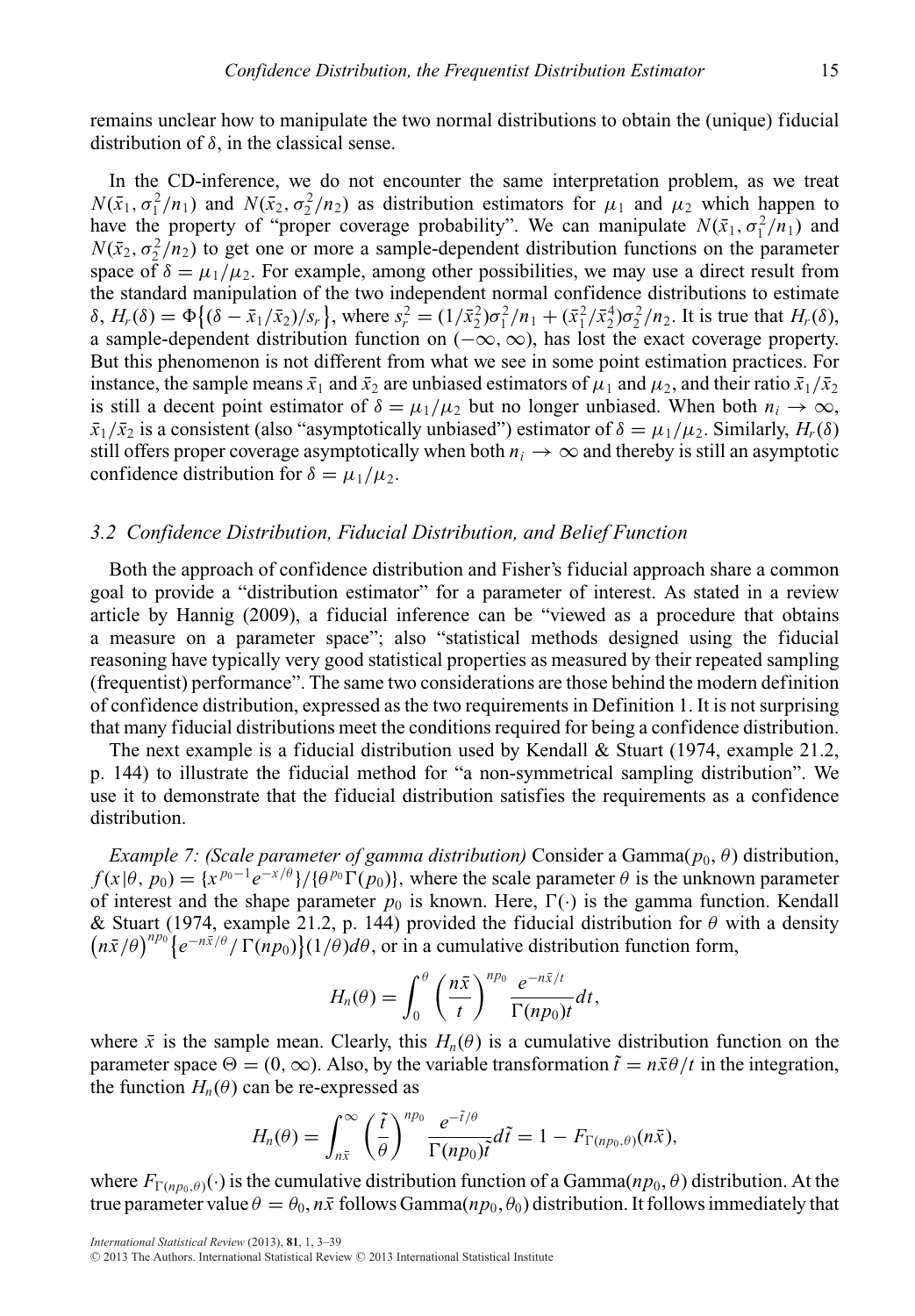$H_n(\theta_0) = 1 - F_{\Gamma(np_0, \theta_0)}(n\bar{x}) \sim U[0, 1]$ . Thus, by Definition 1, the fiducial distribution  $H_n(\theta)$  is a confidence distribution for the scale parameter  $\theta$ .

See, also, Wong (1993, 1995) for formulas of confidence distributions for unknown parameters of a Gamma distribution, when both the scale and shape parameters are unknown.

Although fiducial distributions are confidence distributions in many examples, the developments of confidence distributions, especially the recent efforts, are not a part of any fiducial developments. The concept of a confidence distribution by its definition is very broad, and the definition itself does not provide a standard procedure how it can be constructed (e.g., Definition 1, or in other forms). Singh & Xie (2011) described the relation between the concepts of confidence and fiducial distributions using an analogy in point estimation: a consistent estimator versus a maximum likelihood estimator (MLE). A confidence distribution is analogous to a consistent estimator which is defined to ensure a certain desired property for inference; a fiducial concept is analogous to an MLE which provides a standard procedure to find an estimator which often happens to possess desirable frequentist properties. A consistent estimator does not have to be an MLE; but, under some regularity conditions, the MLE typically has consistency and the MLE method thus provides a standard procedure to obtain a consistent estimator. In the context of distribution estimation, a confidence distribution does not have to be a fiducial distribution or involve any fiducial reasoning. But, under suitable conditions, a fiducial distribution may satisfy the required "good properties (as measured by coverage and length of confidence intervals based on the fiducial distribution)" (c.f., Hannig, 2009), which thereby establishes it as a confidence distribution.

There has been also renewed interest in fiducial inference and its extensions, notably the recent developments on "generalized fiducial inference" by S. Weerahandi, J. Hannig, H. Iyer, and their colleagues and the developments of belief functions under Dempster-Shafer theory by Arthur Dempster, Glenn Shafer, Chuanhai Liu, and others. See, e.g., review articles by Hannig (2009), Dempster (2008), and Martin *et al.* (2010). These developments, together with the new developments of confidence distributions, represent an emerging new field of research on distributional inferences. A confidence distribution as defined, interestingly, can fit into the framework of generalized fiducial inferences (c.f., Hannig, 2009), since a fiducial distribution  $Q(U, x)$  can be obtained by solving a generalized fiducial equation  $H(\cdot) = U$  with  $H(\cdot) =$  $H(\mathbf{x}, \cdot)$  being a confidence distribution and *U* being a  $U[0, 1]$ -distributed random variable, provided it exits. However, the development of confidence distributions are distinct from the developments of fiducial and belief functions in that it is developed strictly within the frequentist domain and resides entirely within the frequentist logic, without involving any new theoretical framework such as fiducial reasoning or Dempster-Shafer theory. Contrary to the belief function, the CD-based approaches are easy to implement and can be directly related to a vast collection of examples used in classical and current statistical practices. Nevertheless, fiducial inference provides a systematic way to obtain a confidence distribution. Additionally, its development provides a rich class of literature for CD inference, and can generate new insight and development beyond frequentist inference.

#### *3.3 Confidence Distribution and Bayesian Inference*

A Bayes posterior can provide credible intervals that often have no assurance of (exact) frequentist coverage. Fraser (2011) expounded the basic fact that, in the presence of linearity in a model (e.g., a location model), a Bayes posterior with respect to the flat prior can be exactly a confidence distribution, which appears to be a mathematical coincidence. Fraser (2011) also demonstrated how the departure from the linearity induces the departure of a posterior from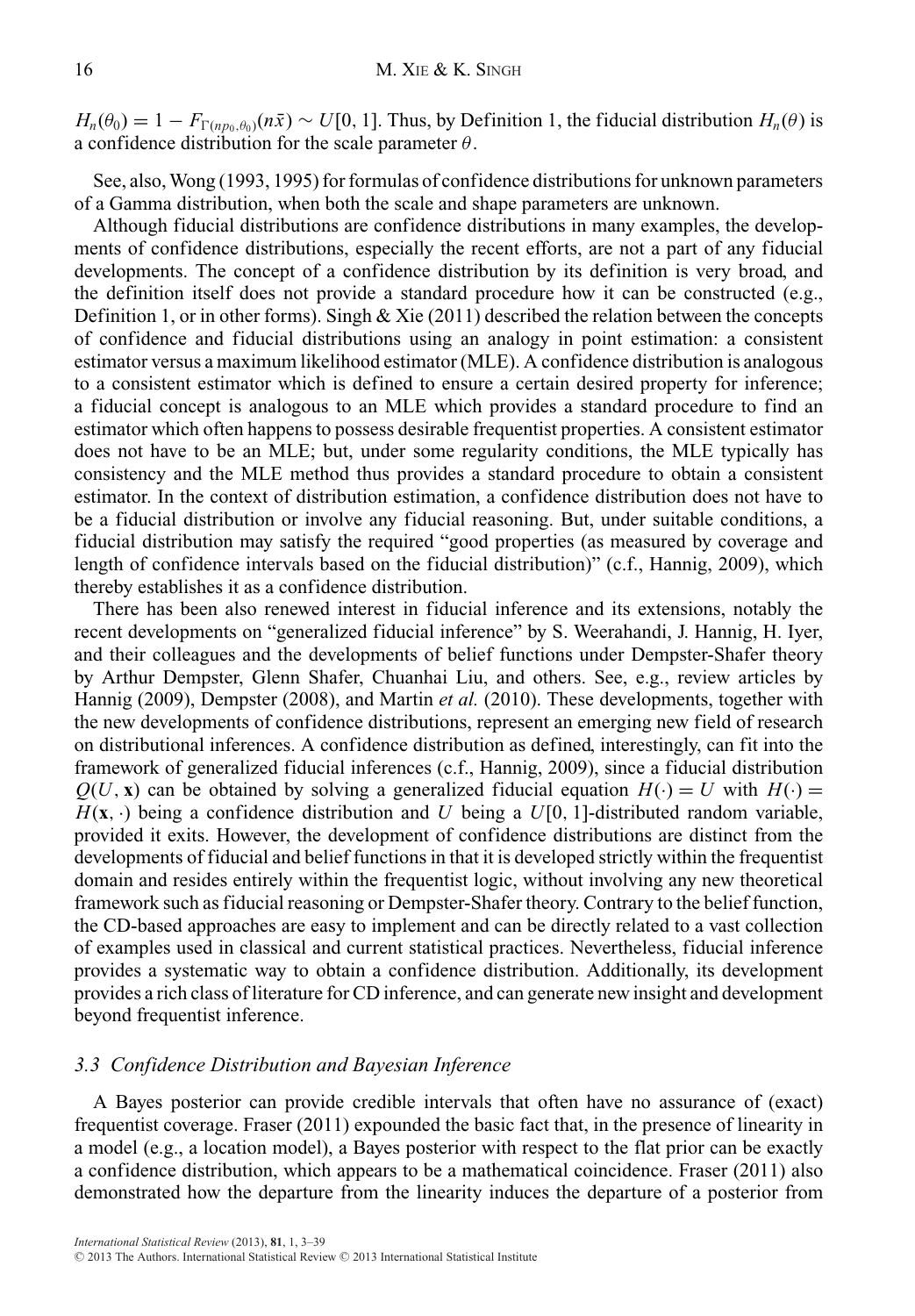being a confidence distribution, in a proportionate way. But on asymptotic grounds, researchers have treated Bayes credible intervals as confidence intervals in many applications. As is well known, when more and more data accumulates, the prior effect fades away and a posterior density typically converges to a normalized likelihood function; see, e.g., LeCam (1953, 1958), Johnson (1967) among others. Since a normalized likelihood function is typically a confidence density in the limit, we argue that a posterior distribution can be treated as a (first-order) asymptotic confidence distribution as well. Because in many situations a Bayesian approach, especially an objective Bayesian approach, can often obtain a posterior distribution whose credible intervals have exact or asymptotic frequentist coverages, we also view the Bayes method as one of the machineries that can potentially produce confidence distributions.

Next Example 8 is from Xie *et al.* (2011), who argued from the angle of a confidence distribution that an informative normal prior and its corresponding posterior after incorporating a normal sample can sometimes be viewed as frequentist confidence distributions. The argument helped bring the conventional normal-model-based Bayesian meta-analysis under a unifying meta-analysis framework in Xie *et al.* (2011). The example is a mathematical coincidence, hinged on the normal assumption.

*Example 8: (Informative prior and posterior distribution)* Suppose  $\pi(\theta) \sim N(\mu_0, \sigma_0^2)$  is an informative prior of a parameter  $\theta$  of interest. Assume this informative prior is formed on the basis of extensive prior information of  $\theta$  from past results of the same or similar experiments. Suppose  $Y_0$  is a normally distributed summary statistic from these past experiments, with a realization  $Y_0 = \mu_0$  and an observed variance var( $Y_0$ ) =  $\sigma_0^2$ , respectively. If we denote by  $\mathcal{X}_0$ the sample space of the past experiments and by  $\Theta$  the parameter space of  $\theta$ , we can show by the definition that  $H_0(\theta) = \Phi((\theta - Y_0)/\sigma_0)$  is a confidence distribution on  $\mathcal{X}_0 \times \Theta$ . Thus, we consider  $H_0(\theta) = \Phi((\theta - \mu_0)/\sigma_0)$  as a distribution estimate from the past experiments. That is, the past experiments produced  $N(\mu_0, \sigma_0^2)$  as a distribution estimate for  $\theta$ .

Now, suppose that we have a set of observed sample from  $N(\theta, \sigma^2)$ . Based on the sample Now, suppose that we have a set of observed sample from  $N(\theta, \sigma^2)$ . Based on the sample data and as in Example 1, we can obtain a confidence distribution for  $\theta$ ,  $H_{\Phi}(\theta) = \Phi(\sqrt{n}(\theta \int \frac{\partial}{\partial t} f(x) dx$  is given, or an asymptotic confidence distribution  $H_A(\theta) = \Phi(\sqrt{n}(\theta - \bar{x})/s)$ , regardless of whether  $\sigma^2$  is known or not. Here,  $\bar{x}$  is the sample mean and  $s^2$  is the sample variance. Using a recipe for combining confidence distributions (see, e.g., Singh *et al.*, 2005 and Xie *et al.*, 2011, also Section 6 of this article), we can combine the prior confidence distribution  $H_0(\theta)$  with the confidence distribution from the data, either  $H_{\Phi}(\theta)$  or  $H_A(\theta)$ , to obtain a combined function (defined on  $\{\mathcal{X}_0 \times \mathcal{X}\}\times \Theta$ ),

$$
H_{\Phi}^{(c)} = \Phi\left(\frac{\theta - \hat{\mu}_{\Phi}}{\hat{\sigma}_{\Phi}}\right) \quad \text{or} \quad H_{A}^{(c)} = \Phi\left(\frac{\theta - \hat{\mu}_{A}}{\hat{\sigma}_{A}}\right),
$$

where  $\hat{\mu}_{\Phi} = (\mu_0/\sigma_0^2 + \bar{x}/\sigma^2)/(1/\sigma_0^2 + 1/\sigma^2)$ ,  $\hat{\sigma}_{\Phi}^2 = (1/\sigma_0^2 + 1/\sigma^2)^{-1}$  and  $\hat{\mu}_A = (\mu_0/\sigma_0^2 + 1/\sigma^2)^{-1}$  $\frac{\partial \bar{x}}{\partial s^2}/\frac{1}{\sigma_0^2} + \frac{1}{s^2}$ ,  $\hat{\sigma}_A^2 = \frac{1}{\sigma_0^2} + \frac{1}{s^2}$ . By the definition, we can show that  $H_{\Phi}^{(c)}(\theta)$  is a confidence distribution for  $\theta$  when  $\sigma^2$  is known and  $H_A^{(c)}(\theta)$  is an asymptotic confidence distribution for  $\theta$  regardless of whether  $\sigma^2$  is known or not. In other words, the confidence distributions  $N(\hat{\mu}_{\Phi}, \hat{\sigma}_{\Phi}^2)$  or  $N(\hat{\mu}_A, \hat{\sigma}_A^2)$  can be used to estimate the mean  $\theta$ . The confidence distribution  $N(\hat{\mu}_{\Phi}, \hat{\sigma}_{\Phi}^2)$  is identical in form to the posterior distribution when  $\sigma^2$  is known, and the asymptotic confidence distribution  $N(\hat{\mu}_A, \hat{\sigma}_A^2)$  is asymptotically equivalent to the posterior distribution obtained using the Bayes formula, regardless of whether  $\sigma^2$  is known or not.

In general, an approach based on a confidence distribution is a frequentist procedure, and it inherits properties of frequentist procedures. Wasserman (2007) re-examined Efron's 1986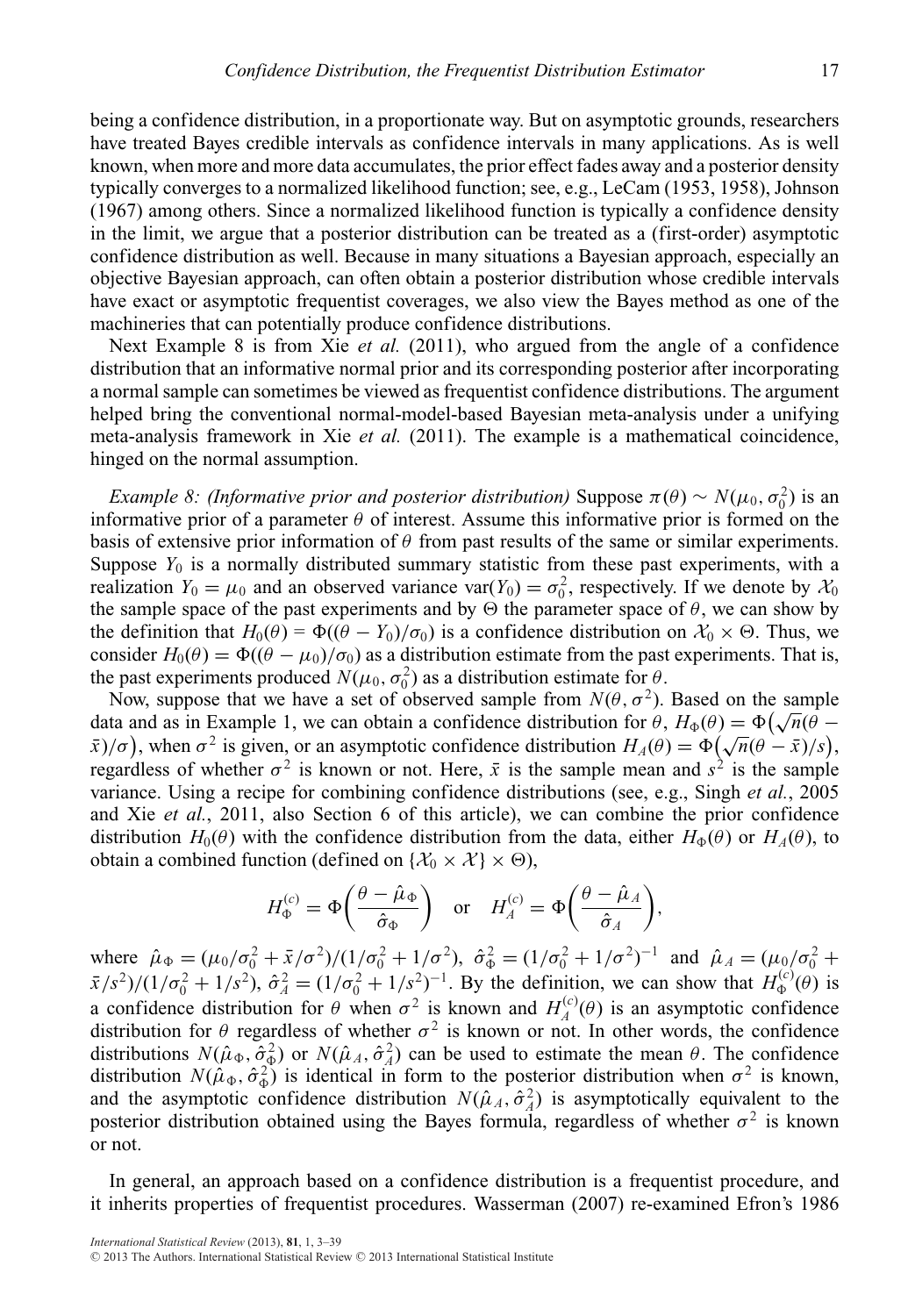paper titled "Why not everyone is a Bayesian?". He summarized from Efron (1986) four aspects of difference between the frequentist and Bayesian approaches: "easy of use", "model building", "division of labor", and "objectivity". He also added the extra item of "randomization", and stated that "things haven't changed much" since Efron (1986), "with the possible exception of (2)" on model building. Generally speaking, modelling and making inference based on confidence distributions are different from a Bayesian procedure in these four or five aspects. Here, we examine only the aspect "division of labor", which is highlighted in several developments on confidence distributions.

Under the item "division of labor", Wasserman (2007) stated that "The idea that statistical problems do not have to be solved as one coherent whole is anathema to Bayesian but is liberating for frequentists. To estimate a quantile, an honest Bayesian needs to put a prior on the space of all distributions and then find the marginal posterior. The freuqentist need not care about the rest of the distribution and can focus on much simpler tasks". This aspect underscores a difference on how to handle nuisance parameters between a Bayesian and a frequentist approach, and some of the CD-based developments have indeed keyed on the feature of not involving nuisance parameters. For instance, the main selling point of the CD-based likelihood calculations in Efron (1993) and Schweder & Hjort (2002), as well as the development of Singh & Xie (2012), is the avoidance of nuisance parameters. The "discrepant posterior phenomenon" reported in Xie *et al.* (2013) in a binomial clinical trial from a real pharmaceutical application can also shed further insight and generate discussion on this aspect of division of labor. A concrete example of this discrepant posterior phenomenon and Xie *et al.* (2013) will be further discussed in details later in Section 6.2.

Finally, it is beneficial for the field of statistics to have both Bayesian and frequentist methods. There are bridges between these different schools of inference, and the Bayesian and frequentist methods can enrich themselves from taking inspiration from each other's strong suit. For instance, combining evidence from disparate sources of information has long been considered a weak point of frequentist theory, while being a strong suit of Bayesian analysis. The flexibility of a Bayesian approach in this and other areas have helped stimulate the development of CD-based methods in related areas. Nevertheless, the CD development may also assist the development of objective Bayesian approaches. For instance, a CD-based approach could potentially be a good way to obtain an objective prior where we can use a variety of frequentist tool kits, including robust inference. As Kass (2011) stated, statistics has moved beyond the frequentist-Bayesian controversies of the past. It is our hope that evolving understanding and continuing developments of confidence and fiducial distributions will stimulate further developments that can enrich statistical theory and applications, and bridge the gaps among the Bayesian, fiducial, and frequentist philosophies.

### **4 Inferences Using a Confidence Distribution**

Just like a Bayesian posterior that contains a wealth of information for any type of Bayesian inference, a confidence distribution contains a wealth of information for constructing any type of frequentist inference. Discussions on how to make inference using a confidence distribution have been scattered around in many publications, for examples, in Fisher (1973), Cox & Hinkley (1974), Mau (1988), Fraser (1991), Barndorff-Nielsen & Cox (1994), Schweder & Hjort (2002), Singh *et al.* (2001, 2005, 2007), Coudin & Dufour (2004), among others. Here, in a more systematic fashion and under a general setting, we illustrate several aspects of making inference using a confidence distribution. A simple graphical illustration of the main message is provided in Figure 1 with mathematical details presented in the remaining of this section.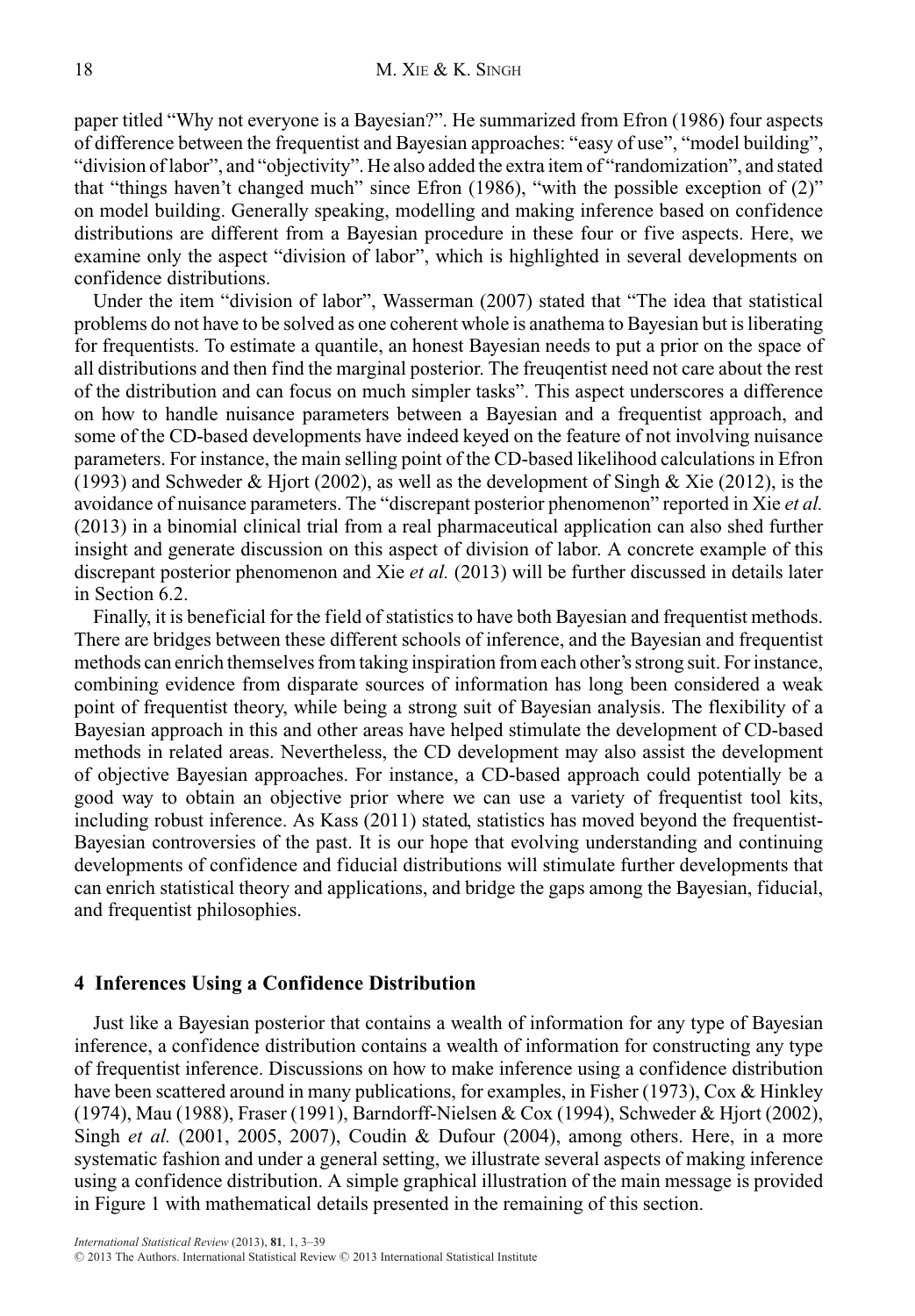

**Figure 1.** *The plot is a graphical illustration on making inference using a confidence distribution, including examples of point estimators (mode*  $\hat{\theta}$ *, median*  $M_n$  *and mean*  $\bar{\theta}$ *), a level 95% confidence interval and a one-sided p-value.* 

#### *4.1 Confidence Interval*

As mentioned before, a confidence distribution is a sample-dependent distribution function that can represent confidence intervals of all levels for a parameter of interest. It is evident from requirement R2) in Definition 1 that the intervals  $(-\infty, H_n^{-1}(1-\alpha)]$  and  $[H_n^{-1}(\alpha), +\infty)$ provide level  $100(1 - \alpha)$ % one-sided confidence intervals for the parameter of interest  $\theta$ , for any  $\alpha \in (0, 1)$ . Also,  $(H_n^{-1}(\alpha_1), H_n^{-1}(1 - \alpha_2))$  is a level 100(1 –  $\alpha_1 - \alpha_2$ )% confidence interval for the parameter  $\theta$ , for any  $\alpha_1 > 0$ ,  $\alpha_2 > 0$ , and  $\alpha_1 + \alpha_2 < 1$ . The same is true for an asymptotic confidence distribution, where the confidence level is achieved in limit.

#### *4.2 Point Estimation*

A confidence distribution, say  $H_n(\cdot)$ , can also provide us a point estimator for the parameter of interest. Natural choices of point estimators of the parameter  $\theta$  given  $H_n(\cdot)$ , include the median  $M_n = H_n^{-1}(1/2)$ , the mean  $\bar{\theta}_n = \int_{t \in \Theta} t \, dH_n(t)$ , and the mode  $\hat{\theta}_n = \arg \max_{\theta} h_n(\theta)$  of the confidence density function  $h_n(\theta) = \frac{d}{d\theta} H_n(\theta)$ . Under some modest conditions, we can prove that these three point estimators are consistent estimators. In particular, we assume that

(A) *For any*  $\epsilon$ ,  $0 < \epsilon < \frac{1}{2}$ ,  $L_n(\epsilon) = H_n^{-1}(1 - \epsilon) - H_n^{-1}(\epsilon) \to 0$ , in probability, as the sample size  $n \to \infty$ .

This condition is equivalent to (see a proof in Xie *et al.*, 2011)

(A') *For any fixed*  $\delta > 0$ ,  $H_n(\theta_0 - \delta) \to 0$  and  $H_n(\theta_0 + \delta) \to 1$ , in probability, as  $n \to \infty$ .

We interpret these conditions as: as the sample size *n* increases, the (density) mass of the confidence distribution  $H_n(\theta)$  becomes more and more concentrated around the true value  $\theta_0$ . We have the following theorem regarding the three point estimators. A proof of the theorem can be found in Singh *et al.* (2007).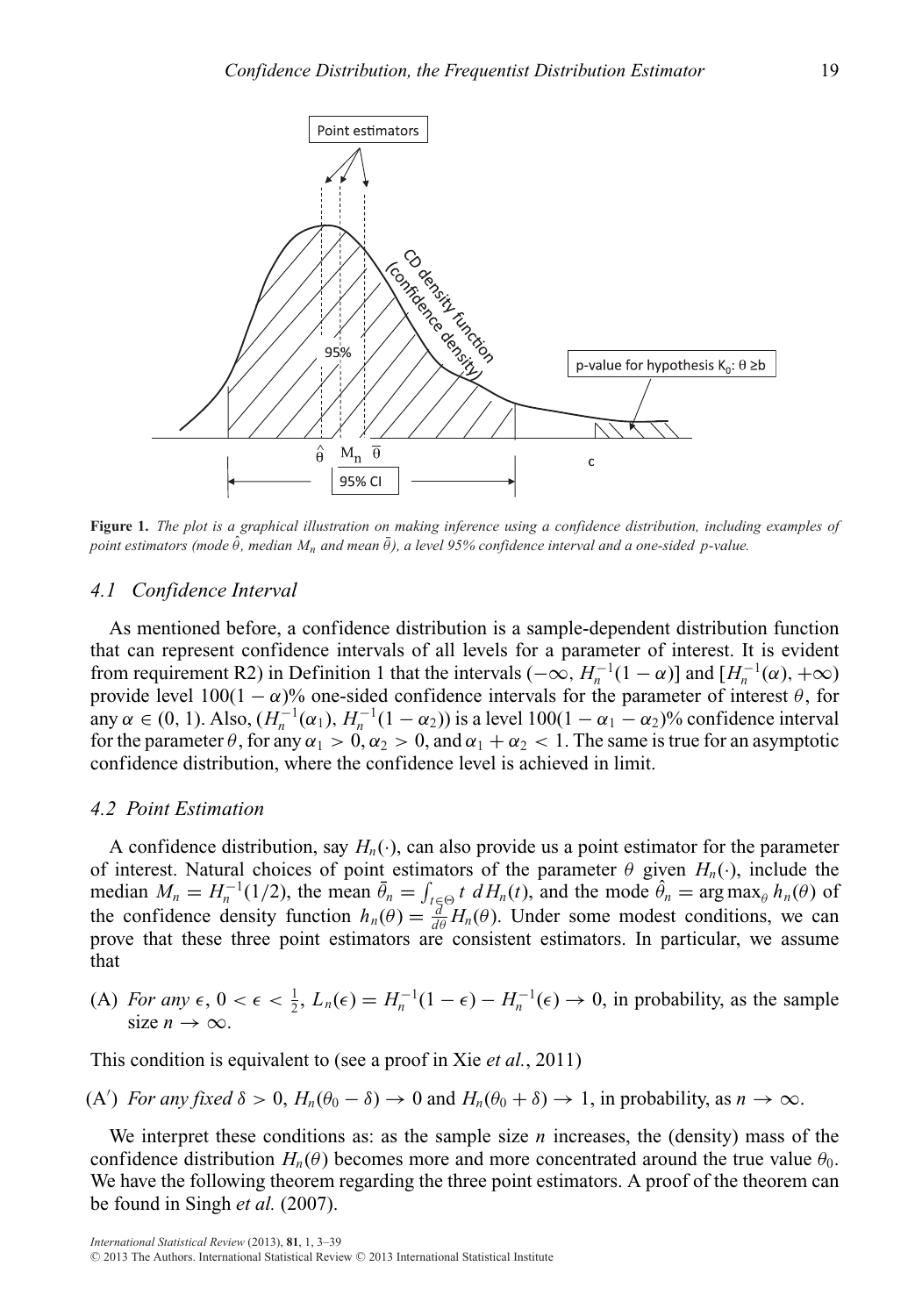THEOREM 1. *Under Condition (A), as*  $n \to \infty$ *, (i)*  $M_n$  *is consistent estimator and, moreover, if*  $L_n(\epsilon) = O_p(a_n)$ , for a non-negative  $a_n \to 0$ , then  $M_n - \theta_0 = O_p(a_n)$ ; *(ii) if*  $r_n = \int_{t \in \Theta} t^2 dH_n(t)$ is bounded in probability, then  $\bar{\theta}_n$  is a consistent estimator; and (iii) if there exists a fixed  $\epsilon > 0$ such that  $P(\hat{\theta}_n \in [H_n^{-1}(\epsilon), H_n^{-1}(1-\epsilon)]) \to 1$ , then  $\hat{\theta}_n$  *is a consistent estimator.* 

Furthermore, the median  $M_n$  is a median unbiased estimator with  $P_{\theta_0}(M_n \le \theta_0) = P_{\theta_0}(1/2 \le$  $H_n(\theta_0) = 1/2$ . The mean  $\bar{\theta}_n$  is the frequentist analog of Bayesian estimator of  $\theta$  under the usual squared error loss. The mode  $\hat{\theta}_n$  matches with the maximum likelihood estimator if  $h_n(\theta)$ is from a normalized likelihood function. If  $H_n(\cdot)$  is constructed from a hypothesis test, the point estimators may also be related to a Hodges-Lehmann-type estimator (see, e.g., Coudin & Dufour, 2004).

#### *4.3 Hypothesis Testing*

From a confidence distribution, we can make inference for various hypothesis testing problems. Fraser (1991) developed several results on this topic through significance (*p*-value) functions. Singh *et al.* (2001, 2007) also provided several results under the framework of confidence distributions. See, also, e.g., Birnbaun (1961), Cox & Hinkley (1974), Mau (1988), Barndorff-Nielsen & Cox (1994), Schweder & Hjort (2002) for discussions on related topics.

Let us start with a one-sided test  $K_0: \theta \in C$  versus  $K_1: \theta \in C^c$ , where *C* is an interval of the type  $(-\infty, b]$  or  $[b, \infty)$ , for a given *b*, and  $C^c$  is the complementary set of *C*. We like to measure the "support" that  $H_n(\cdot)$  lends to *C*, i.e., the probability content of *C* under  $H_n(\cdot)$ ,

$$
p_s(C) = \int_{\theta \in C} dH_n(\theta) = H_n(C), \tag{4}
$$

which is also interpreted as a probability of belief under the framework of fiducial inference (e.g., Kendall & Stuart (1974), chapter 21). We use the term "support", instead of"belief", to highlight that the use of the confidence distribution does not involving any fiducial reasoning. If the support on *C* is high, we choose *C* and, if it is low, we choose  $C^c$ . Specifically, we reject the null hypothesis  $K_0$  if the support on *C* is less than  $\alpha$  (or the support on  $C^c$  is greater than  $1 - \alpha$ ), i.e., the rejection region is:

$$
\{ \mathbf{x} : p_s(C) \le \alpha \} \quad \text{or, equivalently,} \quad \{ \mathbf{x} : p_s(C^c) \ge 1 - \alpha \}. \tag{5}
$$

We can prove that  $\sup_{\theta \in C} P_{\theta}(p_s(C) \le \alpha) = \alpha$ . This is because, for any  $\theta \in C$  $(-\infty, b]$ ,  $P_\theta(p_s(C) \le \alpha) \le P_\theta(p_s((-\infty, \theta]) \le \alpha) = \alpha$ , where the last equation holds because  $p_s((-\infty, \theta)) = H_n(\theta) \sim U[0, 1]$  under the assumption that  $\theta$  is the true parameter, and also an equality holds throughout when the true  $\theta = b$ . The same argument also applies to the right-sided test case with  $C = [b, \infty)$ . Thus, the rejection region (5) corresponds to a level  $\alpha$  test.

In the case of the one-sided tests with  $K_0$  being of the type  $(-\infty, b]$  or  $[b, \infty)$ , the value of  $p_s(C) = H_n(C)$  is usually the conventional *p*-value. This is illustrated in the following example.

*Example 9.* Consider a set of sample from  $N(\mu, \sigma^2)$ , where both  $\mu$  and  $\sigma^2$  are unknown. As *Example 9.* Consider a set of sample from  $N(\mu, \sigma^2)$ , where both  $\mu$  and  $\sigma^2$  are unknown. As stated in Examples 1, a confidence distribution for  $\mu$  is  $H_t(\mu) = F_{t_{n-1}}(\sqrt{n}(\mu - \bar{x})/s)$ . For a one-sided test  $K_0: \mu \leq b$  versus  $K_1: \mu > b$ , its support on the null set  $C = (-\infty, b]$  is

$$
p_s(C) = p_s((-\infty, b]) = H_t(b) = F_{t_{n-1}}(\sqrt{n}(b - \bar{x})/s).
$$

This is exactly the *p*-value using the *t*-test for the one-sided test  $K_0$ :  $\mu < b$  versus  $K_1$ :  $\mu > b$ .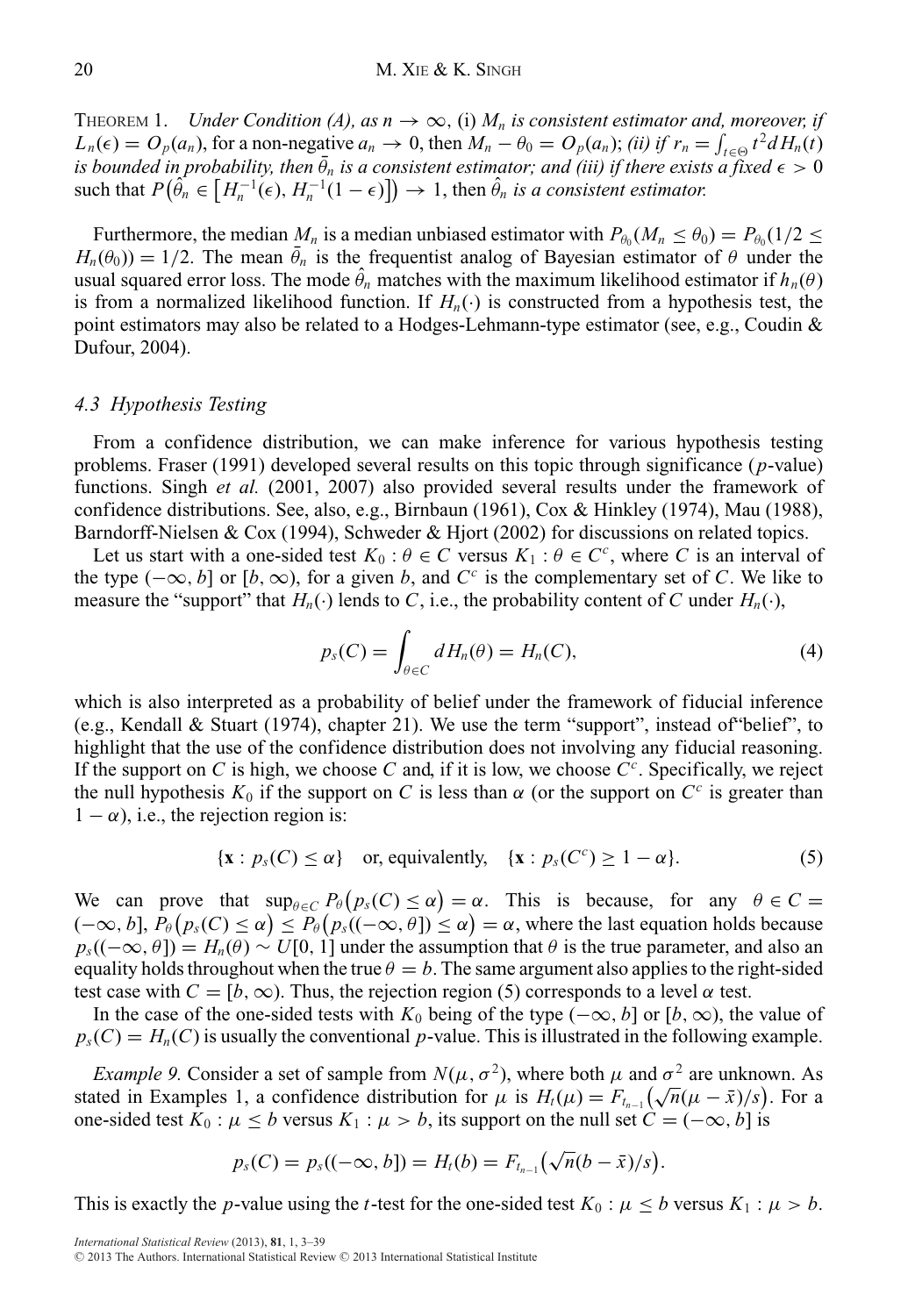Now, let us move to a two-sided point hypothesis  $K_0: \theta = b$  versus  $K_1: \theta \neq b$ , for a fixed *b*. In this case with the set  $C = \{b\}$  being a singleton, we like to measure the supports of its two alternative sets  $p_s(C_{l\rho}^c)$  and  $p_s(C_{up}^c)$ , where  $C_{l\rho}^c$  is the complementary set of  $C_{l\rho} =$  $(-\infty, b]$  and  $C_{up}^c$  is the complementary set of  $C_{up} = [b, \infty)$ . We define the rejection region as  $\{ \mathbf{x} : 2 \max\{p_s(\mathbf{C}_{up}^c), p_s(\mathbf{C}_{lo}^c)\} \ge 1 - \alpha \}$  or, equivalently,

$$
\{ \mathbf{x} : 2 \min\{p_s(C_{lo}), p_s(C_{up})\} \leq \alpha \} = \{ \mathbf{x} : 2 \min\{H_n(b), 1 - H_n(b)\} \leq \alpha \}. \tag{6}
$$

It is immediate that, under  $K_0$  with the true  $\theta = b$ ,  $2 \min\{p_s(C_{lo}), p_s(C_{up})\} = 2 \min\{H_n(b), 1 H_n(b)$ } ∼ *U*[0, 1], since  $H_n(b)$  ∼ *U*[0, 1] by the definition of a confidence distribution. Thus,  $P_{K_0: \theta=b}(2 \min\{p_s(C_{lo}), p_s(C_{up})\} \le \alpha) = P_{K_0: \theta=b}(2 \min\{H_n(b), 1 - H_n(b)\} \le \alpha) = \alpha$  and the rejection region (6) corresponds to a level  $\alpha$  test. Again, the value of  $2 \min\{p_s(C_{lo}), p_s(C_{up}) =$  $2 \min\{H_n(b), 1 - H_n(b)\}\$ is in fact the conventional *p*-value, as illustrated in the next example.

*Example 10.* (Continues from Example 9). If the null hypothesis is  $K_0: \mu = \mu_0$  versus  $K_1$  :  $\mu \neq \mu_0$ , we have

$$
2 \min\{p_s(C_{lo}), p_s(C_{up})\} = 2 \min\{H_t(\mu_0), 1 - H_t(\mu_0)\}
$$
  
= 
$$
2 \min\left\{F_{t_{n-1}}\left(\frac{\mu_0 - \bar{x}}{s/\sqrt{n}}\right), 1 - F_{t_{n-1}}\left(\frac{\mu_0 - \bar{x}}{s/\sqrt{n}}\right)\right\},\
$$

This expression agrees with the standard *p*-values based on the two-sided *t* test.

For the purpose of presentation, we summarize the above results in a formal theorem.

THEOREM 2. *(i) For the one-sided test*  $K_0: \theta \in C$  versus  $K_1: \theta \in C^c$ , where C is an interval *of the type of*  $(-\infty, b]$  *or*  $[b, \infty)$ *, we have*  $\sup_{\theta \in C} P_{\theta}(p_s(C) \le \alpha) = \alpha$  and  $p_s(C) = H_n(C)$ is the corresponding *p-value of the test. (ii) For the singleton test*  $K_0: \theta = b$  versus  $K_1$ :  $\theta \neq b$ , we have  $P_{\{K_0:\theta=b\}}(2 \min\{p_s(C_{lo}), p_s(C_{up})\} \leq \alpha) = \alpha$  and  $2 \min\{p_s(C_{lo}), p_s(C_{up})\} =$  $2 \min\{H_n(b), 1 - H_n(b)\}\$ is the *p*-value of the corresponding test.

A limiting result of the same nature as Theorem 2 holds for some more general null hypotheses. For instance, we can extend the above result to the case when  $K_0$  is the union of finitely many disjoint closed intervals (bounded or unbounded)  $C = \bigcup_{j=1}^{k} I_j$  with  $I_j$  being disjoint intervals of the type  $(-\infty, a]$  or  $[c, d]$  or  $[b, \infty)$ , or to the case when  $K_0$  is  $C = \{\theta_1, \theta_2, \dots, \theta_k\}$ . In the first case of *C* being a union of intervals (i.e., an intersection union test, see, Berger, 1982), both the rejection regions  $\{x : p_s(C) = \sum_{j=1}^k p_s(I_j) \leq \alpha\}$  and  $\{x : \max_{1 \leq j \leq k} p_s(I_j) \leq \alpha\}$ correspond to level  $\alpha$  tests asymptotically, under Condition (A'); Among the two, the test based on  $\max_{1 \leq j \leq k} p_s(I_j)$  is more powerful. In the second case of *C* being a collection of disjoint singletons, the rejection region  $\{ \mathbf{x} : \max_{1 \leq j \leq k} \left[ 2 \min\{ p_s(C_{lo}^{(j)}) , p_s(C_{up}^{(j)}) \} \right] \leq \alpha \}$  corresponds to a level  $\alpha$  test asymptotically. Here,  $C_{l_0}^{(j)} = (-\infty, \theta_j]$  and  $C_{up}^{(j)} = [\theta_j, \infty)$ , for  $1 \le j \le k$ . The claims are based on the following theorem.

THEOREM 3. Suppose that Condition  $(A')$  holds uniformly in  $\theta$  lying in a compact subset of *the parameter space. (i) For the test*  $K_0: \theta \in C = \bigcup_{j=1}^k I_j$  *versus*  $K_1: \theta \in C^c$ , *where*  $I_j$  *are disjoint intervals of the type*  $(-\infty, a]$  or  $[c, d]$  or  $[b, \infty)$ *, we have*  $\sup_{\theta \in C} P_{\theta}(p_s(C) \leq \alpha) \to \alpha$ and  $\sup_{\theta \in C} P_{\theta}(\max_j p_s(I_j) \leq \alpha) \to \alpha$ , as  $n \to \infty$ . *(ii) For the test*  $K_0 : \theta \in C = {\theta_1, \dots, \theta_k}$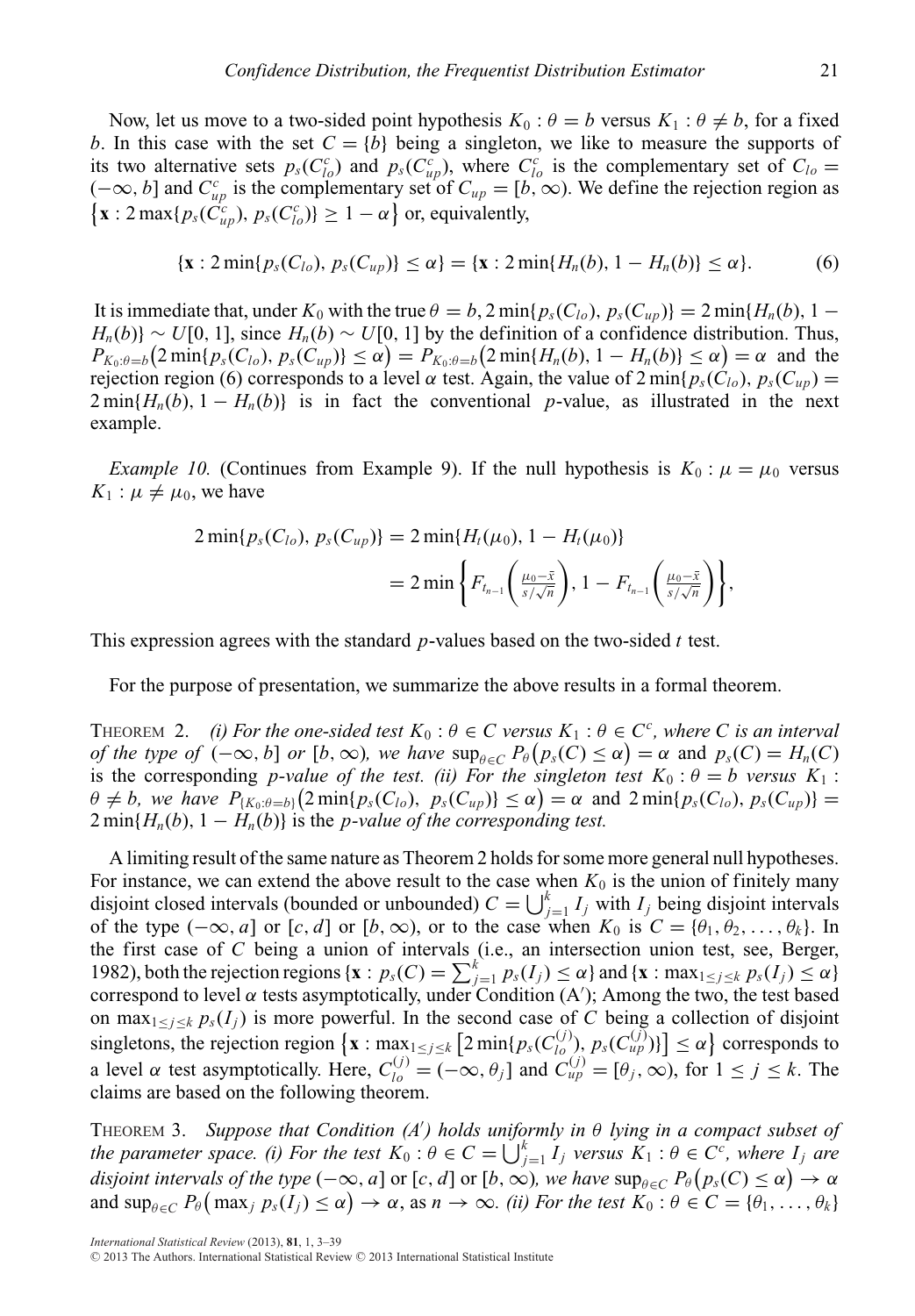versus  $K_1: \theta \in C^c$ , we have  $\max_{\theta \in C} P_{\theta} \left( \max_j \left[ 2 \min \{ p_s(C_{lo}^{(j)}) , p_s(C_{up}^{(j)}) \} \right] \le \alpha \right) \to \alpha$ , as  $n \rightarrow \infty$ .

The proof of Theorem 3 is fairly straightforward, noting that under Condition (A'), the support of any set on the parameter space, say *B*, vanishes, unless the set *B* contains the true parameter value. This essentially reduces the problem to the cases discussed in Theorem 2. A formal proof can be found in Singh *et al.* (2007).

From the theorem, we can conclude that  $\sum_{j=1}^{k} p_s(I_j) = \sum_{j=1}^{k} H_n(I_j)$  and  $\max_{1 \le j \le k} p_s(I_j) =$  $\max_{1 \leq j \leq k} H_n(I_j)$  are asymptotically equivalent *p*-values for tests involving a union of disjoint intervals, although the latter *p*-value is always numerically smaller than the prior one. Also,  $\max_{1 \le j \le k}$   $[2 \min\{p_s(C_{lo}^{(j)}), p_s(C_{up}^{(j)})\}] = \max_{1 \le j \le k} [2 \min\{H_n(\theta_j), 1 - H_n(\theta_j)\}]$  is an asymptotic *p*-value for the test involving a collection of singletons. Such type of tests have applications in bioequivalence problems and others.

#### **5 Optimality (Comparison) of Confidence Distributions**

As in the case of point estimation, we can have multiple confidence distributions for the same parameter under any specific setting. It begs a comparison of these different confidence distributions, in terms of their performance in statistical inference. Generally speaking, the more concentrated a confidence distribution is near the true parameter value  $\theta_0$ , the more informative it is. In particular, given two confidence distributions for  $\theta$ , say  $H_1(\cdot)$  and  $H_2(\cdot)$ , one should compare  $H_1(\theta_0 - \epsilon)$  to  $H_2(\theta_0 - \epsilon)$  and also  $1 - H_1(\theta_0 + \epsilon)$  to  $1 - H_2(\theta_0 + \epsilon)$ . In each case, the smaller the better, which typically translates into smaller confidence intervals and more powerful tests at the same level (or size). This reasoning motivates the following definition (see Schweder & Hjort (2002) and Singh *et al*. (2001, 2007)).

*Definition 3:* Given two confidence distributions  $H_1(\cdot)$  and  $H_2(\cdot)$  for  $\theta$ , we say  $H_1(\cdot)$  is superior to  $H_2(\cdot)$  at  $\theta = \theta_0$ , if for all  $\epsilon > 0$ ,  $H_1(\theta_0 - \epsilon) \stackrel{sto}{\leq} H_2(\theta_0 - \epsilon)$  and  $1 - H_1(\theta_0 + \epsilon) \stackrel{sto}{\leq} 1 - H_2(\theta_0 + \epsilon)$  $\epsilon$ ). Here, the symbol  $\leq$  stands for stochastically less than or equal to.

Now, suppose  $H_1(b)$  and  $H_2(b)$  are simply *p*-values for the test  $K_0: \theta \leq b$  versus  $K_1: \theta > b$ for any given *b*. Let  $H_1(\cdot)$ -based tests be more powerful than  $H_2(\cdot)$ -based tests, for any given *b* and at any level of significance. Moreover, assume a similar comparison holds for  $1 - H_1(b)$ over  $1 - H_2(b)$  for the test  $K_0 : \theta \ge b$  versus  $K_1 : \theta < b$ . Then, it is a straightforward exercise to establish that  $H_1(\cdot)$  is superior to  $H_2(\cdot)$ . This result leads to the following conclusion: The confidence distribution arising from the *p*-value function of a one-sided UMP (uniformly most powerful) family of tests is optimal in the sense that it is superior to any other exact confidence distribution for  $\theta$ . A detailed derivation of this optimality via a sufficient statistics having MLR (monotone likelihood ratio property) can be found in Schweder & Hjort (2002) under the title Neyman-Pearson Lemma for confidence intervals.

To understand how a UMPU (uniformly most powerful unbiased) test leads to an optimal confidence distribution in the above sense, we note that, given a confidence distribution,  $H(\cdot)$ , the one-sided tests using  $H(b)$  and  $1 - H(b)$  as *p*-values for hypothesis tests  $K_0 : \theta \leq b$  versus  $K_1: \theta > b$  and  $K_0: \theta \ge b$  versus  $K_1: \theta < b$ , respectively, are unbiased. The reason is that, for the first set of hypotheses where  $H(b)$  is used as the *p*-values, the power of the test at a value in the alternative set, say  $\theta = b + \epsilon$ , is given by

$$
P_{b+\epsilon}(H(b) < \alpha) \ge P_{b+\epsilon}(H(b+\epsilon) < \alpha) = \alpha.
$$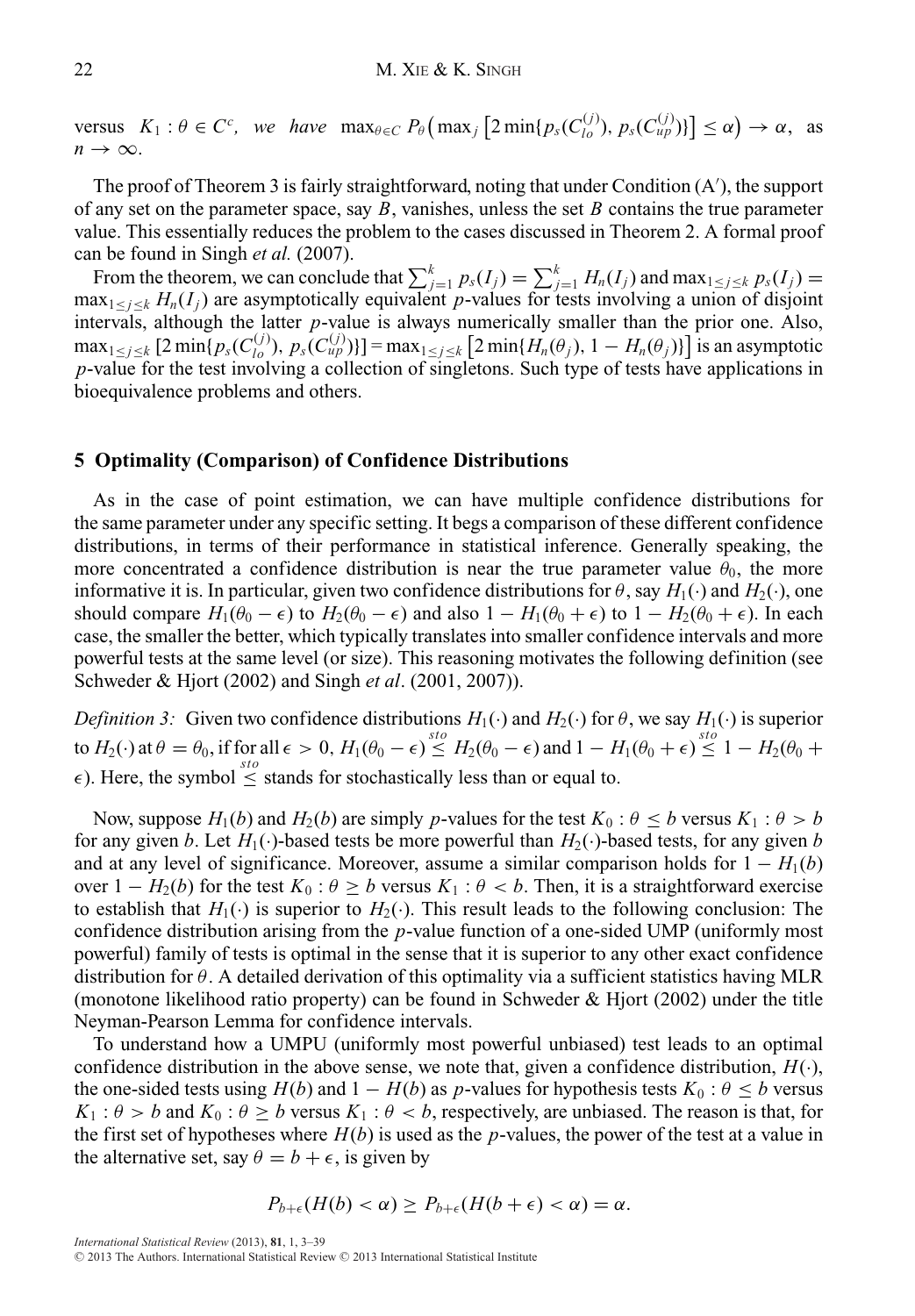The last equation is by the definition of a confidence distribution and  $\alpha$  is the level of significance. A similar proof is given for the second set of hypotheses where  $1 - H(b)$  is used as the *p*-value. This observation entails an immediate extension of the above optimality claim on the UMP tests. Suppose there is a family of one-sided tests which are UMPU leading to a confidence distribution  $H^*(\cdot)$  as its *p*-value function. Given any other confidence distribution  $H(\cdot)$ , to be compared with  $H^*(\cdot)$ , we bring in focus the one-sided power unbiased tests based on  $H(\cdot)$ . Then,  $H^*(·)$  is superior to  $H(·)$  in terms of the power dominance due to the UMPU property of  $H^*(·)$ . The conclusion is that a confidence distribution derived from a *p*-value function of a one-sided UMPU family of tests is optimal. See Singh *et al.* (2007) for additional details. Clearly, the UMPU class of tests is much larger than the UMP class of tests. For the normal sample case with known variance, the normal-based confidence distribution (due to its UMP property) is optimal. In case when  $\sigma^2$  is unknown, the student *t*-based confidence distribution is optimal in view of the fact that the one-sided t-tests are UMPU (see Lehmann, 1991). Also, the  $\chi^2$ -based CD for  $\sigma^2$  is optimal since the one-sided  $\chi^2$  tests possess UMPU property.

In the context of optimality of confidence distributions for exponential families with nuisance parameters, Schweder & Hjort (2002) emphasized the importance of conditional tests. Suppose that the data **x** has a Lebesgue density of the form  $f(\mathbf{x}) = \exp \{ \theta s(\mathbf{x}) + \psi_1 A_1(\mathbf{x}) + \dots + \theta \}$  $\psi_p A_p(\mathbf{x}) + B(\theta, \psi_1, \dots, \psi_p)$  for any given function *B*, where  $\theta$  is scaler parameter of interest and  $\Psi = {\psi_1, \ldots, \psi_p}$  are nuisance parameters. Then, the test with *p*-value

$$
P_{(\theta,\Psi)}(s(\mathbf{x}) > s(\mathbf{x}_{obs}) | A_i(x) = A_i(\mathbf{x}_{obs}), i = 1, \ldots, p)
$$

is exact and UMP. This yields a valuable tool for constructing optimal confidence distributions. See example 8 of Schweder & Hjort (2002) about bivariate Poisson sample with mean vector  $(\lambda_i, \theta \lambda_i)$  where  $\theta$  is the parameter of interest and  $\lambda_i$ 's are nuisance parameters.

For confidence distributions, there are natural analogues of Pitman-type local and Bahadurtype non-local comparisons of tests (see, e.g., Rao, 1973). In particular, for the Pitman type local comparison between confidence distributions  $H_1(\cdot)$  and  $H_2(\cdot)$ , one makes limiting stochastic comparison between  $H_1(\theta_0 - \epsilon/\sqrt{n})$  and  $H_2(\theta_0 - \epsilon/\sqrt{n})$  and also between  $1 - H_1(\theta_0 + \epsilon/\sqrt{n})$ and  $1 - H_2(\theta_0 + \epsilon/\sqrt{n})$ . For Bahadur type non-local comparison, one compares almost-sure limits of  $n^{-1} \log\{H_1(\theta_0 - \epsilon)\}\$  and  $n^{-1} \log\{H_2(\theta_0 - \epsilon)\}\$  for a fixed  $\epsilon > 0$ . Similar comparisons are done between the upper tails of  $H_1(\cdot)$  and  $H_2(\cdot)$ . These types of comparisons which clearly involve large deviation probabilities are recommended for exact confidence distributions only. See Singh *et al.* (2007) for more details.

There is an easy-to-deduce implication of the foregoing definition of  $H_1(\cdot)$  being superior to  $H_2(\cdot)$ , in the sense of exact inference.

PROPOSITION 1. Suppose that  $H_1(\cdot)$  is superior to  $H_2(\cdot)$  as defined in Definition 3, and both *are strictly increasing. Then, for allt in* (0, 1), we have  $[H_1^{-1}(t) - \theta_0]^{+} \leq [H_2^{-1}(t) - \theta_0]^{+}$  and  $[H_1^{-1}(t) - \theta_0]^{-s} \leq [H_2^{-1}(t) - \theta_0]^{-}$ . *Thus,*  $|H_1^{-1}(t) - \theta_0| \leq |H_2^{-1}(t) - \theta_0|$ .

The expression  $|H^{-1}(t) - \theta_0|$  may be called deficiency of the one-sided confidence intervals  $(-\infty, H^{-1}(t)]$  or  $[H^{-1}(t), \infty)$ . The logic behind this terminology is as follows. Consider a lower side confidence interval  $(-\infty, H^{-1}(t)]$ . If the interval covers  $\theta_0$ ,  $[H^{-1}(t) - \theta_0]^+$  is the over-reach of the interval; If the interval does not cover  $\theta_0$ ,  $[H^{-1}(t) - \theta_0]$ <sup>-</sup> is the length by which it misses. In either case, a smaller  $|H^{-1}(t) - \theta_0|$  is desirable. Thus, the smaller the deficiency is, the better the one-sided confidence interval is, given that the coverage requirement is met. The above proposition comes close to making a connection between a superior confidence distribution and a more concise confidence interval. Does a superior confidence distribution as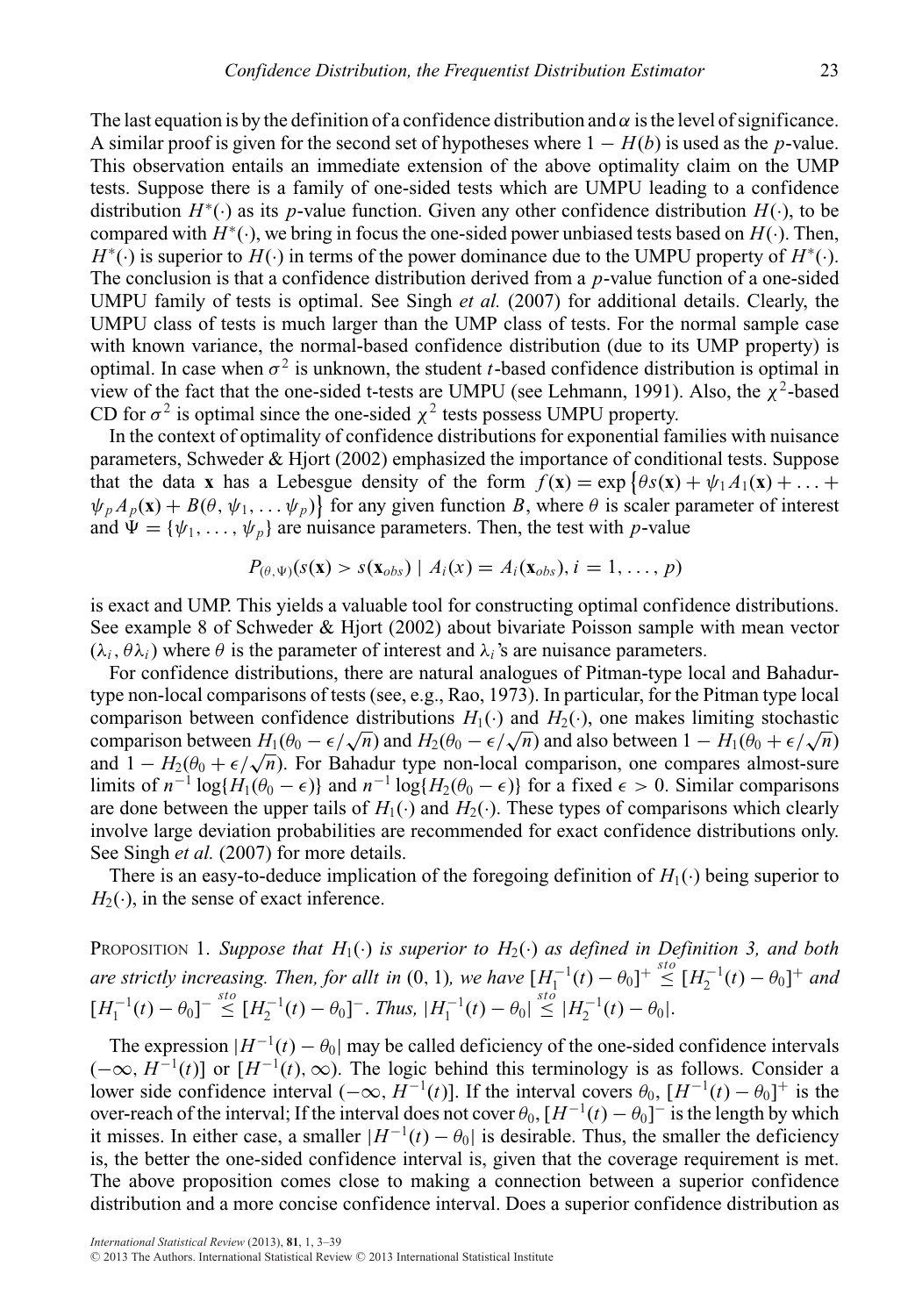defined in Definition 5.1 always provide two sided intervals with smaller (expected) length? The answer is still unclear to us without any additional conditions.

There is a natural notion of mean square error for a confidence distribution  $H(\cdot)$ :

$$
MSE(H) = E_x \int_{t \in \Theta} (t - \theta_0)^2 dH(t) = E_{\xi} (\xi - \theta_0)^2,
$$

where  $\theta_0$  is the true value of the parameter and  $\xi$  is the CD-random variable associated with  $H(\cdot)$ . It is an elementary exercise to show that, if confidence distribution  $H_1(\cdot)$  is superior to another confidence distribution  $H_2(\cdot)$  for the same parameter, then

$$
MSE(H_1) \leq MSE(H_2).
$$

This leads to a notion of optimality in terms of their mean squared errors.

# **6 Combining Confidence Distributions from Independent Sources**

There are a number of developments and applications that highlight the potential and added values of confidence distributions as an effective tool for statistical inference. The following two sections are reviews of such developments, starting in this section with developments on combining confidence distributions. It is natural to combine confidence distributions from independent studies, and an approach that combines confidence distributions can potentially preserve more information than a traditional approach that combines just point estimators.

# *6.1 Combination of Confidence Distributions and a Unified Framework for Meta-Analysis*

Suppose there are *k* independent studies that are dedicated to estimate a common parameter of interest  $\theta$ . From the sample  $\mathbf{x}_i$  of the *i*th study, we assume that we have obtained a confidence distribution  $H_i(\cdot) = H_i(\mathbf{x}_i, \cdot)$  for  $\theta$ . By extending the classical methods of combining *p*-values and based on a coordinate-wise monotonic function from [0, 1]<sup>k</sup> to  $\mathbb{R} = (-\infty, +\infty)$ , Singh *et al.* (2005) proposed a general recipe for combining these *k* independent confidence distributions:

$$
H^{(c)}(\theta) = G_c\{g_c(H_1(\theta),\ldots,H_k(\theta))\}.
$$
\n
$$
(7)
$$

Here,  $g_c(u_1,\ldots, u_k)$  is a given continuous function on [0, 1]<sup>k</sup>  $\rightarrow \mathbb{R}$  which is non-decreasing in each coordinate, and the function  $G_c$  is completely determined by the monotonic  $g_c$  function with  $G_c(t) = P(g_c(U_1, \ldots, U_k) \le t)$ , where  $U_1, \ldots, U_k$  are independent  $U[0, 1]$  random variables. The function  $H^{(c)}(\cdot)$  contains information from all *k* samples and it is referred to as a combined confidence distribution. When the underlying true parameter values, say  $\theta_i^{(0)}$  for the *i*th study, of the *k* individual confidence distribution  $H_i(\cdot)$  are the same (i.e.,  $\theta_i^{(0)} \equiv \theta_0$ ), it is evident that  $H^{(c)}(\cdot)$  is a confidence distribution for the parameter  $\theta$  (with true value  $\theta_0$ ). A nice feature of the combining method (7) is that it does not require any information regarding how the input confidence distributions  $H_i(\cdot)$  are obtained, aside from the assumed independence. So it also provides a sensible way to combine input confidence distributions obtained from different procedures, even across different schools of inference.

Singh *et al.* (2005) studied Bahadur efficiency of the combination (7) in the setting where the underlying true parameter values of the  $k$  individual confidence distributions  $H_i(\cdot)$  are the same. They showed that, when  $g_c(u_1, \ldots, u_k) = F_{de}^{-1}(u_1) + \cdots + F_{de}^{-1}(u_k)$ , the combined confidence distribution  $H^{(c)}(\cdot)$  is most efficient, in terms of having the highest Bahadur slope (i.e., steepest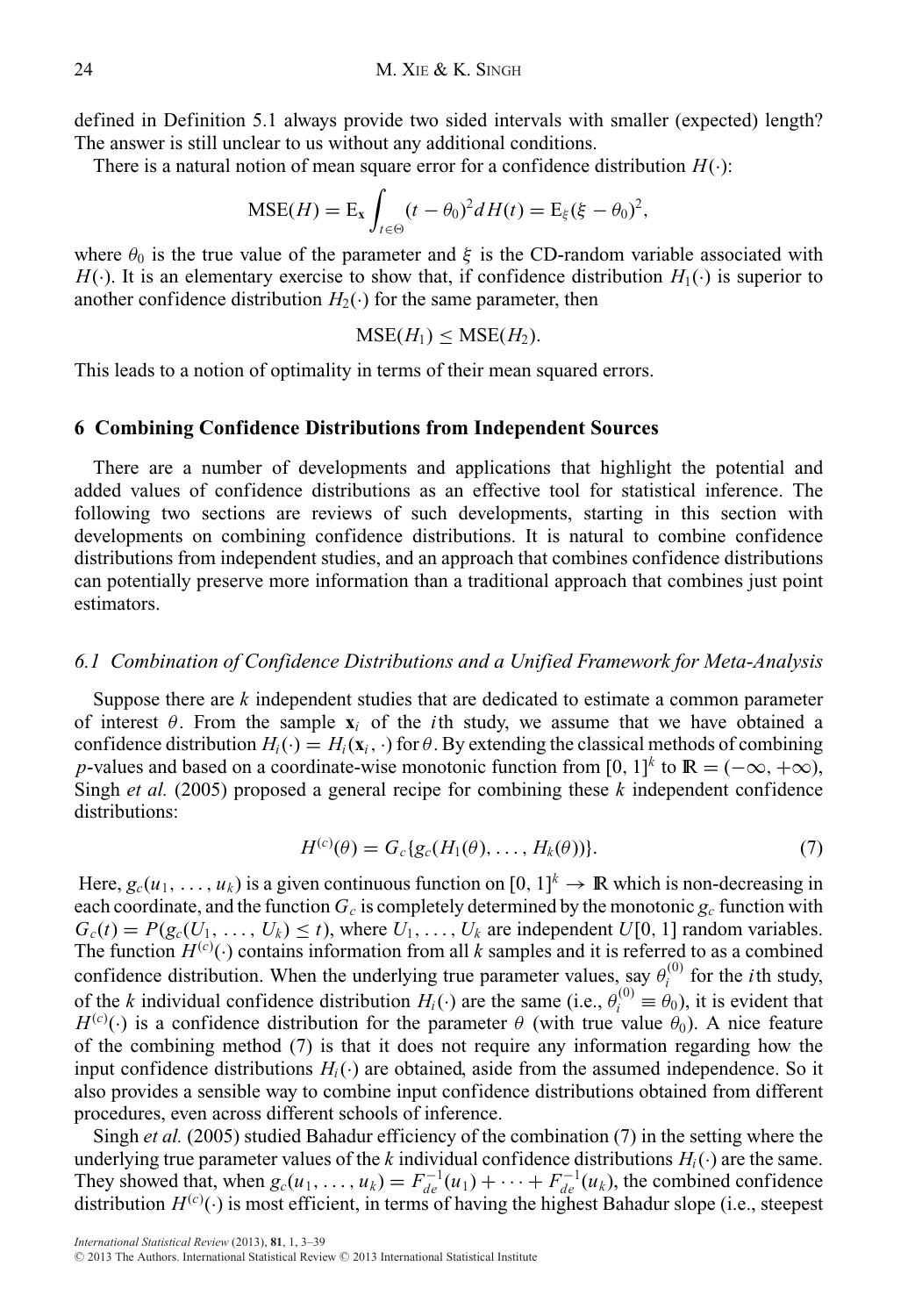exponential decay at the tails), among all possible combinations. The result is an extension of the theoretical result by Littell & Folks (1973) on the classical Fisher's *p*-value combination method. Here,  $F_{de}(\cdot)$  is the cumulative distribution function of the standard double exponential (DE) distribution and *k* is fixed. Singh *et al.* (2005) also studied an alternative combination method of multiplying confidence densities, similar to likelihood combination of multiplying independent likelihood (density) functions. Singh *et al.*(2005) proved that a combined confidence distribution by the multiplication method is an exact confidence distribution in the cases of location parameters and scale parameters. They also obtained a related asymptotic result for a broader class of parameters. See also Lindley (1958) and Welch & Peers (1963) in the context of location and scale models.

Xie *et al.* (2011) further studied methods of combining confidence distributions under metaanalysis settings in which the underlying true parameters of the corresponding studies may or may not be the same (i.e.,  $\theta_i^{(0)} \neq \theta_0$ ). Also, since Bahadur optimality may encounter technical problems for non-exact inferences (as is commonly the case in meta-analysis applications), Xie *et al.* (2011) concentrated on Fisher-type optimality (i.e., in terms of comparing exact/asymptotic variances of estimators), which is more relevant for confidence intervals, and provided a unifying framework for various existing meta-analysis approaches. Weighted combining to improve Fisher-efficiency of a combination plays a key role in this development, especially in modelbased meta-analysis approaches.

Example 3 earlier illustrated that a *p*-value (significance) function is usually a confidence distribution or an asymptotic confidence distribution. Based on this observation, Xie *et al.* (2011) verified that all five classical approaches of combining *p*-values listed in Marden (1991), i.e., Fisher, Stouffer (normal), Tippett (min), Max, and Sum methods, can be subsumed under the framework of combining confidence distributions. Specifically, for Fisher, Stouffer (normal), Tippett (min), Max, and Sum *p*-value combinations, the *gc* choices in (7) are  $g_c(u_1, \ldots, u_k) = F_{ne}^{-1}(u_1) + \ldots + F_{ne}^{-1}(u_k)$  or  $\Phi^{-1}(u_1) + \ldots + \Phi^{-1}(u_k)$  or  $\min(u_1, \ldots, u_k)$ or max $(u_1, \ldots, u_k)$  or  $u_1 + \ldots + u_k$ , respectively. Here,  $F_{ne}^{-1}(u) = \log(u)$  and  $\Phi^{-1}(u)$  are the inverse of the cumulative distribution function of the negative exponential and the standard normal distribution, respectively.

Also, Normand (1999) and Sutton & Higgins (2008) provided excellent reviews of modelbased meta-analysis, for both fixed-effects and random-effects models, in modern biostatistics applications. Xie *et al.* (2011) illustrated that all five model-based meta-analysis estimators listed in Table IV of Normand (1999), i.e., the MLE, Bayesian and Method of Moment estimators under a fixed-effect model and the REML and Bayesian (normal prior) estimators under a random effect-model, can be obtained under the framework of combining confidence distributions (7) using the weighted recipe,

$$
g_c(u_1,\ldots,u_k)=w_1\Phi^{-1}(u_1)+\cdots+w_k\Phi^{-1}(u_k),
$$
\n(8)

with different choices of weights  $w_i$ 's (which are related to the variance estimators of the point estimators—see Xie *et al.* (2011) for further details). Since an appropriate choice of weights can improve the combining efficiency in normal models, this explains why a model-based approach is typically more efficient than an approach (classical unweighted) of combining *p*-values, when the model assumption holds. This development allowed, for the first time, the seemingly unrelated two classes of meta-analysis methods to be studied in a unified framework.

The framework of combining confidence distributions provides a structure and opportunity to explore and discover new sensible meta-analysis approaches. For instance, Xie *et al.* (2011) also developed two complementary robust meta-analysis approaches, with supporting asymptotic theory, under the unifying framework. In one approach, the size of each study goes to infinity,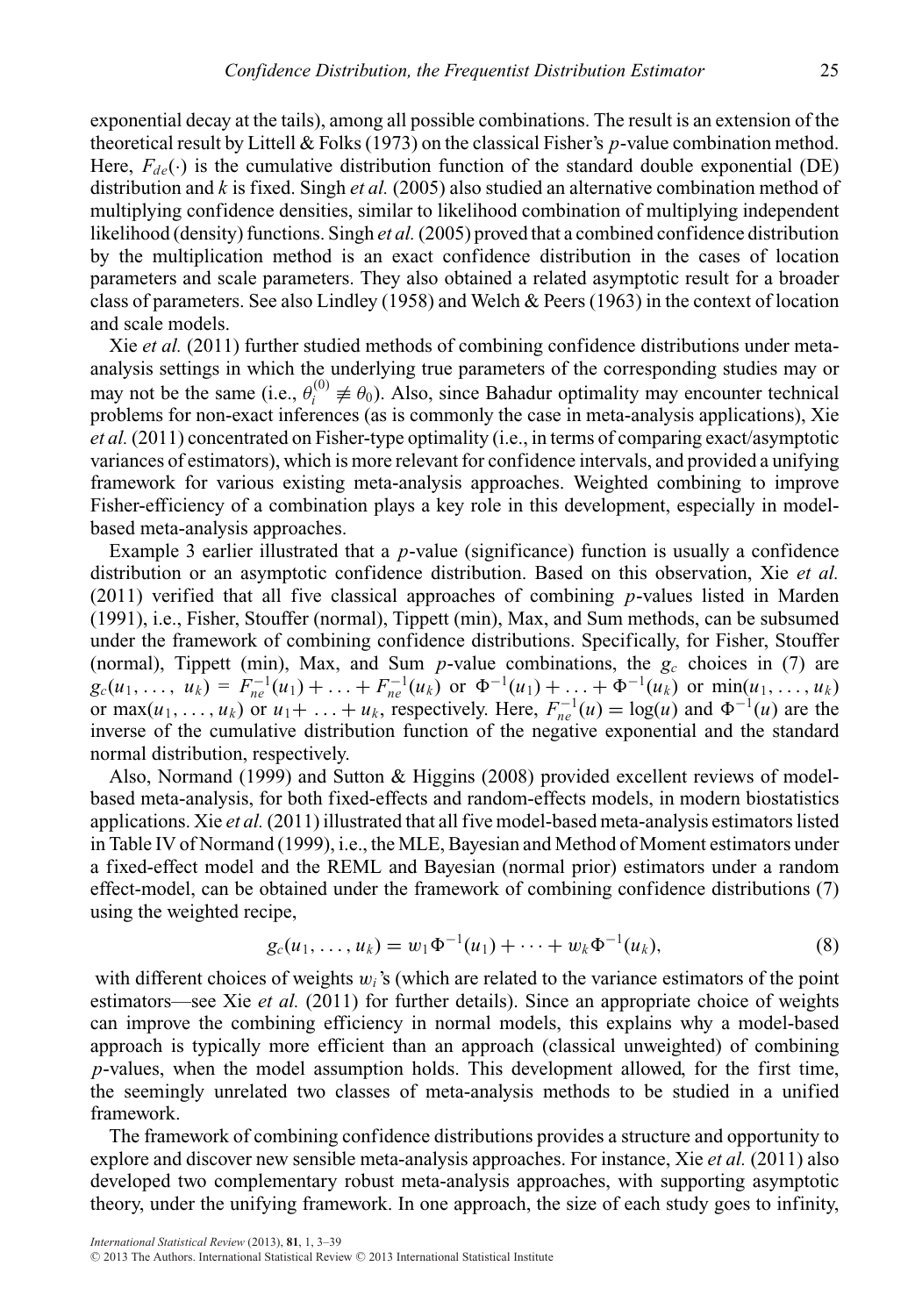and in the other, the number of studies tends to infinity. The first approach takes advantage of the adaptive (data-dependent) weights in a special weighted combining approach of (7) with  $g_c(u_1, \ldots, u_k) = w_1^{(a)} F_0^{-1}(u_1) + \cdots + w_k^{(a)} F_0^{-1}(u_k)$ , for any given continuous cumulative distribution function  $F_0$ , where the adaptive weight  $w_i^{(a)}$  converges to 0, asymptotically, when the underlying true value  $\theta_i^{(0)}$  of the *i*th study is different from the target parameter value  $\theta_0$ . See, Xie *et al.* (2011) for such a choice of adaptive weights. In the second approach, the  $g_c$ function in (7) is  $g_c(u_1,\ldots,u_k) = w_1u_1 + \ldots + w_ku_k$ , where, for simplicity, only non-adaptive weights similar to those used in (8) were considered, although the development can be extended to include other weights. Both these robust meta-analysis approaches have high breakdown points and are resistant to studies whose underlying (unknown) true parameter values differ from that of the parameter of interest. Xie *et al.* (2011) proved that, in the first setting, the robust meta-analysis estimator is asymptomatically equivalent to the theoretically most efficient point estimator in fixed-effects models, regardless of whether any studies are outlying or not. The second approach can attain  $(3/\pi)^{1/2} \approx 97.7\%$  efficiency asymptotically in both fixed-effects and random-effects models when there are no outlying studies. The second approach also offers some protection against model misspecification, and it has an interesting connection to an M-estimation approach.

A publicly available R-package has been developed by Yang *et al.* (2012) to implement this unifying framework for meta-analysis. It has a single R function, with different options, to perform meta-analysis of combining p-values, the model-based methods, the robust methods, Mantel-Haenszel method, Peto method, the exact method by Tian *et al.* (2009) for rare event data, among others.

#### *6.2 Incorporation of Expert Opinions in Clinical Trials*

External information, such as expert opinions, can play an important role in the design, analysis, and interpretation of clinical trials. Seeking effective schemes for incorporating external information with the primary outcomes has drawn increasing interest in pharmaceutical applications and other areas. Since opinions are not actual observed data from the clinical trials, it is a common belief that regular frequentist approaches are not equipped to deal with such a problem. Research in this area has been dominated by Bayesian approaches, and almost all methods currently used for such practices are Bayesian. In the Bayesian paradigm, as illustrated in Spiegelhalter *et al.* (1994), a prior distribution is first formed to express the initial beliefs concerning the parameter of interest based on either some objective evidence or some subjective judgment or a combination of both. Subsequently, clinical trial evidence is summarized by a likelihood function, and a posterior distribution is then formed by combining the prior distribution with the likelihood function.

Indeed, incorporating evidence from external sources has long been considered the strong suit of Bayesian analysis, while being one of the weak points of frequentist theory. But the more recent developments on confidence distributions contain several attempts, namely Bickel (2006), Xie *et al.* (2013) and Singh & Xie (2012), to overcome this difficulty in the school of frequentist inference. These CD-based approaches can be outlined as follows: a confidence distribution is first used to summarize the prior information or expert opinions. Subsequently, clinical trial evidence is summarized by a confidence distribution, often based on a likelihood function. A combined confidence distribution is then obtained by combining these two confidence distributions. This combined confidence distribution can thereby be used to derive various inferences, and its role in the frequentist inference is similar to that of a posterior distribution in the Bayesian inference. These developments provide an example that confidence distributions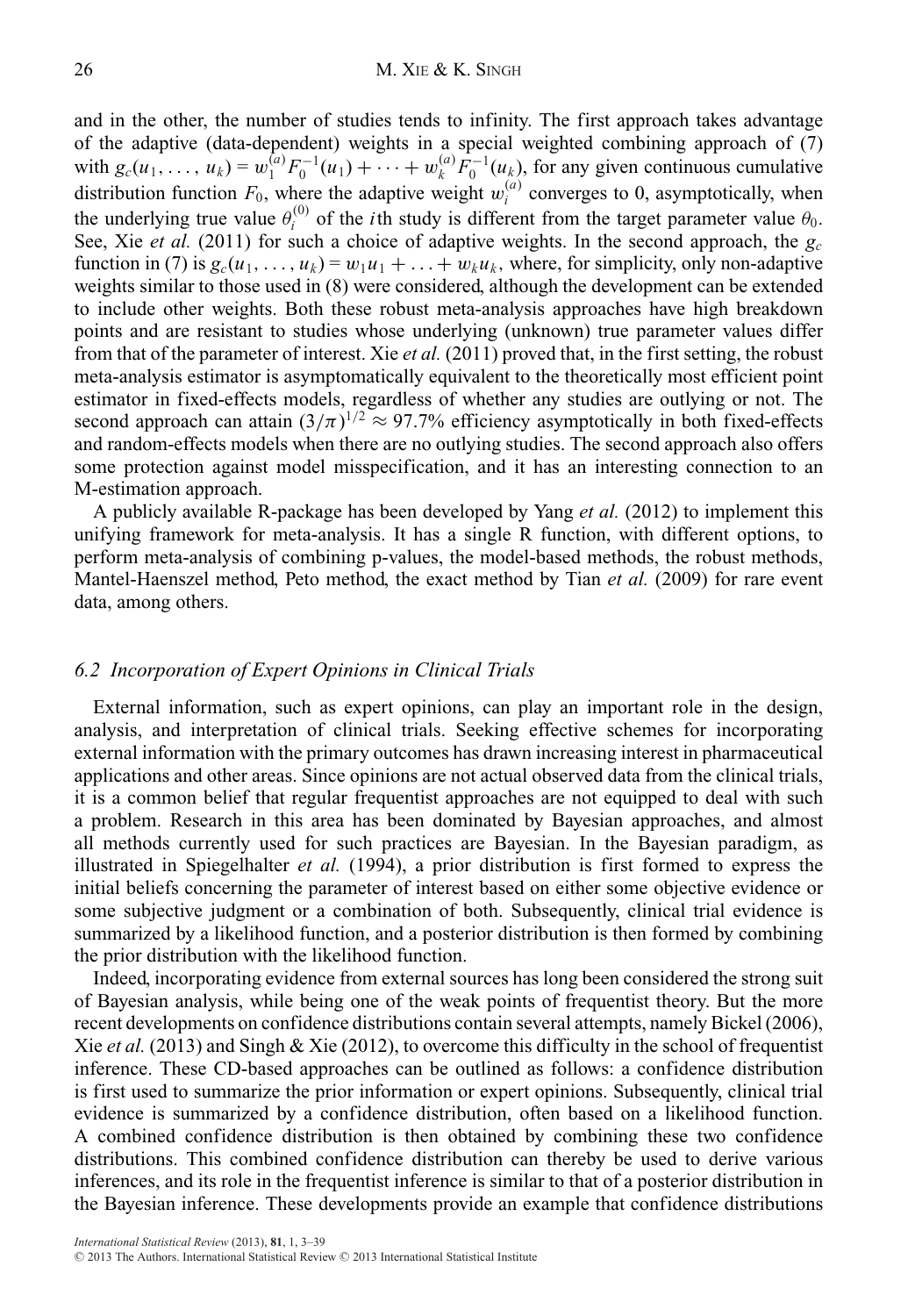can provide useful statistical inference tools for problems where frequentist methods were previously unavailable.

In particular, Bickel (2006) focused on the setting of a normal clinical trial, in which the author used an objective Bayesian argument to justify his treatment of the prior information from expert opinions as a confidence distribution and then used the DE-based recipe proposed in Singh *et al.* (2005) to combine it with a normal confidence distribution from the clinical trial. The research of Xie *et al.* (2013) stemmed from a consulting project on a real clinical trial of a migraine therapy in a pharmaceutical company, in which the information solicited from expert opinions needs to be incorporated with the information from a clinical study of a migraine therapy with binary outcomes. They illustrated, using solely frequentist modelling arguments, that information from experts (based on the standard Baysesian design of Parmar *et al.* (1994) and Spiegelhalter *et al.* (1994)) can be summarized as a confidence distribution. This confidence distribution is then combined with a confidence distribution from the data. Singh & Xie (2012) extended the concept of confidence distribution to a typical Bayesian setting where parameters are random, and used the recipe (7) to combine a prior distribution with a confidence distribution from data. The outcome function is called a CD posterior, an alternative to Bayes posterior, which was shown to have the same coverage property as the Bayes posterior, in terms of the joint distribution of the random parameter and data. The approaches in Bickel (2006) and Xie *et al.* (2013) can be viewed as a compromise between the Bayesian and frequentist paradigms. For instance, we consider the CD-based approach proposed in Xie *et al.* (2013) as a frequentist approach, since the parameter is treated as a fixed value and not a random entity. But, nonetheless, it also has a Bayesian flavor, since the prior expert opinions represent only the relative experience or prior knowledge of the experts but not any actual observed data.

The CD-based approaches are easy to implement and computationally cheap (no MCMC algorithm), even in non-normal case. Xie *et al.* (2013) and Singh & Xie (2012) highlighted the advantage of a CD-based approach that it does not require any prior on nuisance parameters, compared to a Bayesian approach. More importantly, in their binomial setting, Xie *et al.* (2013) discovered a counterintuitive "discrepant posterior phenomenon" that is inherent in a Bayesian approach but can be avoided in a CD-based approach. We describe below the discrepant posterior phenomenon using a simple binomial clinical trial.

Consider the scenario of a binomial clinical trial, in which we have  $x_0$  successes from Binomial ( $n_0$ ,  $p_0$ ) in the control group and  $x_1$  successes from Binomial ( $n_1$ ,  $p_1$ ) in the treatment group. In addition, we have an informative prior (expert opinions) on the parameter of interest  $\delta = p_1 - p_0$ , say  $\pi(\delta)$ , and also perhaps a marginal prior of  $p_0$ , say  $\pi(p_0)$ , from historical experiments, but we do not completely know the joint prior of  $(p_0, p_1)$ . Clearly, we can not directly apply Bayes formula  $f(\delta|data) \propto \pi(\delta) f(data|\delta)$  focusing only on  $\delta$ , because it is not possible to find a conditional density function *f* (*data*|δ) in this trial. A full Bayesian solution is to jointly model both  $p_0$  and  $p_1$ , as the model used in Joseph *et al.* (1997) with independent beta priors  $\pi(p_0, p_1) = \pi(p_0)\pi(p_1)$  for  $p_0$  and  $p_1$ ; A constraint is that the marginal prior of  $\delta$  from the assumed  $\pi(p_0, p_1)$  needs to agree with the known  $\pi(\delta)$ . Based on this independent beta prior model, Xie *et al.* (2013) provided a numerical example, as illustrated in Figure 2 (a)–(b), where strangely the marginal posterior of  $\delta$  is more extreme than both the prior and the profile likelihood of  $\delta$ , so that an estimate from the posterior (e.g., by mode,  $\hat{\delta}_{post} = 0.211$ ) is much bigger than those from the prior and the likelihood (e.g., by mode,  $\hat{\delta}_{prior} = 0.128$  and  $\hat{\delta}_{like} = 0.104$ , respectively). That is, the experts suggest about 12.8% improvement and the clinical evidence suggests about 10.4% improvement but, putting them together, the posterior suggests that the overall estimator of the treatment effect is 21.1%, which is much bigger than either that reported by the experts or that suggested by the clinical data. This is certainly counterintuitive. Xie *et al.* (2013) provided a detailed discussion that this counterintuitive phenomenon is intrinsically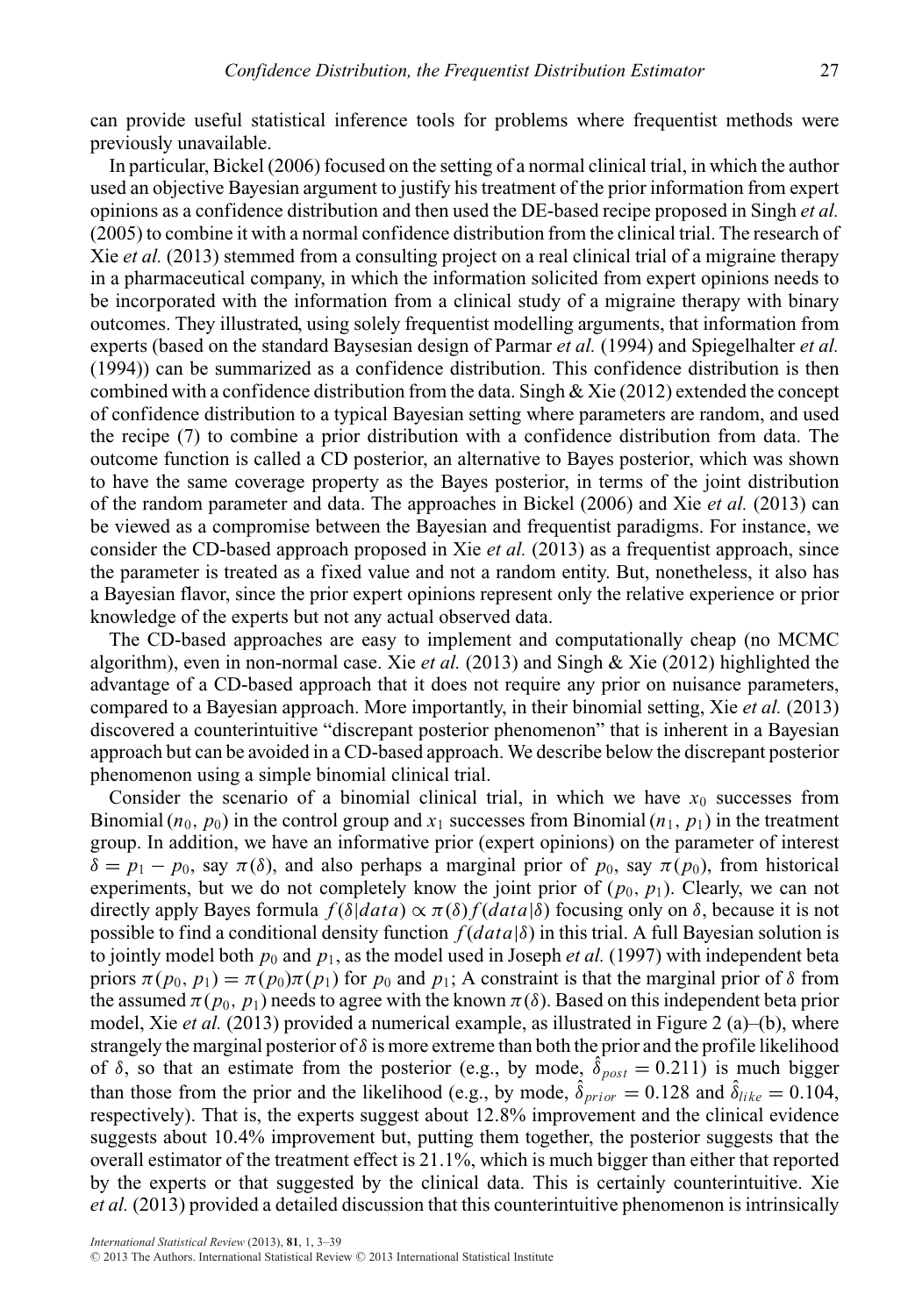

**Figure 2.** (a) Contour plots of the joint prior  $\pi(p_0, p_1)$ , density function  $f(data|p_0, p_1)$ , and posterior  $f(p_0, p_1|data)$ ; *(b) Projections (marginals) of*  $\pi(p_0, p_1)$ ,  $f(data|p_0, p_1)$ , and  $f(p_0, p_1|data)$  onto the direction of  $\delta = p_1 - p_0$ ; both (a) and (b) are from a numerical example with data  $(x_0, x_1, n_0, n_1) = (31, 33, 68, 59)$  and an independent beta prior with BETA(14.66, 4.88) *for* π(*p*0) and BETA(46.81, 4.68) for π(*p*1)*; (c) a reproduction of Figure 1(e) of Xie et al. (2013), where a survey of expert opinions on* δ *(summarized in a histogram) is directly combined with a confidence distribution for* δ *from a clinical data.*

mathematical and also general. They suggested that the phenomenon may occur in at least a certain direction as long as skewed distributions are involved in multivariate Bayesian analysis, regardless of which prior, model, or parameterization is used.

This discrepant posterior phenomenon posts a challenging question for Bayesian analysis in this particular application. Note that we only have informative marginal priors on  $\delta$  and  $p_0$ but not their joint prior. If we can come up with a joint prior for  $(p_0, p_1)$  or  $(p_0, \delta)$  whose marginal priors match with  $\pi(p_0)$  and  $\pi(\delta)$  and also this joint prior is "truthful" (whatever this means), then the posterior outcome is trustworthy (whatever the outcome is and regardless whether the marginal posterior is outlying or not). In this case, some researchers may argue that the phenomenon shows the power of the joint Bayesian method in extracting information that otherwise may be overlooked, even if it is counterintuitive. However, the two marginal priors on  $p_0$  and  $\delta = p_1 - p_0$  can not fully determine the joint prior. How can we tell whether we have got a "truthful" joint prior (even if it has the same two marginal priors)? If we are not so sure about the joint prior, should we still trust the posterior obtained by using this joint prior, especially when we have a discrepant posterior? Alternatively, should we question about the joint prior when the discrepant posterior phenomenon occurs? In practice, we may be inclined to accept a posterior result that sits between the prior and the data evidence and we may also tend to think that there is a "truthful" joint prior that can yield this in-between outcome. It is unclear, outside the normal case, how we can practically come up with a joint prior that is in agreement with the likelihood evidence so that the discrepant posterior phenomenon does not occur.

As a frequentist procedure, the CD-based method can bypass this difficult task of jointly modelling  $(p_0, p_1)$  or  $(p_0, \delta)$  and focus directly on the parameter of interest  $\delta$  (c.f., the discussion of "division of labor" in the second half of Section 3.3). Figure 2 (c) illustrated a CD-based method (Xie *et al.*, 2013) for the same problem, where a survey of expert opinions on  $\delta$  (summarized in a histogram) is directly combined with a confidence distribution for  $\delta$ from a clinical data. Depending on the perceived "truthful" model of the joint distribution of  $(p_0, p_1)$ , it is still debatable in this particular example whether the marginal posterior (as that in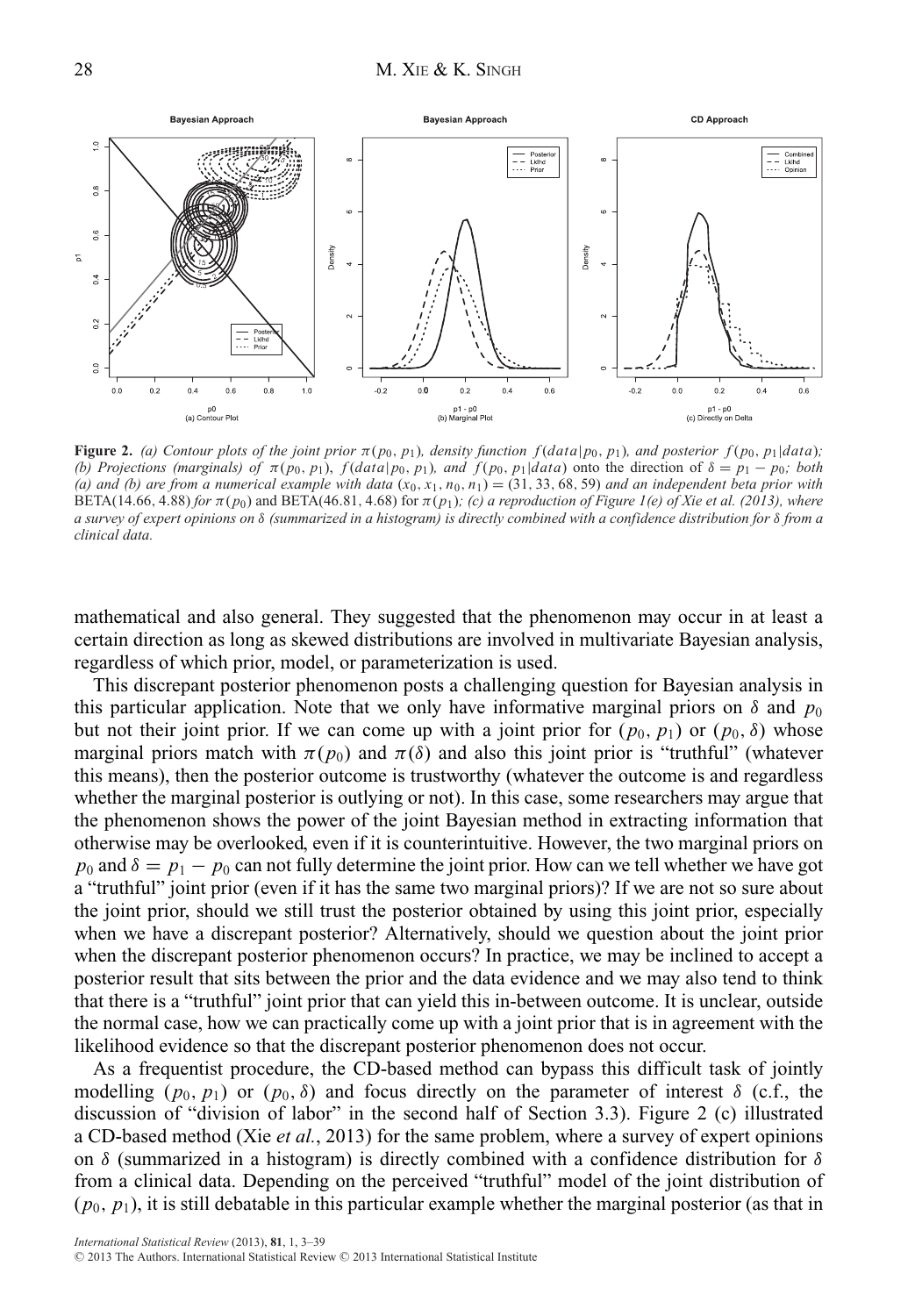Figure 2 (b)) or the combined confidence distribution (as that in Figure 2 (c)) should be used. But the CD-based method certainly enjoys the benefit of "division of labor" and is free of the counterintuitive discrepant posterior phenomenon.

#### **7 CD-Based New Methodologies, Examples, and Applications**

This section reviews several general inferential tools and new methodologies, utilizing confidence distributions. Additional examples and developments of confidence distributions in various applications are also provided.

# *7.1 CD-Based Likelihood Calculations*

We have discussed in Section 2 that, given a likelihood function, we may normalize it to obtain an (often asymptotic) confidence distribution. In this subsection, we present that, conversely, given a confidence distribution, we could also try to construct certain types of likelihood functions for inference. Two notable examples are Efron (1993), which used a confidence distribution to derive a so-called implied likelihood function, and Schweder & Hjort (2002), which proposed a notion of reduced likelihood function based on the development of confidence distributions.

The objective of Efron (1993) was to produce an approximate likelihood function for a scalar parameter of interest, say,  $\theta$  in a multiparameter family, with all nuisance parameters eliminated. To achieve this goal, the starting point is a confidence distribution from "any system of approximate confidence intervals for the single parameter  $\theta$ ". In particular, let  $h_x(\theta)$  be the density function of a confidence distribution for the parameter of interest  $\theta$ . Efron (1993) suggested to modify this confidence density by introducing a doubled data set (**x**, **x**) via a "datadoubling device". This data-doubling device is "similar to that used in bias-reduction techniques such as Richardson extrapolation and the jackknife", in which "we imagine having observed two independent data sets, both of which happen to equal the actual data set **x**". From the doubled data set (**x**, **x**), we get another confidence density function for  $\theta$ ,  $h_{xx}(\theta)$ , using the same system of confidence intervals. The implied likelihood function is then defined by

$$
L_{\mathbf{x}}^{\dagger}(\theta) = \frac{h_{\mathbf{x}\mathbf{x}}(\theta)}{h_{\mathbf{x}}(\theta)}.
$$

To illustrate the procedure, Efron (1993) provided a simple example for a parameter  $\theta$  = Prob(head), the probability of landing on head, on the basis of observing *x* heads out of *n* independent flips of a coin. Based on the estimator  $\hat{\theta} = x/n$ , we can obtain an asymptotic confidence distribution with density  $h_{x,n}(\theta) \propto \theta^x (1-\theta)^{n-x} \left\{ (1-\hat{\theta})/(1-\theta) - \hat{\theta}/\theta \right\}$  and, from the doubled data set of 2*n* coin flips with 2*x* observed heads, another confidence distribution with density  $h_{2x,2n}(\theta) \propto \theta^{2x} (1-\theta)^{2(n-x)} \{(1-\hat{\theta})/(1-\theta) - \hat{\theta}/\theta\}$ . Thus, the implied likelihood is

$$
L_{x,n}^{\dagger}(\theta) = \frac{h_{2x,2n}}{h_{x,n}(\theta)} \propto \theta^x (1-\theta)^{n-x}.
$$

Efron (1993) noted that this implied likelihood is equal to the actual likelihood function for  $\theta$  in this binomial example, but the confidence distribution based on  $\hat{\theta} = x/n$ , i.e.,  $h_{x,n}(\theta)$ , is not.

Efron (1993) suggested using the implied likelihood function as a tool for making "Bayesian, empirical Bayesian and likelihood inferences about  $\theta$ ", where the likelihood formula has all nuisance parameters eliminated. A Bayesian analysis based on this likelihood "requires a prior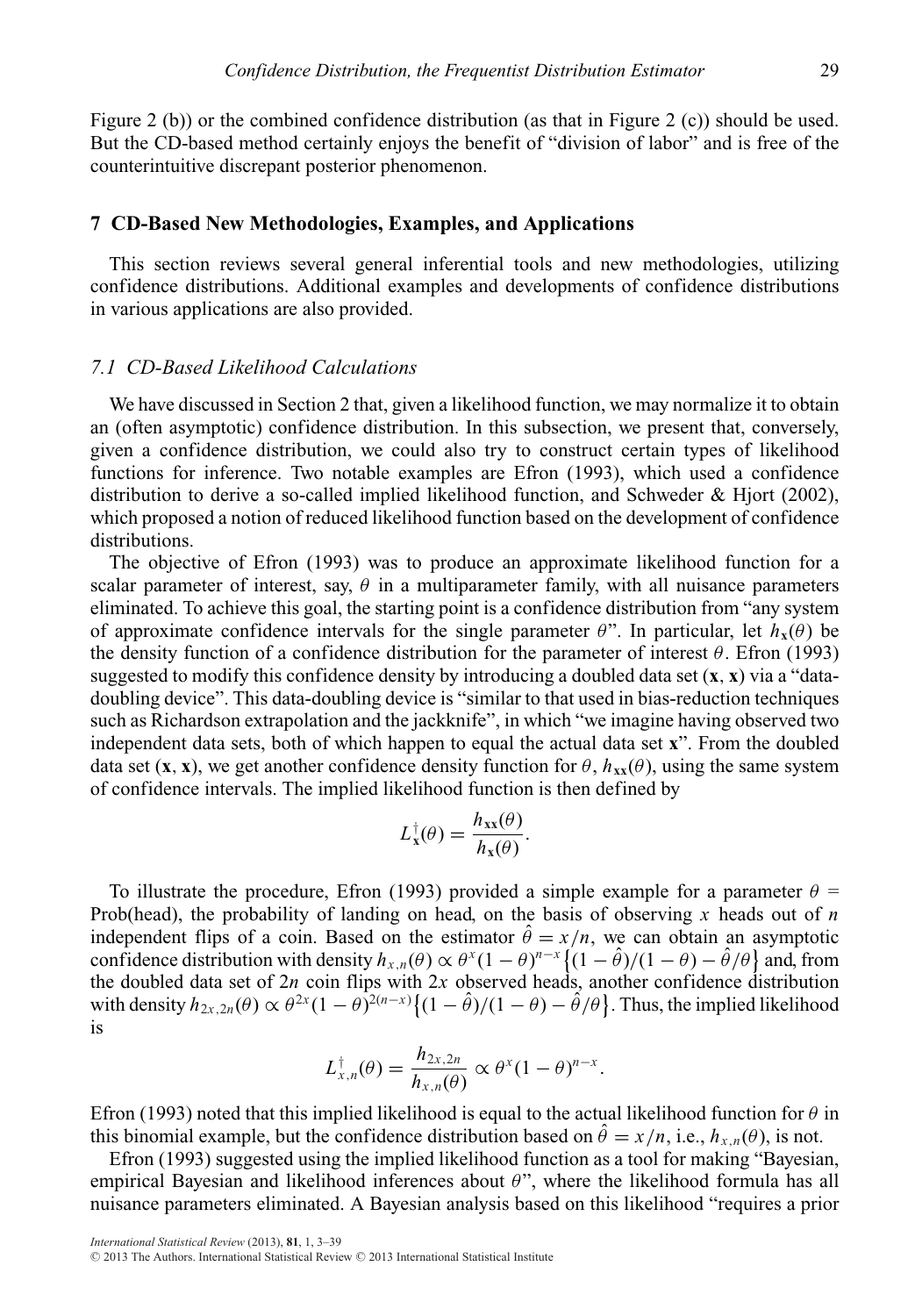distribution only for  $\theta$ , and not for the entire unknown parameter vector". The method is mostly effective for multiparameter exponential families, where there exists a simple and accurate system of approximate confidence distributions for any smoothly defined parameter. Efron (1993) illustrated his development using the so called ABC intervals (c.f., Efron, 1987; DiCiccio & Efron, 1992). He also explored a Bayesian motivation for the development, and also justified the implied likelihood in terms of high-order adjusted likelihoods and the Jeffreys-Welch and Peers theory of uninformative priors (Welch & Peers, 1963). It was proved that the ABC implied likelihood agrees with the profile likelihood of  $\theta$  up to the second order in the repeated sampling situation in a multiparameter exponential family (Efron, 1993, theorem 2). Interestingly, this connection to the profile likelihood function also implies that the implied likelihood function is also an asymptotic confidence distribution itself, after a normalization with respect to the parameter  $\theta$ . Thus, we consider the implied likelihood as a modified confidence distribution from the original confidence distribution  $h_{x,n}(\theta)$ . The advantage to use an implied likelihood is that there is no need to involve nuisance parameters.

Schweder & Hjort (2002) proposed a so-called reduced likelihood function that was determined via a pivot from a scalar statistic, along with a confidence distribution. Schweder & Hjort (2002) highlighted that the reduced likelihood is a "proper" likelihood and it is free of all nuisance parameters. Together with the corresponding confidence density, it forms "a very useful summary for any parameter of interest". Specifically, let  $\psi(T_n, \theta)$  be a pivot or an approximate pivot statistic with a continuous cumulative distribution function  $F_n$  and density function  $f_n$ , where  $T_n$  is a one-dimensional statistic. Also, assume  $\psi(T_n, \theta)$  is monotonic (say, increasing) in  $\theta$ . The probability density function of  $T_n$  is  $f(t; \theta) = f_n(\psi(t, \theta)) \Big|_{\partial t}^{\partial t} \psi(t, \theta) \Big|$ , which, when viewed as a function of  $\theta$ , is called a reduced likelihood function by Schweder & Hjort (2002). Note that  $H_{pi\nu}(\theta) = F_n(\psi(T_n, \theta))$  is the confidence distribution induced by  $\psi(T_n, \theta)$ , and this reduced likelihood function can be re-expressed as

$$
L_{t_n}(\theta) = f_n\Big(F_n^{-1}(H_{pi\nu}(\theta))\Big)\Big|\frac{\partial}{\partial t}\psi(t_n,\theta)\Big| = h_{pi\nu}(\theta)\Big|\frac{\partial}{\partial t}\psi(t,\theta)\Big|\Big/\Big|\frac{\partial}{\partial \theta}\psi(t,\theta)\Big|\Big|_{t=t_n},\quad (9)
$$

where  $h_{pi\nu}(\theta)$  is the density function of  $H_{pi\nu}(\theta)$ . Like Efron's implied likelihood, the reduced likelihood is free of nuisance parameters and it gives "a summary of the data that allows the future user to give the past data the appropriate weight in the combined analysis".

From (9), the reduced likelihood  $L_{t_n}(\theta)$  and the confidence density  $h_{pi\nu}(\theta)$  differs by a factor of  $c_{n,\theta} = \left| \frac{\partial}{\partial t} \psi(t,\theta) \right| / \left| \frac{\partial}{\partial \theta} \psi(t,\theta) \right| \right|_{t=t_n}$ . Schweder & Hjort (2002) stated that, by reparametrization, the reduced likelihood  $L_{t_n}(\theta)$  could be brought to be proportional to  $h_{pi\nu}(\theta)$ , the confidence density. In particular, in the case when  $c_{n,\theta}$  is increasing in the reparameterization  $\mu = a(\theta)$  and  $\frac{\partial}{\partial \theta} \mu \propto c_{n,\theta}$ , the implied likelihood function for  $\mu$  is same as the confidence density for  $\mu$ , apart from a constant not involving the parameter, both of which are proportional to  $f_n(\psi(T_n, a^{-1}(\mu)))$ . Also, in the case when the parameter  $\theta$  can be consistently estimated, we often have  $c_{n,\theta} =$  $c_n\{1 + o_p(1)\}\$  for a constant  $c_n$ . In this case, the implied likelihood function is asymptotically proportional to the confidence density  $h_{\text{piv}}(\theta)$ , without any reparameterization. Again, we consider the reduced likelihood as a modified confidence distribution from the original  $H_{div}(\theta)$ , which is obtained directly from the pivot.

Efron (1993) demonstrated a use of the implied likelihood function in an empirical Bayes example, which incorporated an empirical Bayes prior from past clinical trials with an implied likelihood from a "current" study on a new treatment for recurrent bleeding ulcer using the Bayes formula. Singh *et al.* (2005) re-analyzed the same data under a purely frequentist setting using the CD combining recipe discussed in Section 5.1 (with and without (adaptive) weights). Numerical contrasts with Efron's empirical Bayes approach was also provided. Schweder (2003) applied the methods that were developed in Schweder & Hjort (2002) for reduced likelihood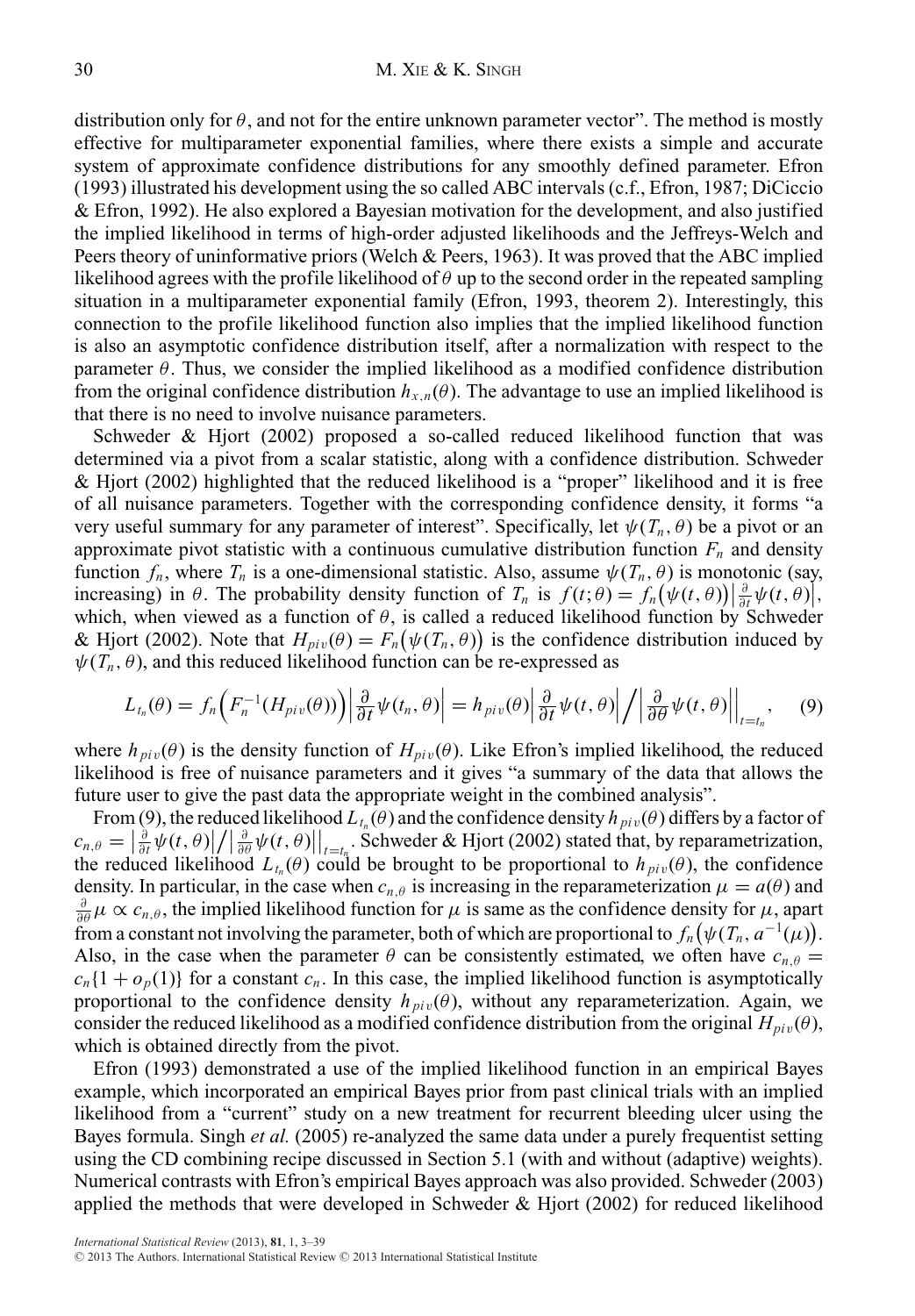and confidence distributions to provide model estimates for abundance of a closed stratified population of bowhead whales off Alaska.

#### *7.2 Confidence Curve*

The confidence curve was first proposed by Birnbaum (1961) as an estimate of an "omnibus form", which "incorporates confidence limits and intervals at various levels and a medianunbiased point estimate, together with critical levels of tests of hypothesis of interest, and representations of the power of such tests". Although the original proposal of the confidence curve did not use the notion of a confidence distribution, the concept arise out of the same consideration to incorporate confidence intervals of all levels. It can be easily defined using a confidence distribution function. Let  $H_n(\cdot)$  be a confidence distribution for parameter  $\theta$ . The confidence curve is just then

$$
CV_n(\theta) = 1 - 2|H_n(\theta) - 0.5| = 2\min\{H_n(\theta), 1 - H_n(\theta)\}.
$$

If  $H_n(\cdot)$  is a *p*-value function from an one-sided hypothesis test,  $CV_n(\cdot)$  then corresponds to the *p*-values of two-sided tests for singleton hypotheses; see, e.g., Fraser (1991) and also Section 3 of this article. As previously stated, a confidence distribution may be loosely viewed as a "piledup" form of one-sided confidence intervals of all levels. In the same spirit, the confidence curve may be viewed as a "piled-up" form of two-sided confidence intervals of equal tails at all levels.

Figure 3(a) plots, in a solid curve, a confidence distribution for the  $\theta$  in Example 7, and the solid curve in Figure 3(b) is the corresponding confidence curve. In Figure 3(a), drawing two lines at the height of  $\alpha/2$  and  $1 - \alpha/2$ , respectively, produces two intersections with the confidence distribution. The two points on the x-axis corresponding to the intersections are the lower and upper bounds of the level  $1 - \alpha$  equal tailed two-sided confidence interval. In Figure 3(b), drawing a single line across the height of  $\alpha$  in Figure 3(b) provides two intersections with the confidence curve. The two points on the x-axis corresponding to two intersections are the two end points of the same level  $1 - \alpha$  confidence interval of  $\theta$ . When the height  $\alpha$ increases to one, the confidence curve in Figure 3(b) reduces to a focal point, the median of the confidence distribution  $M_n = H_n^{-1}(1/2)$ , which is a median unbiased estimator of  $\theta$ . Schweder *et al.* (2007) described the confidence curve as a "funnel plot pointing at the median of the confidence distribution". Blaker  $\&$  Spjøtvoll (2000) argued that a single point estimate or a confidence interval or a testing conclusion may be too crude to be a summary of the information given by the data. They suggested plotting a confidence curve to show "how each parameter value is ranked in view of the data". They also provided examples whereby using a confidence curve could "alleviate" a problem in cases in which confidence sets are empty or include every parameter value. See, also, a tutorial by Bender *et al.* (2005) on using confidence curves in medical research, in which the authors demonstrated that confidence curves are useful complements to the conventional methods of presentation.

A notable application of confidence curve is due to Blaker (2000), in which the concept of confidence curve is instrumental in the methodological development of finding improved exact confidence intervals for a general discrete distribution. Blaker (2000) noted that the standard exact confidence intervals tend to be very conservative and too wide with coverage probabilities strictly larger than the designed nominal level, especially in small and moderate sample sizes. He utilized confidence curves to obtain improved exact confidence intervals for discrete distributions. The approach can be illustrated using a binomial example with sample *x*, sample size *n* and success probability *p*. The *p*-value function from the one-sided test  $K_0: p \le b$  versus  $K_1: p >$ *b* is an asymptotic confidence distribution  $H_{(x,n)}(b) = H_n(x, b) = 1 - \sum_{k=0}^{x-1} {n \choose k}$  $\binom{n}{k} b^k (1-b)^{n-k}$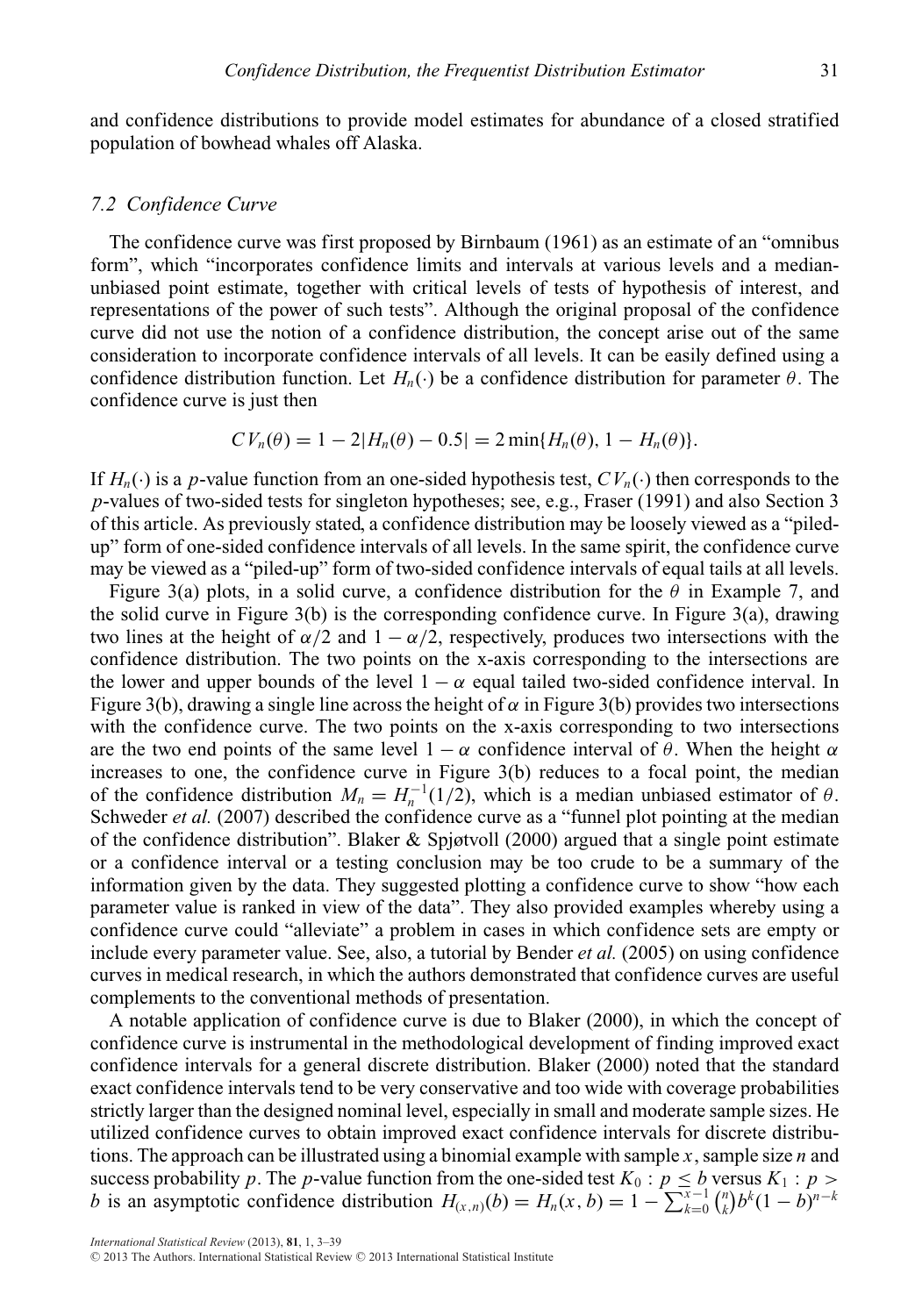

**Figure 3.** *(a) A confidence distribution and (b) a confidence curve for the scale parameter of a gamma distribution based on a sample of size*  $n = 5$  *from Gamma*(2,  $\theta$ )*; see also Example 7.* 

and the confidence curve is  $CV(b) = 2 \min \{ H_{(x,n)}(b), 1 - H_{(x,n)}(b) \}$ . However, confidence intervals based on  $CV(b)$  only have correct asymptotic coverage probabilities. To guarantee strictly the coverage probability, one often has to enlarge the confidence intervals, which can be deduced by modifying the confidence curve  $CV(b)$  to one of its asymptotically equivalent copies

$$
CV^{\dagger}(b) = \begin{cases} 2H_{(x,n)}(b) & \text{if } H_{(x,n)}(b) < 1 - H_{(x+1,n)}(b), \\ 2\{1 - H_{(x+1,n)}(b)\} & \text{if } H_{(x,n)}(b) > 1 - H_{(x+1,n)}(b), \\ 1 & \text{if } H_{(x,n)}(b) = 1 - H_{(x+1,n)}(b). \end{cases}
$$
(10)

See, e.g., Blaker (2000). The level  $1 - \alpha$  equal tailed two-sided confidence interval from  $CV^{\dagger}(b)$ is  $A = \{p : CV^{\dagger}(p) \ge \alpha\} = \{p : H^{-1}_{(x,n)}(\alpha/2) \le p \le H^{-1}_{(x+1,n)}(1 - \alpha/2)\}\)$ , which is the wellknown Clopper-Pearson exact confidence interval. Blaker (2000) noted that the equal-tailed requirement is too restrictive, thus considered a further modified confidence curve function

$$
CV^{\ddagger}(b) = \begin{cases} H_{(x,n)}(b) + H_{(\zeta_1,n)}(b) & \text{if } H_{(x,n)}(b) < 1 - H_{(x+1,n)}(b), \\ \left\{1 - H_{(x+1,n)}(b)\right\} + \left\{1 - H_{(\zeta_2,n)}(b)\right\} & \text{if } H_{(x,n)}(b) > 1 - H_{(x+1,n)}(b), \\ 1 & \text{if } H_{(x,n)}(b) = 1 - H_{(x+1,n)}(b), \end{cases}
$$

where  $\zeta_1 = \sup\{u : P_{\{p=t\}}(X \ge x) > P_{\{p=t\}}(X \le u)\} = \sup\{u : H_{(x,n)}(p) \ge 1 - H_{(u,n)}(p)\}\$ and  $\zeta_2 = \sup\{u : P_{\{p=t\}}(X \ge x + 1) > P_{\{p=t\}}(X \le u)\} = \sup\{u : 1 - H_{(x+1,n)}(p) \ge H_{(u,n)}(p)\}.$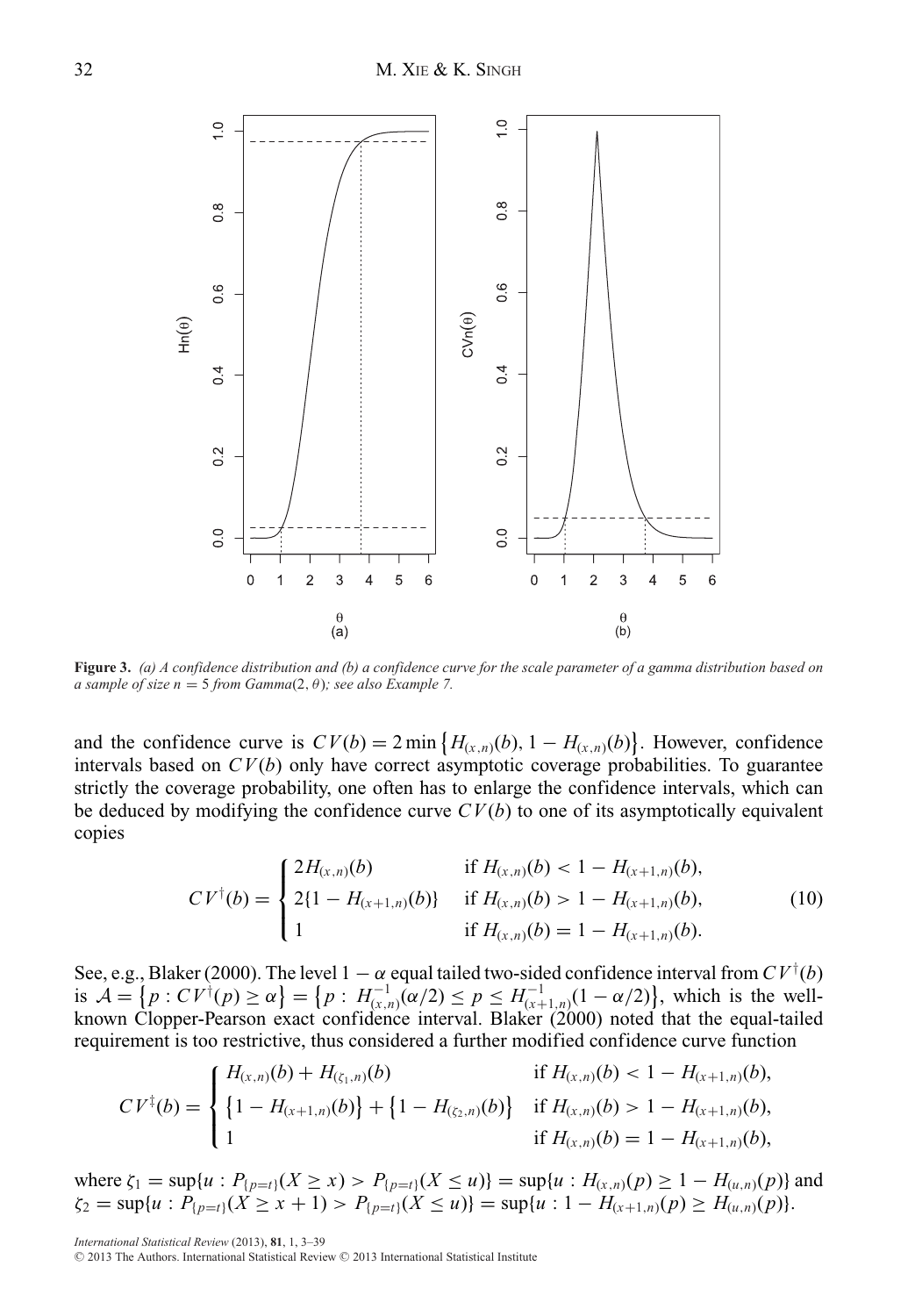Blaker (2000) proved that intervals obtained from  $CV<sup>T</sup>(b)$  can guarantee the exact coverage probabilities and also  $CV^{\dagger}(b) \leq CV^{\dagger}(b)$ . Thus, while maintaining the right coverage, the class of exact confidence intervals from  $CV^{\dagger}(p)$  is shorter than the Clopper-Pearson exact confidence intervals. Blaker (2000) also showed that this class of exact intervals satisfies the nesting condition, which is violated by several other exact intervals, including those by Sterne (1954), Crow (1956), Blyth & Still (1983), and Casella (1986). Here, the nesting condition refers to the requirement that intervals with a larger confidence level always include those with a smaller confidence level.

Schweder (2007) called the function  $CN(\theta) = 1 - CV(\theta) = 1 - 2 \min \{H_n(\theta), 1 - H_n(\theta)\}\$ a confidence net and extended it to a multidimensional case with  $\theta$  being a  $p \times 1$  vector. He suggested obtaining a confidence net by mapping the profile deviance  $D(\theta) = -2\ell_n(\theta) \ell_n(\hat{\theta})$  into interval (0, 1) by its cumulative distribution function, and used the ABC-method and bootstrapping (c.f., Efron, 1987; DiCiccio & Efron, 1992; Schweder & Hjort, 2002) to illustrate how to obtain a family of simultaneous confidence bands for multiple parameters. Here,  $\ell_n(\theta)$  is the log profile likelihood function and  $\hat{\theta}$  is the MLE of  $\theta$ . Confidence net for a multiparameter vector is related to the version of a circular confidence distribution (c-CD) proposed by Singh *et al.* (2001, 2007) using the concept of data depth. In particular, a sample-dependent function  $H_n(\cdot) = H_n(\mathbf{x}, \cdot)$  on  $\Theta \in \mathbb{R}^p$  is called a *confidence distribution in the circular sense* (c-CD) for  $p \times 1$  multiparameter  $\theta$ , if (i) it is a probability distribution function on the parameter space  $\Theta$  for each fixed sample set **x**, and (ii) the 100(1 –  $\beta$ )% central region of  $H(\theta)$  is a confidence region for  $\theta$ , having the coverage level  $100(1 - \beta)$ % for each  $\beta$ . Here, the central region refers to a centrality function defined through a given measure of data depth:  $C(\theta) = P\{\eta : D(\eta) \leq D(\theta)\}\$ , where both the data depth *D* and the probability *P* are computed based on  $H_n$  (as a distribution function on  $\Theta \in \mathbb{R}^p$ ). See Liu *et al.* (1999) among others, for various concepts of data-depth. In a one-dimensional (scalar) situation, the centrality function  $C(\theta)$  coincides with the confidence curve  $C(\theta) = CV(\theta) = 2 \min\{H_n(\theta), 1 - H_n(\theta)\}.$ This type of multiparameter confidence distribution only covers a family of center outwards regions (not all Borel type of regions) in the multidimensional case.

#### *7.3 CD-Based Simulation Methods*

As described in Section 3.1, given a confidence distribution, a CD-random variable can typically be generated, and this CD-random variable is closely related to and has similar theoretical properties as a bootstrap estimator. Simulating CD-random variables offers a new model-based Monte Carlo approach that is similar to the bootstrap, but without directly involving data. Since a CD-random variable is not limited to being just a bootstrap estimator, this Monte Carlo approach can be more flexible and go beyond the standard bootstrap procedures.

An example of such a development is Claggett *et al.* (2012), who developed a CD-based Monte Carlo method to make inference for extrema of parameters, such as  $\max\{\theta_1,\ldots,\theta_k\}$ , and more generally for any order statistics of parameters  $\theta_{(m)}$  = the *m*th smallest among { $\theta_1, \ldots, \theta_k$  }. Here,  $\theta_1, \ldots, \theta_k$  are unknown underlying parameters of *k* independent studies. Hall & Miller (2010) mentioned that the problem of making inference for extrema of parameters is one of "the existing problems where standard bootstrap estimators are not consistent and where alternative approaches also face significant challenges". To overcome this problem associated with the standard bootstrap methods, Claggett *et al.* (2012) considered a more flexible CD-based Monte Carlo method. Unlike the standard bootstrap methods that directly use the empirical distribution of the bootstrap estimator of  $\theta_{(m)}$ , say  $\theta_{(m)}^*$ , to make inference, Claggett *et al.* (2012) proposed using the empirical distribution of a weighted sum of CD-random variables  $\xi^* = \sum_{i=1}^k w_i \xi_i / \sum_{i=1}^k w_i$ ,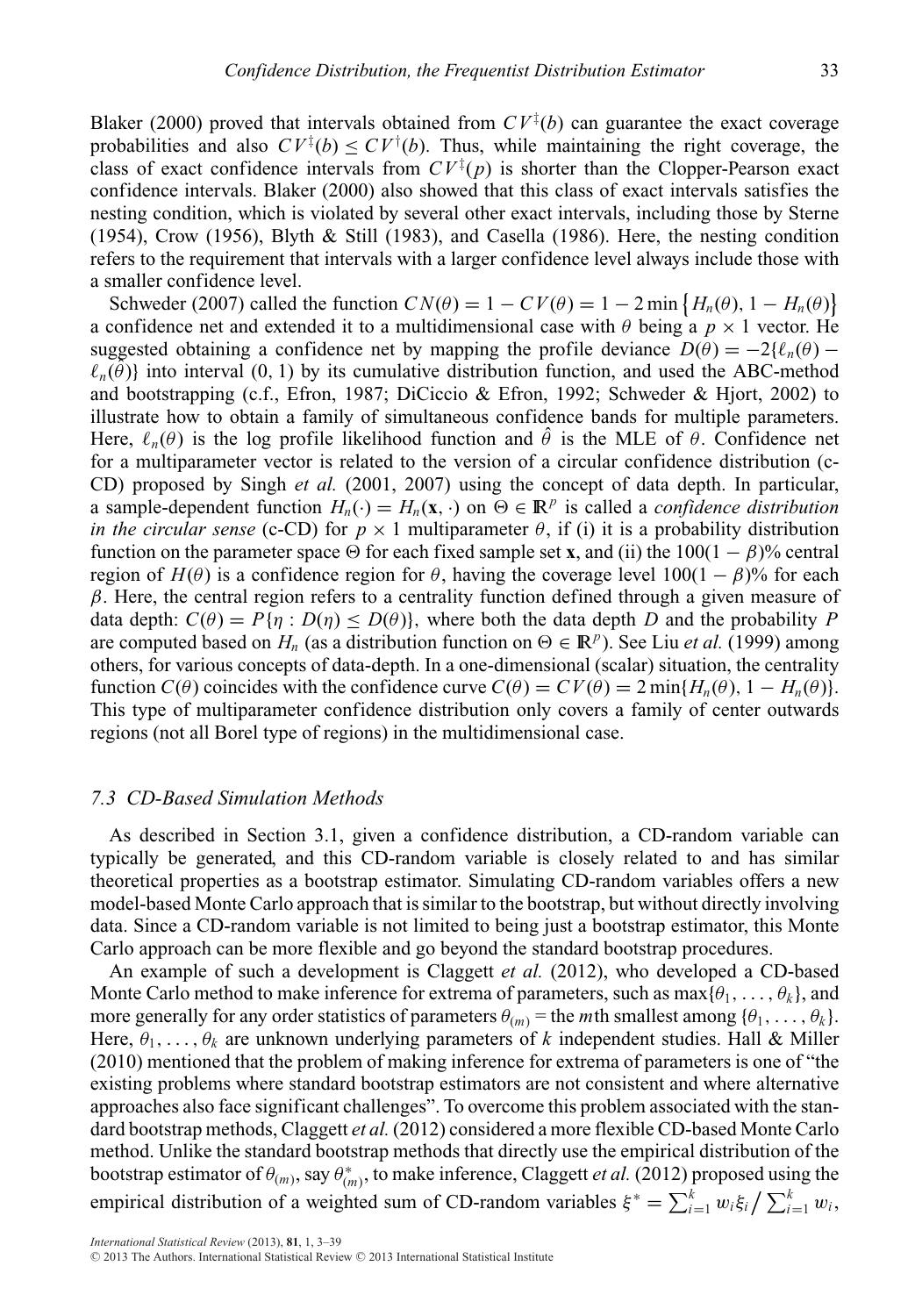where the CD random variables ξ*i*'s are simulated from given confidence distributions for the respective studies. Noting that  $\xi_{(m)} =$  the *m*th smallest of  $\{\xi_1, \ldots, \xi_k\}$  behaves the same as the bootstrap estimator  $\theta_{(m)}^*$ , this CD-based method is equivalent to the standard bootstrap method if the weights are chosen as  $w_i = \mathbf{1}_{\{\xi_i = \xi_{(m)}\}}$ . But, with many possibilities for choosing weights, the CD-based method is more flexible. Under the standard asymptotically normal case and with a suitable set of weight choices, Claggett *et al.* (2012) were able to prove that  $\xi^*$  provides an asymptotically valid inference for  $\theta_{(m)}$  in a large sample setting. (In the setting, the empirical weights asymptotically go to 0 when  $\theta_i$  is outside the tie or near tie set; see Claggett *et al.*, 2012 and also Xie *et al.*, 2009). They also explored the theoretical performance of the standard bootstrap method in the presence of ties or near ties among the  $\theta_i$ 's, and showed that the weight corresponding to the standard bootstrap method (i.e.,  $w_i = \mathbf{1}_{\{\xi_i = \xi_{(m)}\}}$ ) does not satisfy the conditions required to make a correct inference for  $\theta_{(m)}$ .

The highly cited Monte Carlo method by Parzen *et al.* (1994) is also in essence a method of simulating CD-random variables (but in multidimensional case), which are in turn used to provide inference (variance estimates) for regression parameters in quantile and rank regression models. Their simulation method starts by assuming an exact or asymptotic pivotal estimating function, say  $S_x(\theta)$ , which at the true parameter value  $\theta = \theta_0$  can be generated by a random vector **z** whose distribution function is completely known or can be estimated consistently. Parzen *et al.* (1994) proposed simulating a large number of independent copies of **z** and solving the equation  $S_{\mathbf{x}}(\theta) = \mathbf{z}$  for  $\theta_z^*$ . These copies of  $\theta_z^*$  are then used to make inference, e.g., use the sample variance of  $\theta_z^*$  to estimate the variance of  $\hat{\theta}$ . Here,  $\hat{\theta}$  is the point estimator that solves  $S_x(\theta) = 0$ . In their proof, Parzen *et al.* (1994) required  $n^{1/2}B(\hat{\theta} - \theta) = -S_x(\theta) + o(1 + ||n^{1/2}(\hat{\theta} - \theta)||_2)$ , where  $B$  is a positive definite constant matrix. To understand the essential connection of this approach to the CD-based Monte Carlo method without being bogged down by technical details associated with the multidimensional case, let us assume for simplicity that  $\theta$ , **z** and *B* are scalars. Also, denote by  $G(\cdot)$  the cumulative distribution function of **z**. In this case,  $G(n^{1/2}B(\theta_0 - \hat{\theta})) \approx$  $G(S_x(\theta_0))$  and the latter is distributed as  $G(z) \sim U[0, 1]$ . Thus,  $H_n(\theta) = G(n^{1/2}B(\theta - \hat{\theta}))$  is an asymptotic confidence distribution for the parameter  $\theta$ . The copies of  $\theta_z^*$  simulated by Parzen *et al.* (1994) are nothing but realizations of copies of a CD-random variable from  $H_n(\theta)$ . This simulation has a fiducial flavor as the authors acknowledged in their original paper, although the approach does not need any fiducial reasoning in either their Monte Carlo simulation or their mathematical proofs.

The class of CD-based Monte Carlo approaches can be considered an extension of the wellstudied and widely applied bootstrap methods. As a new simulation mechanism, considerably more constructive development is still needed. But we believe that the flexibility (not tied to the interpretation as bootstrap estimators) and the dependence only on data summary (not the original data) of this class of approaches will prove to be a useful simulation tool in a variety of applications. Also, see Kim  $\&$  Lindsay (2010), who used (simulated) realizations of asymptotically normally distributed CD-random vectors to facilitate a visual analysis of confidence sets generated by an inference function such as a likelihood or a score function.

# *7.4 Additional Examples and Applications of CD-Developments*

There are several other developments of confidence distributions targeting specific areas of applications. For instance, in the field of finance and economics, Coudin & Dufour (2004) used confidence distributions to facilitate a nice development of robust estimation of regression parameters in a linear median regression model. They relied on an empirical *p*-value function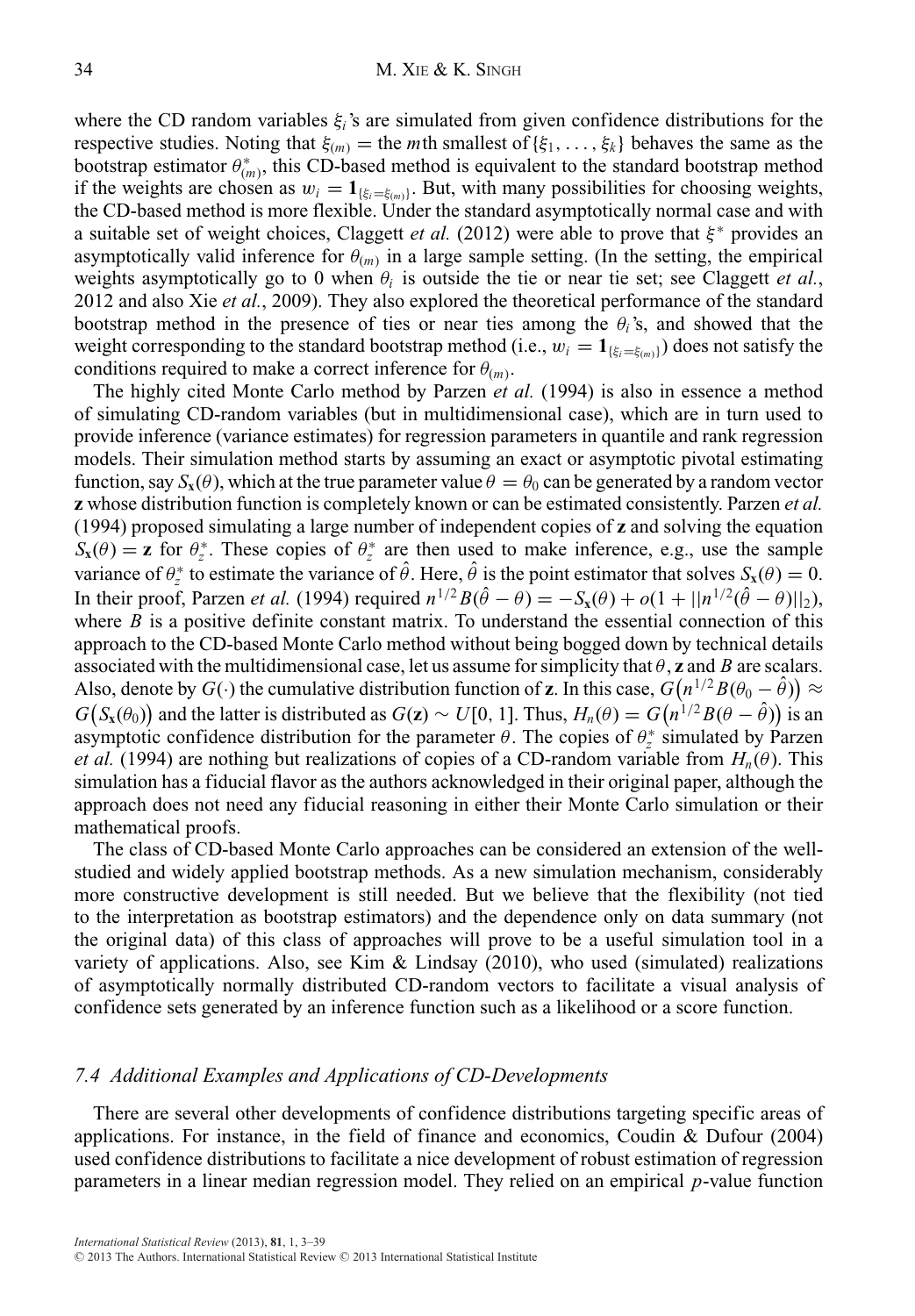from a sign-based test for a two-sided hypothesis to make inference on the parameters of interest. This empirical *p*-value function is related in essence the confidence curve function described in 7.2, but in a multiparameter setting. In their development, no assumption was made on the shape of the error distribution, allowing for heterogeneity (or heteroskedasticity) of unknown form, non-continuous distributions, and very general serial dependence (linear and nonlinear). The empirical p-value function was derived from Monte Carlo sign-based tests, which have correct size in finite samples under the assumption that the disturbances have a null conditional median. Consistency, asymptotic normality and a connection to Hodges-Lehman-type estimators were provided. The authors applied the methods successfully to two studies of empirical financial and macroeconomic data: a trend model for the S&P index, and an equation used to study  $\beta$ -convergence of output levels across the states in the US.

Besides the papers already mentioned in Sections 6 and 7, there are also several other publications developing and applying confidence distributions in the fields related to medical and health research. For example, under the setting of clinical trials, Mau (1988) used a confidence distribution to measure the strength of evidence for practically equivalent treatments in terms of efficacy. The article described the concept of confidence distribution with clarity and also touched the topic of combining confidence distributions in the setting under consideration. Tian *et al.* (2011) used a multivariate CD concept to obtain optimal confidence regions for a vector of constrained parameters in a setting of survival studies. They showed in an analysis of a survival data set that the volume of the resulting 95% confidence region is only one-thirty-fourth of that of the conventional confidence region. Their confidence region also has better frequency coverage than the corresponding Bayesian credible region.

Developments and applications of confidence distributions can also be found in the fields of agriculture, fisheries research, and others. Schweder *et al.* (2010) proposed a set of complex capture-recapture models and used confidence distributions to make inferences on abundance, mortality, and population growth of bowhead whales. The authors analyzed 10 years of systematic photographic surveys conducted during the spring migrations of bowhead when whales pass Point Barrow, Alaska. Efron's BC and ABC methods (c.f., Efron, 1987 and Schweder & Hjort, 2002) were used to construct confidence distributions and confidence curve for several parameters of interest. Their inferences supported the view that photo surveys at Barrow are valuable for estimating abundance and demographic parameters for the population of bowhead whales in Bering-Chukchi-Beaufort seas. In addition, see Bityukov *et al.* (2007) and also Bityukov *et al.* (2010) for an encounter of confidence distributions and the use of Poisson example, with a masking background, in an application in the field of nuclear physics.

### **8 Summary**

In this paper we have presented the concept of a confidence distribution, entirely within the frequentist school and logic, and reviewed recent developments together with their applications. We have shown how confidence distributions, as a broad concept, can subsume and be associated to many well-known notions in statistics across different schools of inference. We also showed how one could derive almost all types of frequentist inference from a confidence distribution and highlighted its promising potential, as an effective inferential tool. It is our belief that developments of confidence distributions can provide new insights towards many developments in both classical and modern statistical inferences.

As an emerging new field of research, there are many important topics and interesting questions yet to be addressed. For instance, as an estimation method conceptually not different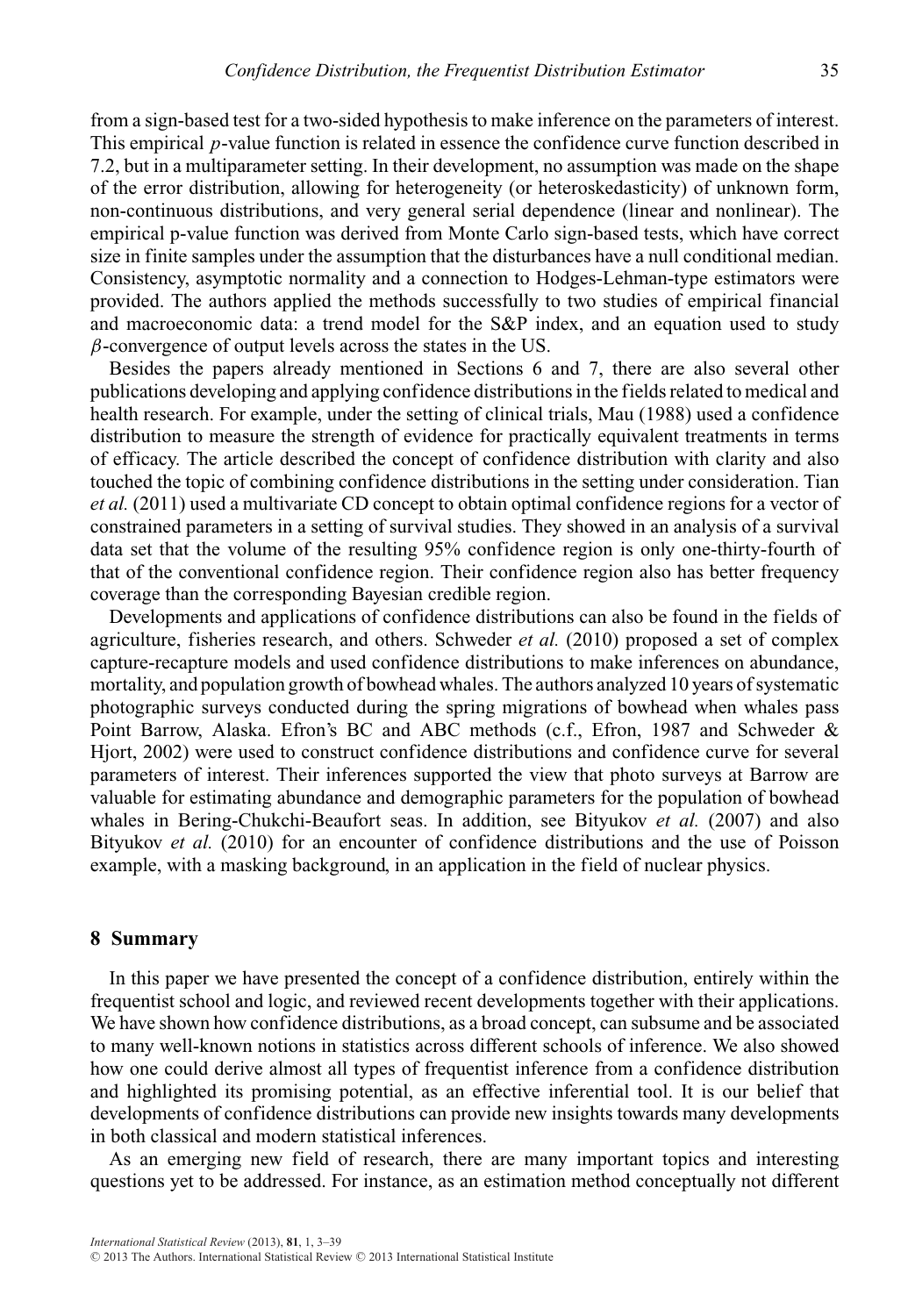from point estimation, many important questions and theoretical developments under the framework of decision theory are yet to be tackled. We reviewed a couple of results on optimality. But topics such as admissibility, minimax estimation, invariance, and prediction are yet untouched in the developments of confidence distributions. Additionally, as stated in Schweder & Hjort (2002), a simultaneous confidence distribution for multiple parameters can be "difficult" to define. It is still an open question how (or whether) one can define a multivariate confidence distribution, in a general non-Gaussian setting of exact inference, to ensure that their marginal distributions are confidence distributions for the corresponding single parameters. As an example, consider the standard Behrens-Fisher setting, where a joint confidence distribution (fiducial distribution) of the two population means  $(\mu_1, \mu_2)$  has a joint density of the form *f*<sub>1</sub>( $\frac{\mu_1 - \bar{x}_1}{s_1/\sqrt{n_1}}$ ) *f*<sub>2</sub>( $\frac{\mu_2 - \bar{x}_2}{s_2/\sqrt{n_2}}$ )/{ $s_1s_2/\sqrt{n_1n_2}$ }. The marginal distribution of  $\mu_1 - \mu_2$  is only an asymptotic confidence distribution (as both sample sizes  $n_i \to \infty$ ) but not a confidence distribution in the exact sense. Here,  $\bar{x}_i$  and  $s_i^2$  are sample mean and variance for the respective study and  $f_i$  is the density function for the student's *t*-distribution with  $n_i - 1$  degrees of freedom,  $i = 1, 2$ . The good news in the multidimensional case is that under asymptotic settings or wherever bootstrap theory applies, we can still work with multivariate confidence distributions with ease. In addition, if we limit ourselves to center-outwards confidence regions (instead of all Borel sets) in the  $p \times 1$  parameter space, concepts such as the c-CDs considered in Singh *et al.* (2001, 2007) and the confidence net considered in Schweder (2007), offer coherent notions of multivariate confidence distributions in the exact sense.

In the practice of point estimation, a particular type of estimator, say for example an MLE or an unbiased estimator, may not exist in some special settings. Similarly, it is conceivable that we may encounter difficulty in obtaining a sensible confidence distribution under some settings. Cox (1958) commented on "whether confidence interval estimation is at all satisfactory" in "complicated cases, where the upper 5 per cent limit" is "larger than the upper 1 per cent limit". In this situation when confidence intervals violate the nesting condition, we may not be able to directly translate the set of intervals into a confidence distribution. But we may resort to an alternative approach to find confidence intervals that satisfy the nesting condition thus obtain a confidence distribution. (For instance, in the binomial example consider by Blaker (2000) in Section 7.2, the classical tests such as those by Sterne (1953) and others violate the nesting condition, and it is hard to directly relate them to a confidence distribution. But we can alternatively use the Blaker method to get nested confidence intervals and thus a confidence distribution easily.) An alternative approach is to mold the concept of confidence distribution to "upper" and "lower" versions. We may study the latter in a future project.

Finally, the discussion in this article assumes that the underlying model is more or less given, and we address the inferential problem given that the assumed model is correct. Theoretical frameworks for development and applications of confidence distributions are not yet developed to address the very important questions of model uncertainty, model diagnosis and model selection. We look forward to seeing developments along these lines which, we believe, can bear rich fruits for modern statistical applications.

#### **Acknowledgements**

This research is partly supported by research grants from NSF (DMS1107012, DMS0915139, SES0851521) and NSA (H98230-08-1-0104). The authors thank Professor Marc Hallin, the AE, and two reviewers for their constructive suggestions. They also thank Professors David R. Cox, Tore Schweder, Nils Hjort, Bill Strawderman, Regina Liu, and David Hoaglin for their discussions, comments, and suggestions.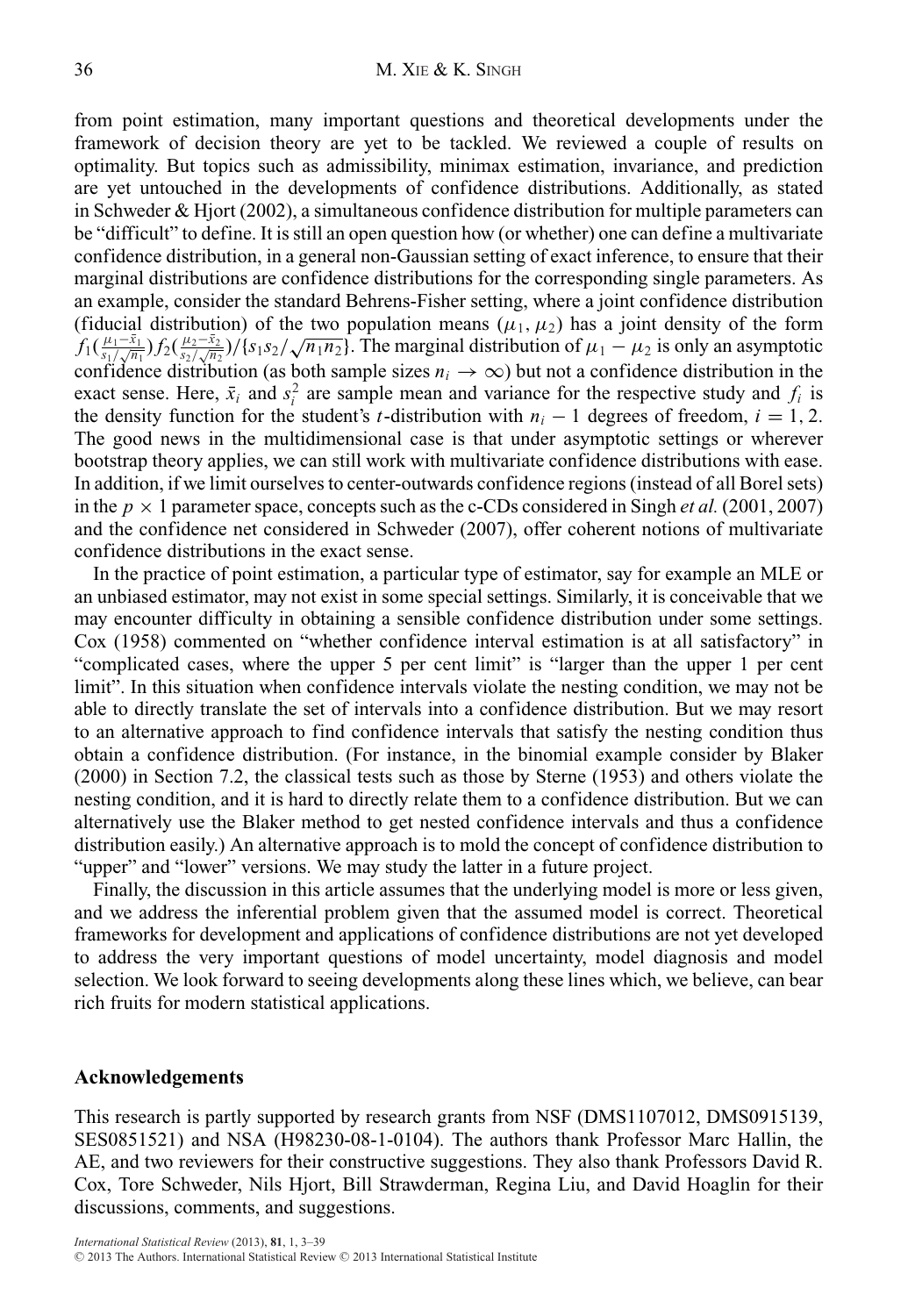# **References**

Babu, G.J. & Singh, K. (1983). Inference on means using the bootstrap. *Ann. Statist.*, **11**, 999–1003.

- Barndorff-Nielsen, O.E. & Cox, D.R. (1994). *Inference and Asymptotics*. London: Chapman & Hall.
- Bayes, T. (1763). An essay towards solving a problem in the doctrine of chances. *Phil. Trans. Roy. Soc.*, **53**, 370–418; **54**, 296–325. Reprinted in *Biometrika*, **45** (1958), 293–315.
- Bender, R., Berg, G. & Zeeb, H. (2005). Tutorial: Using confidence curves in medical research. *Biom. J.*, **47**, 237–247.
- Berger, R.L. (1982). Multiparameter hypothesis testing and acceptance sampling. *Technometrics*, **24**, 295–300.
- Bickel, D.R. (2006). Incorporation expert knowledge into frequentist inference by combining generalized confidence distributions. Available at: http://128.84.158.119/abs/math/0602377v1.
- Birnbaum, A. (1961). Confidence curves: An omnibus technique for estimation and testing statistical hypotheses. *J. Amer. Statist. Assoc.*, **56**, 246–249.
- Bityukov, S., Krasnikov, N., Nadarajah, N. & Smirnova, V. (2010). Confidence distributions in statistical inference. In *Proceedings of the 30th International Workshop on Bayesian Inference and Maximum Entropy Methods in Science and Engineering*, Eds. A. Mohammad-Djafari , J.-F. Bercher & P. Bessiere, pp. 446–456. Melville, NY.
- Bityukov, S.I., Krasnikov, N.V., Smirnova, V.V. & Taperechkina, V.A. (2007). The transform between the space of observed values and the space of possible values of the parameter. *Proc. Sci. (ACAT)*, **62**, 1–9.
- Blaker, H. (2000). Confidence curves and improved exact confidence intervals for discrete distributions. *Canad. J. Statist.*, **28**, 783–798.
- Blaker, H. & Spjøtvoll, E. (2000). Paradoxes and improvements in interval estimation. *Amer. Statist.*, **54**, 242-247.
- Blyth, C.R. & Still, H. (1983). Binomial confidence intervals. *J. Amer. Statist. Assoc.*, **78**, 108-116.

Casella, G. (1986). Refining binomial confidence intervals. *Canad. J. Statist.*, **14**, 113–129.

- Clagget, B., Xie, M. & Tian, L. (2012) . Nonparametric inference for meta analysis with fixed unknown, studyspecific parameters. Harvard University Biostatistics Working Paper Series. Working Paper 154. Available at http://biostats.bepress.com/harvardbiostat/paper154/.
- Coudin, E. & Dufour, J.M. (2004). Hodges-Lehmann sign-based estimators and generalized confidence distributions in linear median regressions with heterogeneous dependent errors. CIREQ/CIRANO, Department of Economics, McGill University, 49 pp. (revised 2010).
- Cox, D.R. (1958). Some problems with statistical inference. *Ann. Math. Stat*., **29**, 357–372.
- Cox, D.R. (2006). *Principles of Statistical Inference.* London: Cambridge University Press.
- Cox, D.R. & Hinkley, D.V. (1974). *Theoretical Statistics*. London: Chapman & Hall.
- Crow, E.L. (1956). Confidence intervals for a proportion. *Biometrika*, **43**, 423–435.

David, H.A. & Edwards, A.W.F. (2001). *Annotated Readings in the History of Statistics*. New York: Springer-Verlag.

Dempster, A.P. (2008). The Dempster-Shafer calculus for statisticians. *Internat. J. Approx. Reason.*, **48**, 365–377.

- DiCiccio, T. & Efron, B. (1992). More accurate confidence intervals in exponential families. *Biometrika*, **79**, 231–45.
- Efron, B. (1986). Why isn't everyone a Bayesian? *Amer. Statist.*, **40**, 262–266.
- Efron, B. (1987). Better bootstrap confidence intervals and bootstrap approximations. *J. Amer. Statist. Assoc.,* **82**, 171–185.
- Efron, B. (1993). Bayes and likelihood calculations from confidence intervals. *Biometrika*, **80**, 3–26.
- Efron, B. (1998). R.A.Fisher in the 21st century. *Stat. Sci.*, **13**, 95–122.
- Efron, B. & Tibshirani, R.J. (1994). *An Introduction to the Bootstrap.* London: Chapman & Hall.
- Fisher, R.A. (1922). On the mathematical foundations of theoretical statistics. *Philos. Trans. R. Soc. Lond. A*, **222**, 309–368.
- Fisher, R.A. (1930). Inverse probability. *Proc. Cambridge Philos. Soc.*, **26**, 528–535.
- Fisher, R.A. (1956). *Statistical Methods and Scientific Inference.* Edinburgh: Oliver and Boyd.
- Fisher, R.A. (1960). On some extensions of Bayesian inference proposed by Mr. Lindley. *J. R. Stat. Soc.* B, **22**, 299–301.
- Fisher, R.A. (1973). *Statistical Methods and Scientific Inference*, 3rd ed. New York: Hafner Press.
- Fraser, D.A.S. (1991). Statistical inference: Likelihood to significance. *J. Amer. Statist. Assoc.*, **86**, 258–265.
- Fraser, D.A.S. (2011). Is Bayes posterior just quick and dirty confidence? *Stat. Sci.*, **26**, 299–316.
- Fraser, D.A.S. & Mcdunnough, P. (1984). Further remarks on asymptotic normality of likelihood and conditional analyses. *Canad. J. Statist.*, **12**, 183–190.
- Hall, P. (1992). On the removal of skewness by transformation. *J. R. Stat. Soc. Ser.* B, **54**, 221–228.
- Hall, P. & Miller, H. (2010). Bootstrap confidence intervals and hypothesis tests for extrema of parameters. *Biometrika*, **97**, 881–892.
- Hampel, F. (2006). The proper fiducial argument. *Inf. Transf. Combin.*, LNCS 4123, pp. 512–526.
- Hannig, J. (2009). On generalized fiducial inference. *Statist. Sinica*, **19**, 491–544.
- Johnson, R.A. (1967). An asymptotic expansion for posterior distributions. *Ann. Math. Stat.*, **38**, 1899–1906.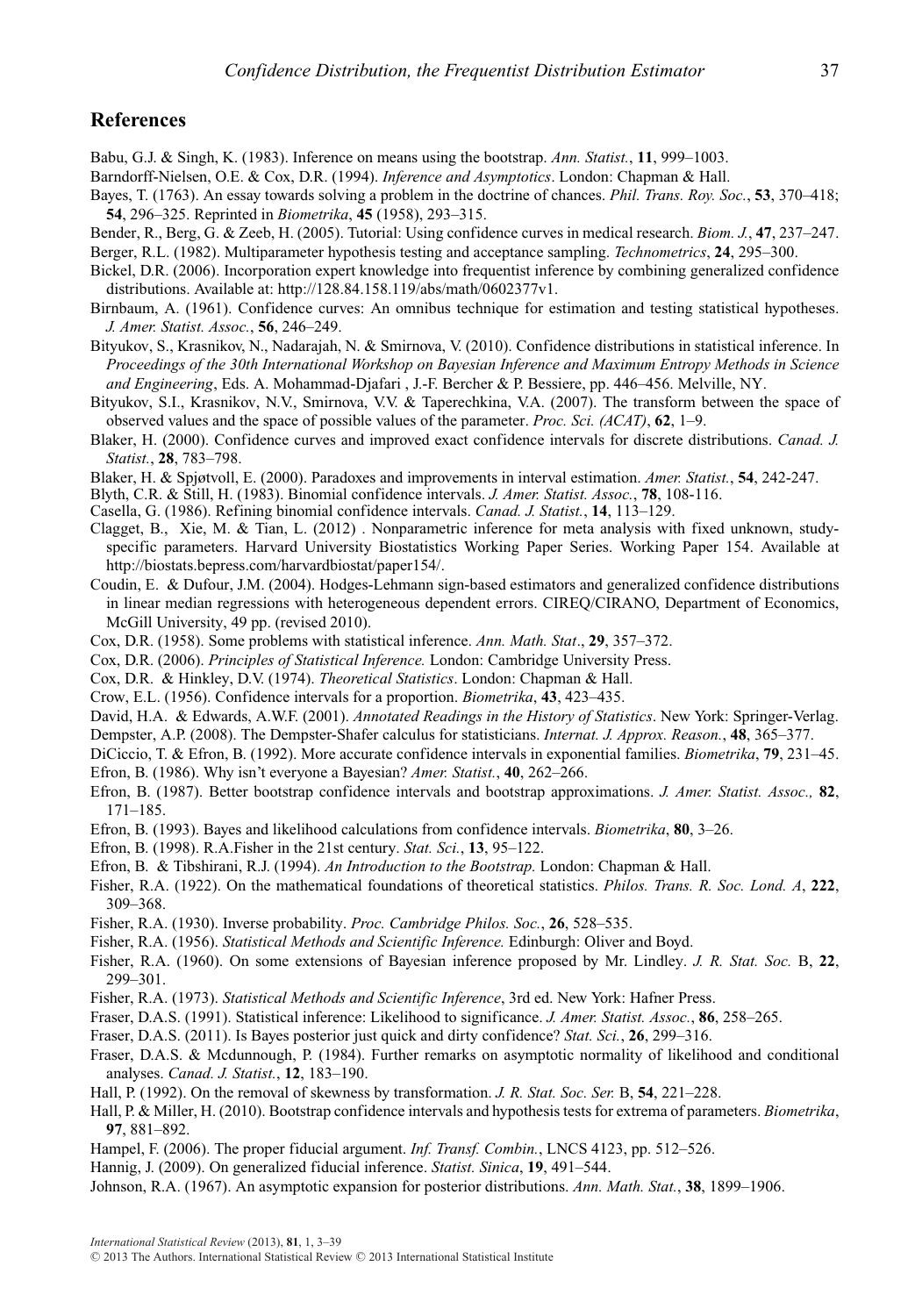- Joseph, L., du Berger, R. & Belisle, P. (1997). Bayesian and mixed Bayesian/likelihood criteria for sample size determination. *Stat. Med.*, **16**, 769–781.
- Kass, R. (2011). Statistical inference: The big picture. *Statist. Sci.*, **26**, 1–9.
- Kendall, M. & Stuart, A. (1974). *The Advanced Theory of Statistics*, 2, 3rd ed. London: Griffin.
- Kim, D. & Lindsay, B.G. (2011). Using confidence distribution sampling to visualize confidence sets. *Statist. Sinica*, **21**, 923–948.
- LeCam, L. (1953). On some asymptotic properties of maximum likelihood estimates and related Bayes estimates. *University of California Publications in Statistics*, **1**, 277–330.
- LeCam, L. (1958). Les propriétés asymptotiques des solutions de Bayes. *Plubl. Inst. Statist. Univ. Paris*, **7**, 17–35.
- Lehmann, E.L. (1991). *Testing Statistical Hypotheses.* New York: Springer-Verlag.
- Littell, R.C. and Folks, J.L. (1973). Asymptotic optimality of Fisher's method of combining independent tests. II. *J. Amer. Statist. Assoc.*, **68**, 193–194.
- Lindley, D.V. (1958). Fiducial distribution and Bayes theorem. *J. R. Stat. Soc. Ser.* B, **20**, 102–107.
- Liu, R.Y., Parelius, J. & Singh, K. (1999). Multivariate analysis by data depth: Descriptive statistics, graphics and inference. *Ann. Statist.,* **27**, 783–858.
- Mau, J. (1988). A statistical assessment of clinical equivalence. *Stat. Med.*, **7**, 1267–1277.
- Marden, J.I. (1991). Sensitive and sturdy p-values. *Ann. Statist*. **19**, 918–934.
- Martin, R., Zhang, J. & Liu, C. (2010). Dempster-Shafer theory and statistical inference with weak beliefs. *Statist. Sci.*, **25**, 72–87.
- Neyman, J. (1934). On the two different aspects of representative method: The method of stratified sampling and the method of purpose selection. *J. Roy. Statist. Soc. Ser. A,* **97**, 558–625.
- Neyman, J. (1937). Outline of a theory of statistical estimation based on the classical theory of probability. *Philos.Trans. R. Soc.* A., **237**, 333–380.
- Normand, S.-L. (1999). Meta-analysis: Formulating, evaluating, combining, and reporting. *Stat. Med.*, **18**, 321–359.
- Parmar, M.K.B., Spiegelhalter, D.J, Freedman, L.S. & Chart Steering Committee (1994). The chart trials: Bayesian design and monitoring in practice. *Stat. Med.*, **13**, 1297–1312.
- Parzen, M., Wei, L.J. & Ying, Z. (1994). A resampling method based on pivotal estimating functions. *Biometrika*, **81**, 341–350.
- Rao, C.R. (1973). *Linear Statistical Inference and Its Applications*, 2nd ed. New York: Wiley & Sons.
- Reid, N. & Fraser, D.A.S. (2010). Mean likelihood and higher order approximations. *Biometrika*, **97**, 159–170.
- Schweder, T. (2003). Abundance estimation from multiple photo surveys: Confidence distributions and reduced likelihoods for bowhead whales off Alaska. *Biometrics*, **59**, 974–983.
- Schweder, T. (2007). Confidence nets for curves. *Advances in Statistical Modeling and Inference. Essays in honor of Kjell A. Doksum.* World Scientific. 593–609.
- Schweder, T. & Hjort, N.L. (2002). Confidence and likelihood. *Scand. J. Stat.*, **29**, 309–332.
- Schweder, T & Hjort, N.L (2003). Frequentist analogues of priors and posteriors. In *Econometrics and the Philosophy of Economics*, Ed. B.P. Stigum, pp. 285–317. Princeton, New Jersey: Princeton University Press.
- Schweder, T., Sadykova, D., Rugh, D. & Koski, W. (2010). Population estimates from aerial photographic surveys of naturally and variably marked bowhead whales. *J. Agric. Biol. Environ. Stat.*, **15**, 1–19.
- Singh, K. & Xie, M. (2011). Discussions on professor Fraseras article on "Is Bayes posterior just quick and dirty confidence?" *Stat. Sci*., **26**, 319–321.
- Singh, K. & Xie, M. (2012). CD-posterior combining prior and data through confidence distributions. In *Contemporary Developments in Bayesian Analysis and Statistical Decision Theory: A Festschrift for William E. Strawderman.* IMS Collection, Eds. D. Fourdrinier, E. Marchand & A.L. Rukhin, Vol. 8, pp. 200–214. Baltimore: Mattson Publishing Services.
- Singh, K., Xie, M. & Strawderman, W. (2001). Confidence distributions–concept, theory and applications. Technical Report, Dept. of Statistics, Rutgers University. Updated 2004.
- Singh, K., Xie, M. & Strawderman, W.E. (2005). Combining information from independent sources through confidence distributions. *Ann. Statist.* **33**, 159–183.
- Singh, K., Xie, M. & Strawderman, W.E. (2007). Confidence distribution (CD)-distribution estimator of a parameter. In *Complex Datasets and Inverse Problems*. IMS Lecture Notes-Monograph Series, 54, 132–150.
- Spiegelhalter, D.J., Freedman, L.S. & Parmar, M.K.B. (1994). Bayesian approaches to randomized trials. *J. Roy. Statist. Soc. Ser. A*, **157**, 357–416.
- Sterne, T.H. (1954). Some remarks on confidence or fiducial limits. *Biometrika*, **41**, 275–278.
- Sutton, A.J. & Higgins, J.P.T. (2008). Recent developments in meta-analysis. *Stat. Med.*, **27**, 625–650.
- Tian, L., Cai, T., Pfeffer, M., Piankov, N., Cremieux, P. & Wei, L. (2009). Exact and efficient inference procedure for meta-analysis and its application to the analysis of independent  $2\tilde{A}$  2 tables with all available data but without artificial continuity correction. *Biostatistics*, **10**, 275–281.